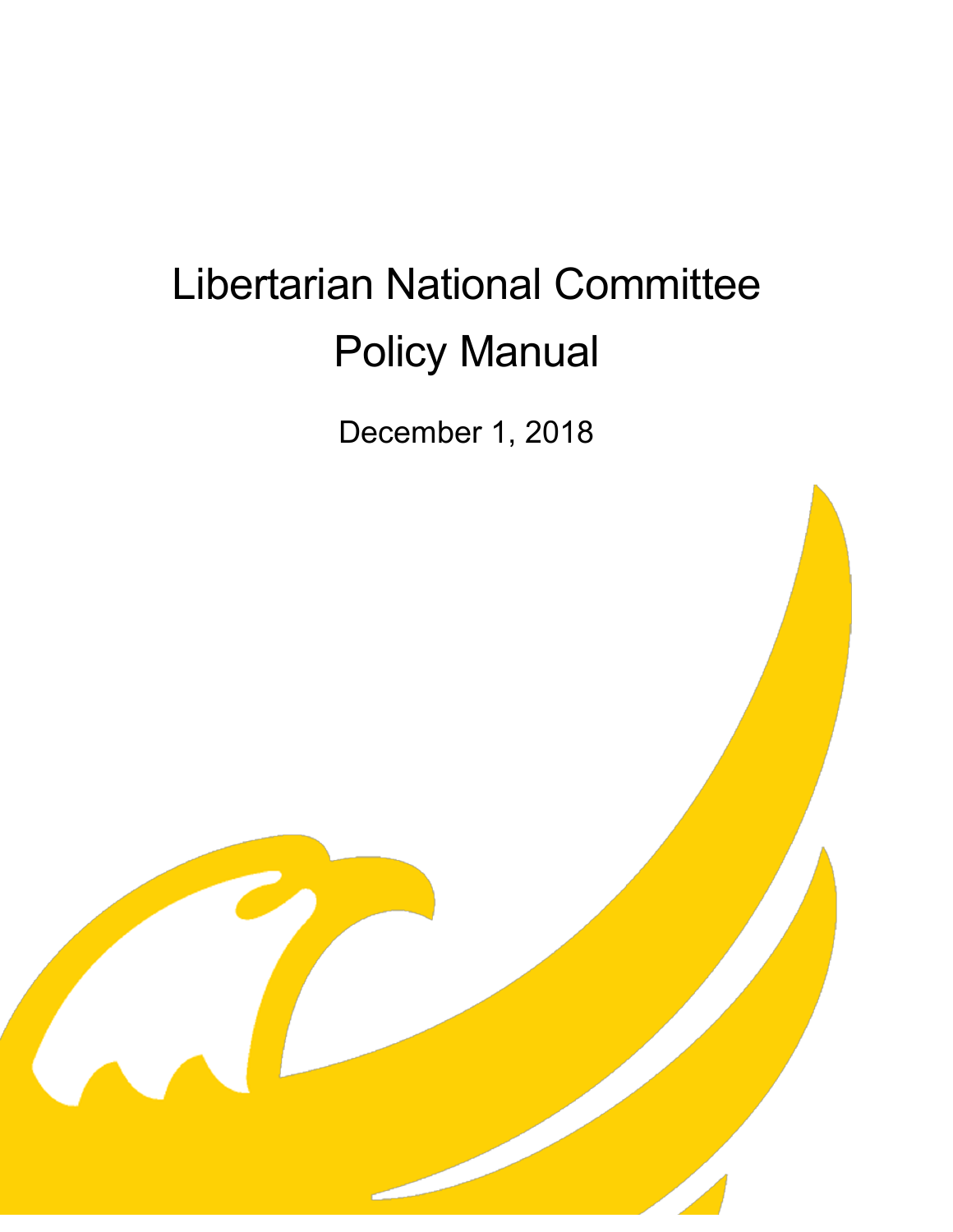# **Libertarian National Committee - Policy Manual**

**Table of Contents**

# Condensed Table of Contents

| Article I.          |                                                           |  |
|---------------------|-----------------------------------------------------------|--|
|                     |                                                           |  |
|                     |                                                           |  |
| Section 1.03        | COMMITTEE APPOINTMENTS AND TERMS OF OFFICE  15            |  |
| Section 1.04        |                                                           |  |
|                     |                                                           |  |
| Article II.         |                                                           |  |
|                     | Section 2.01 OBLIGATIONS AMONG BOARD MEMBERS AND STAFF 19 |  |
|                     |                                                           |  |
| Section 2.03        |                                                           |  |
| Section 2.04        |                                                           |  |
| Section 2.05        |                                                           |  |
| Section 2.06        |                                                           |  |
| Section 2.07        |                                                           |  |
| Section 2.08        |                                                           |  |
| Section 2.09        |                                                           |  |
| <b>Article III.</b> |                                                           |  |
|                     |                                                           |  |
| Section 3.02        |                                                           |  |
| Section 3.03        |                                                           |  |
| Section 3.04        | DONOR & VENDOR RELATIONS AND FINANCIAL MATTERS47          |  |
| Section 3.05        |                                                           |  |
| Section 3.06        |                                                           |  |
| <b>Article IV.</b>  |                                                           |  |
|                     |                                                           |  |
|                     |                                                           |  |
| <b>ENDNOTES</b>     |                                                           |  |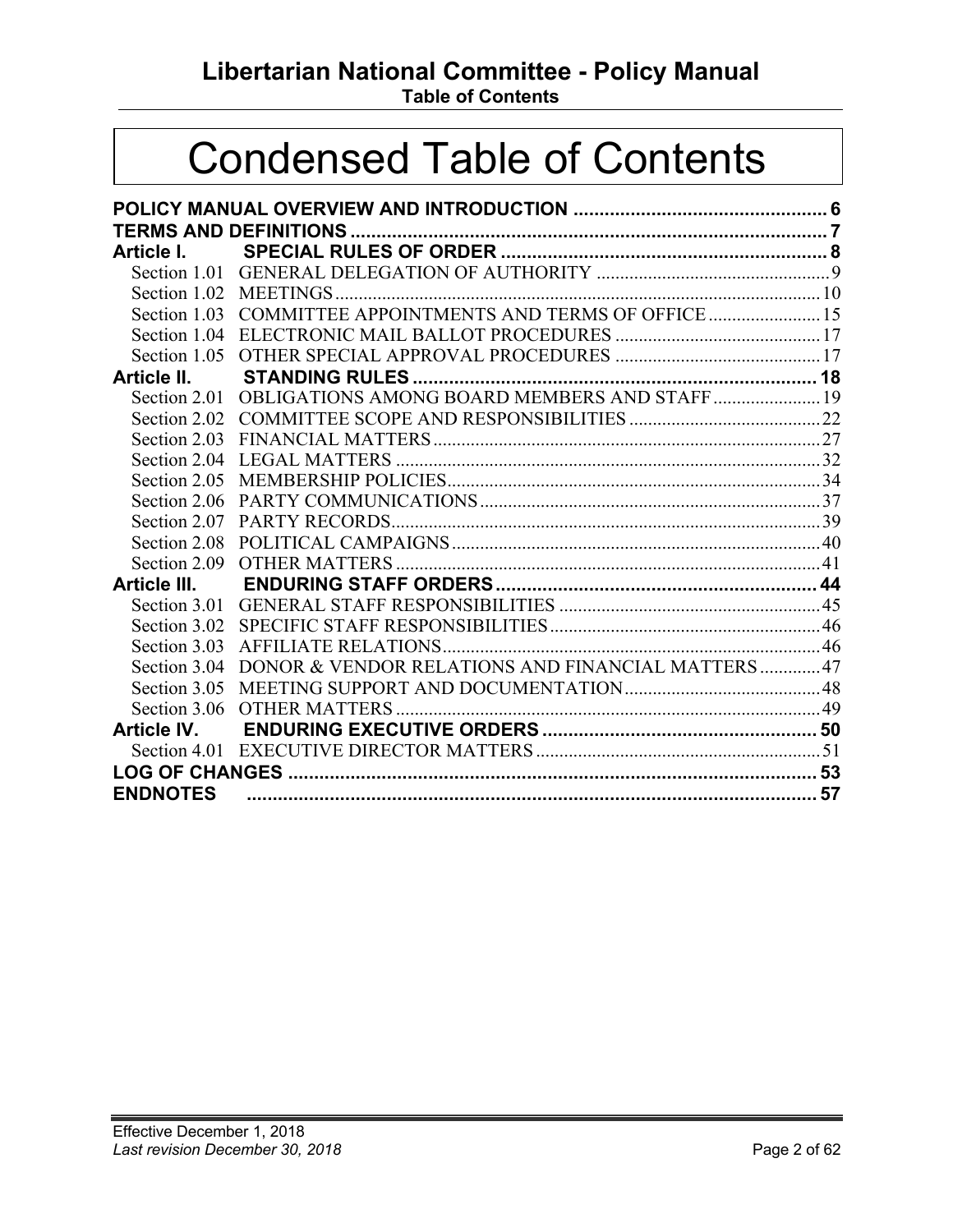# Libertarian National Committee - Policy Manual

**Table of Contents** 

# **Detailed Table of Contents**

| Article I. |                                                            |  |
|------------|------------------------------------------------------------|--|
|            |                                                            |  |
|            |                                                            |  |
| 1)         |                                                            |  |
| 2)         |                                                            |  |
| 3)         |                                                            |  |
| 4)         |                                                            |  |
|            |                                                            |  |
| 1)         |                                                            |  |
| 2)         |                                                            |  |
| 3)         |                                                            |  |
| 4)         |                                                            |  |
| 5)         |                                                            |  |
| 6)         |                                                            |  |
| 7)         |                                                            |  |
|            | Section 1.03 COMMITTEE APPOINTMENTS AND TERMS OF OFFICE 15 |  |
| 1)         |                                                            |  |
| 2)         |                                                            |  |
| 3)         |                                                            |  |
| 4)         |                                                            |  |
|            |                                                            |  |
| 1)         |                                                            |  |
|            |                                                            |  |
| 1)         |                                                            |  |
| 2)         |                                                            |  |
|            |                                                            |  |
|            | Section 2.01 OBLIGATIONS AMONG BOARD MEMBERS AND STAFF 19  |  |
| 1)         |                                                            |  |
| 2)         |                                                            |  |
| 3)         |                                                            |  |
| 4)         |                                                            |  |
|            |                                                            |  |
| 1)         |                                                            |  |
| 2)         |                                                            |  |
| 3)         |                                                            |  |
| 4)         |                                                            |  |
| 5)         |                                                            |  |
| 6)         |                                                            |  |
| 7)         |                                                            |  |
| 8)         |                                                            |  |
| 9)         |                                                            |  |
|            |                                                            |  |
| 11)        |                                                            |  |
|            |                                                            |  |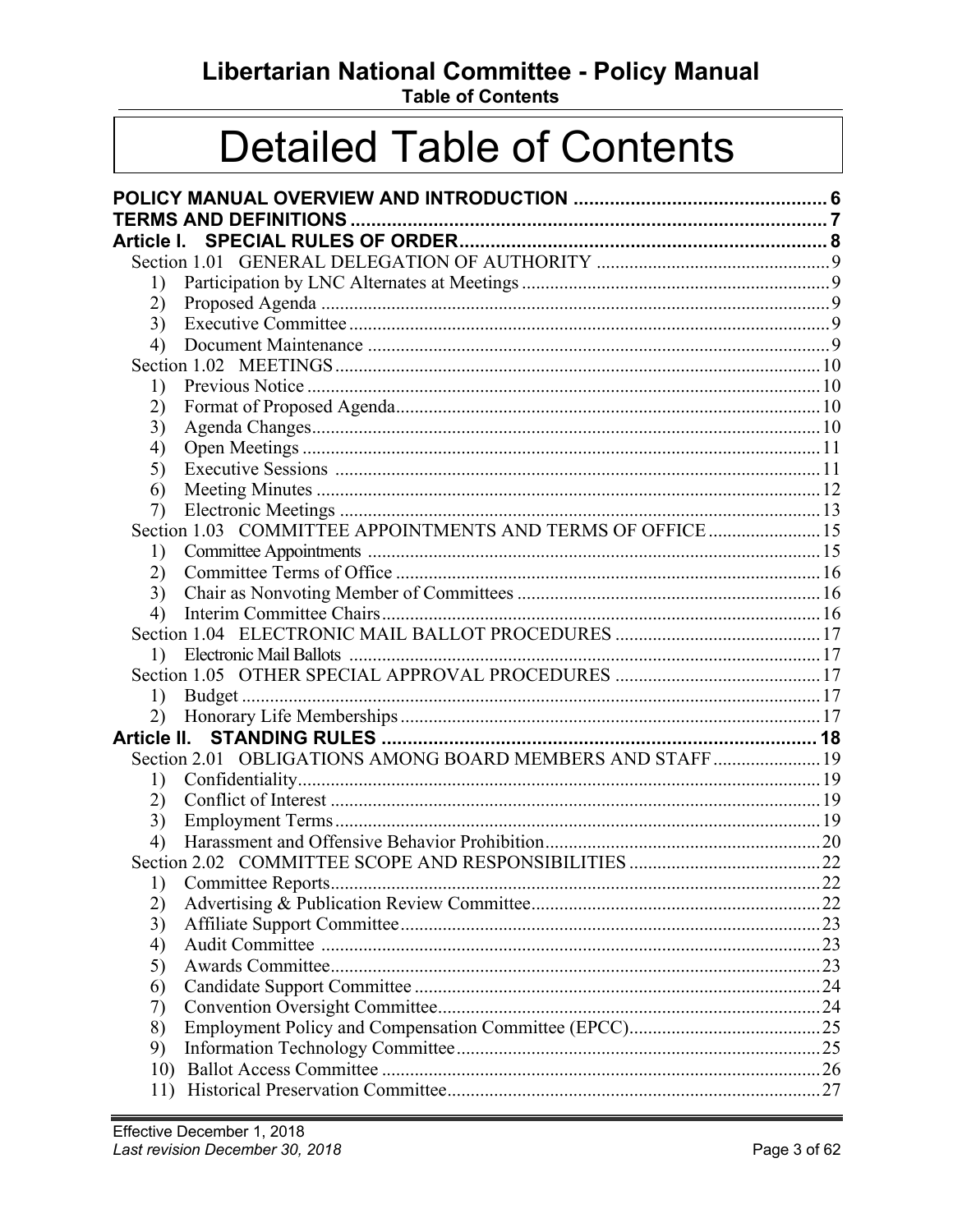# Libertarian National Committee - Policy Manual<br>Table of Contents

| 1)  |  |
|-----|--|
| 2)  |  |
| 3)  |  |
| 4)  |  |
| 5)  |  |
| 6)  |  |
| 7)  |  |
| 8)  |  |
| 9)  |  |
| 10) |  |
| 11) |  |
| 12) |  |
| 13) |  |
| 14) |  |
| 15) |  |
| 16) |  |
| 17) |  |
|     |  |
|     |  |
| 1)  |  |
| 2)  |  |
| 3)  |  |
| 4)  |  |
|     |  |
| 1)  |  |
| 2)  |  |
| 3)  |  |
| 4)  |  |
| 5)  |  |
|     |  |
| 1)  |  |
| 2)  |  |
| 3)  |  |
| 4)  |  |
| 5)  |  |
|     |  |
| 1)  |  |
| 2)  |  |
| 3)  |  |
| 4)  |  |
| 5)  |  |
|     |  |
| 1)  |  |
| 2)  |  |
| 3)  |  |
|     |  |
| 1)  |  |
|     |  |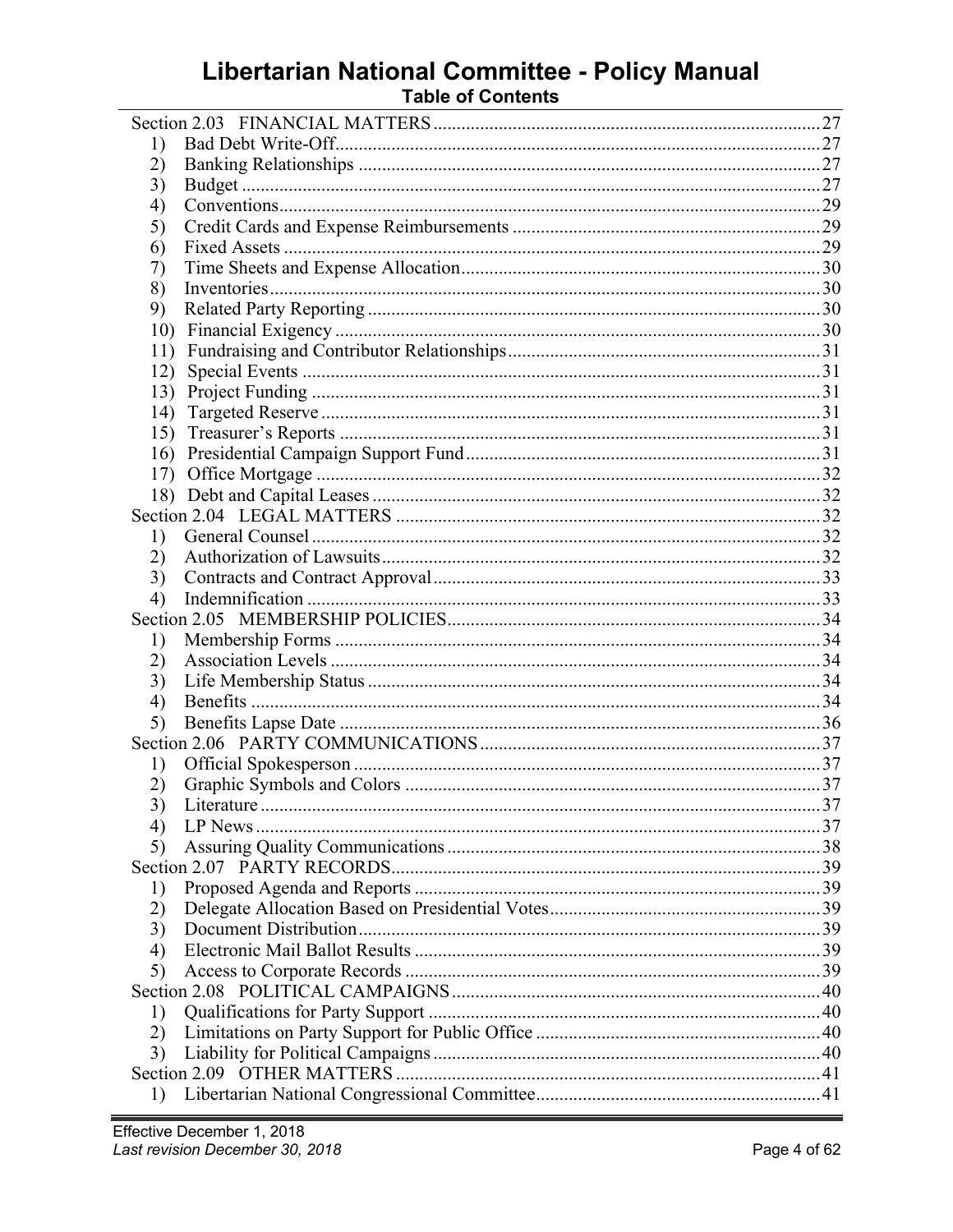# **Libertarian National Committee - Policy Manual Table of Contents**

| 2)               |                                                                 |  |  |
|------------------|-----------------------------------------------------------------|--|--|
| 3)               |                                                                 |  |  |
| 4)               |                                                                 |  |  |
| 5)               |                                                                 |  |  |
| 6)               |                                                                 |  |  |
| 7)               |                                                                 |  |  |
|                  |                                                                 |  |  |
|                  |                                                                 |  |  |
| $\left( \right)$ |                                                                 |  |  |
|                  |                                                                 |  |  |
| 1)               |                                                                 |  |  |
| 2)               |                                                                 |  |  |
| 3)               |                                                                 |  |  |
|                  |                                                                 |  |  |
| 1)               |                                                                 |  |  |
| 2)               |                                                                 |  |  |
|                  | Section 3.04 DONOR & VENDOR RELATIONS AND FINANCIAL MATTERS  47 |  |  |
| 1)               |                                                                 |  |  |
| 2)               |                                                                 |  |  |
| 3)               |                                                                 |  |  |
|                  |                                                                 |  |  |
| 1)               |                                                                 |  |  |
| 2)               |                                                                 |  |  |
| 3)               |                                                                 |  |  |
| 4)               |                                                                 |  |  |
|                  |                                                                 |  |  |
| 1)               |                                                                 |  |  |
| 2)               |                                                                 |  |  |
| 3)               |                                                                 |  |  |
|                  |                                                                 |  |  |
|                  |                                                                 |  |  |
|                  |                                                                 |  |  |
|                  |                                                                 |  |  |
| <b>ENDNOTES</b>  | 57                                                              |  |  |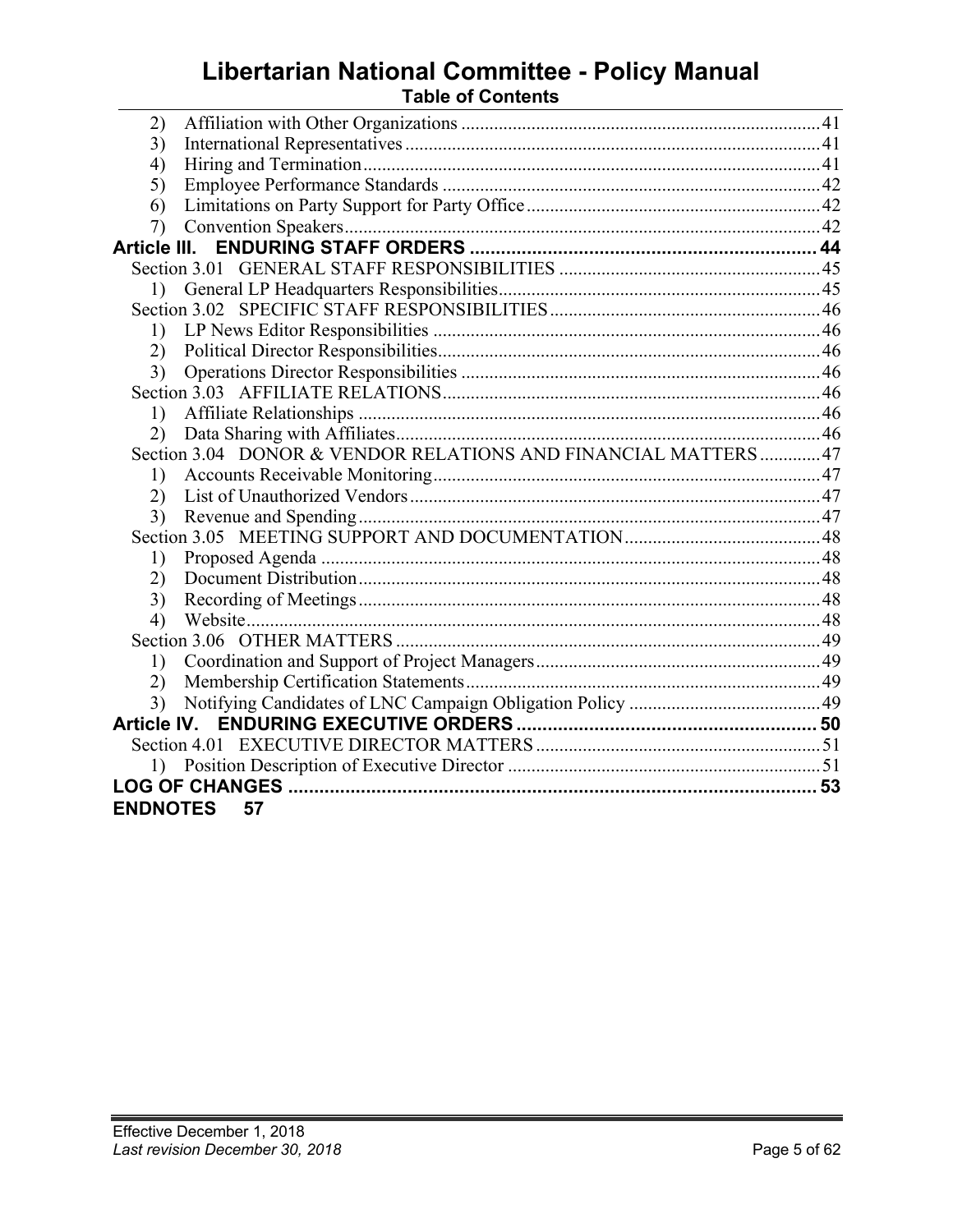# <span id="page-5-0"></span>**POLICY MANUAL OVERVIEW AND INTRODUCTION**

An organization is subject to public law and such other rules it adopts to govern its operation. The rules governing the Libertarian National Committee, Inc. are as follows and supersede each other in the order listed:

- Corporate Charter: The legal instrument conforming to state and federal laws. The Libertarian National Committee, Inc. is incorporated in the District of Columbia and is subject to its laws.
- Bylaws: Prescribe how the organization shall function. They may not be suspended, except for clauses that provide for their own suspension or clauses clearly in the nature of rules of order.
- Special Rules of Order: Relate to rules for orderly transaction of business that differ from those contained in the adopted parliamentary authority.
- Rules of Order: Relate to orderly transaction of business. These are usually contained in the adopted parliamentary authority, which in our case is the current edition  $(11<sup>th</sup>)$  of Robert's Rules of Order, Newly Revised (RONR).
- Standing Rules: Relate to details of administration. They are adopted as the need arises. Special categories of Standing Rules include:
	- o Staff Orders orders to staff by the Libertarian National Committee; and
	- o Executive Orders orders to staff by the Chair.

This Policy Manual is a compilation of the rules governing the Libertarian National Committee, Inc. not already reflected in its corporate charter, bylaws or rules of order.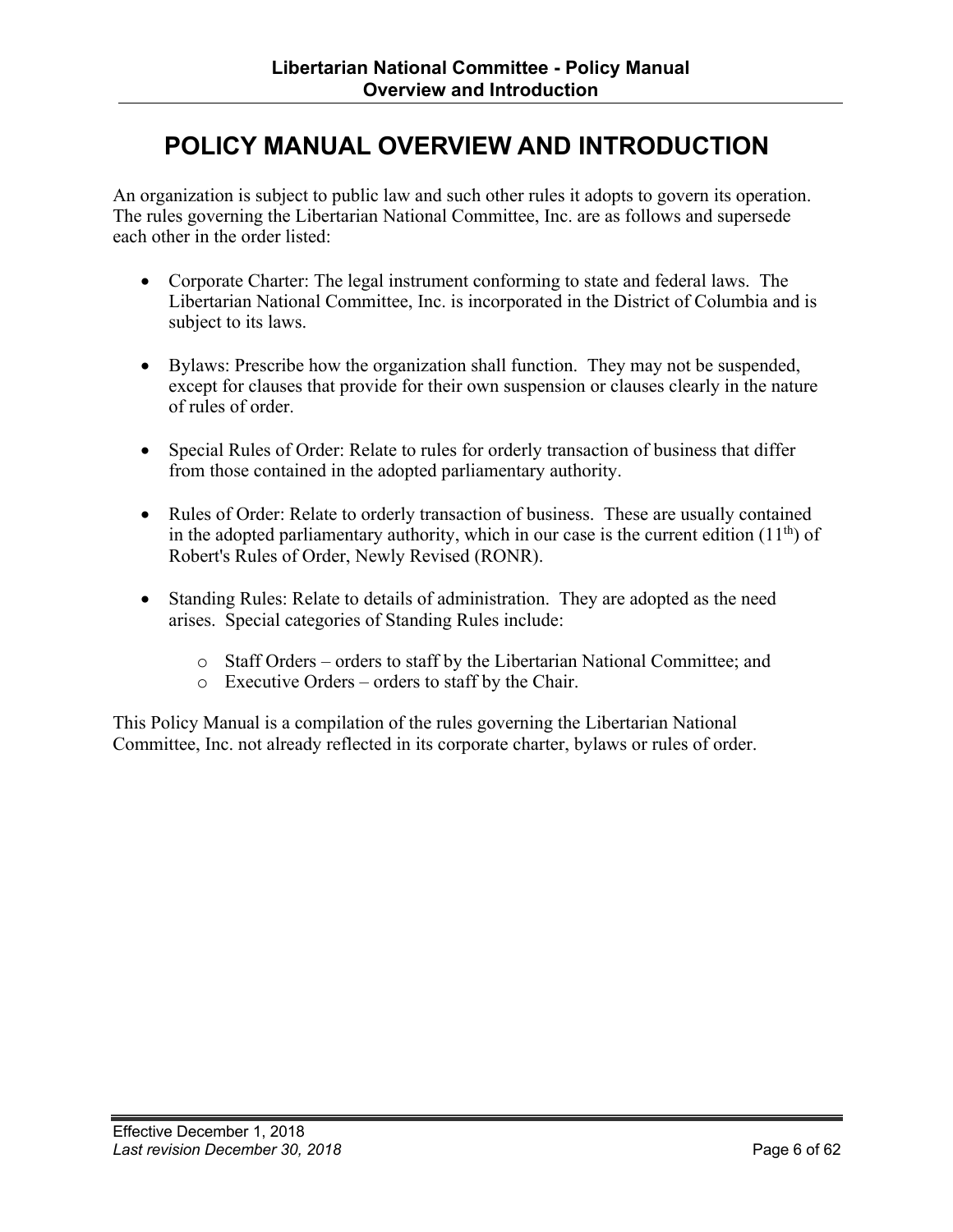# **TERMS AND DEFINITIONS**

<span id="page-6-0"></span>The following terms may be used throughout this document**<sup>1</sup>**:

"Constituent" is anyone who has paid money to the LNC in the past, regardless of whether he or she signed the certification, along with all individuals who have requested information from the national party (aka inquiries).

"ED" is Executive Director

"LNC" is Libertarian National Committee

"LNC Members" are Officers, At-Large members, and Regional Representatives

"LPHQ" is Libertarian Party Headquarters

"LP News" is Libertarian Party News

"Party Platform" or "Platform" is the Platform of the Libertarian Party

"Project" is any activity that is neither a core activity nor required to perform a core activity. The categories of such projects are:

- Perpetual, such as candidate support;
- Long-term (i.e. without a clear end date), such as branding;
- Short-term (i.e. with a distinct completion date), such as implementation of an accounting system; or
- Intermittent (i.e. occurring periodically), such as acquiring lists of registered voters

"Renewal Period" for an individual is the period commencing with the first membership renewal appeal sent to that individual until the receipt of a contribution sufficient to extend that individual's benefits lapse date.

"Reserve" is calculated as the total cash balance less the sum of all restricted funds and accounts payable at month end.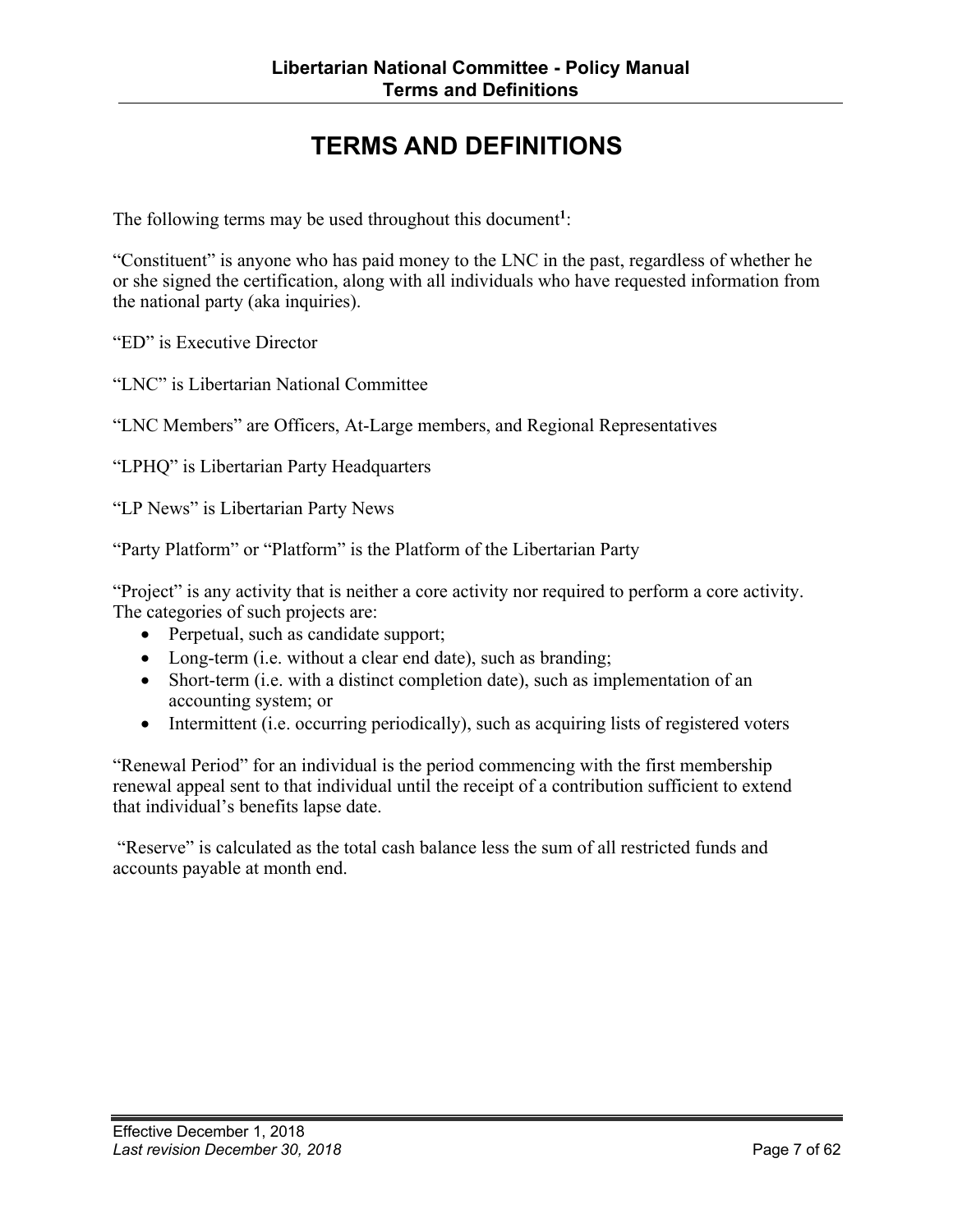# <span id="page-7-0"></span>**Article I. SPECIAL RULES OF ORDER**

Special Rules of Order are rules for orderly transaction of business (i.e. relating to parliamentary procedure) that differ from those contained in the adopted parliamentary authority. They are superseded only by the Bylaws, the Corporate Charter and any applicable procedural rule prescribed by federal, state or local law, unless the rules in such documents specifically provide for their own suspension.

A special rule of order may be adopted, amended, rescinded or suspended. Adoption, amendment, or rescission requires either (a) a two-thirds vote with previous notice or (b) a vote of a majority of the entire membership of the Libertarian National Committee. Suspension requires a two-thirds vote of the Libertarian National Committee. Rules that have their application outside of the session which is in progress cannot be suspended, but can be rescinded or amended. **2**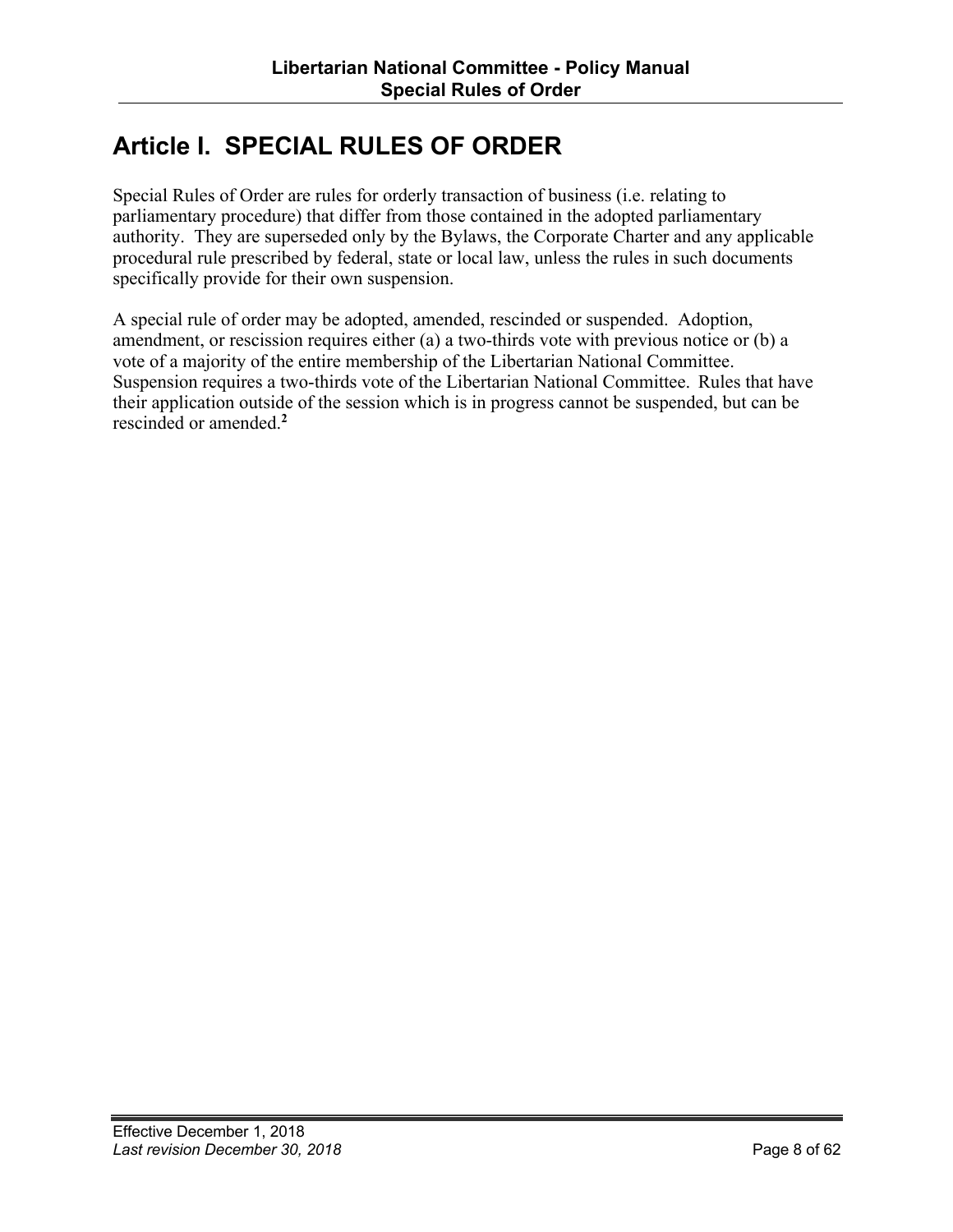# <span id="page-8-0"></span>*Section 1.01 GENERAL DELEGATION OF AUTHORITY*

#### 1) Participation by LNC Alternates at Meetings

Free substitution of Alternates for Regional Representatives at LNC meetings is permitted.<sup>3</sup>

#### 2) Proposed Agenda

The Chair shall propose an agenda for each session of the LNC.<sup>4</sup>

#### 3) Executive Committee

The Executive Committee shall exercise all powers of the LNC between LNC meetings except for the addition, deletion, or amendment of the LNC policy manual or amendment of the budget beyond the limits specified elsewhere in this Policy Manual. Notwithstanding, the LNC reserves the right to exercise its authority through electronic mail ballots.<sup>5</sup>

#### 4) Document Maintenance

The Secretary shall maintain a complete copy of this Policy Manual.

The Secretary is authorized to propose corrections to formatting, spelling, grammar, capitalization, punctuation, article and section designations, cross-references, and such other technical and conforming changes as may be necessary to the Policy Manual, provided such changes would have no effect on the meaning of the adopted Terms, Definitions, Rules, and Orders.

The Secretary may propose adding or amending annotations in the form of endnotes and introductory language to provide relevant references to authoritative statutes, the Party's Corporate Charter and Bylaws, the parliamentary authority, and explanations as to how Special Rules of Order differ from the parliamentary authority.

The Secretary shall promptly submit such proposals to the LNC, along with any written opinions provided by the Party's parliamentarian. These proposals shall be considered adopted thirty days thereafter or upon the close of the next LNC meeting, whichever is sooner. The LNC may veto such proposals by majority vote prior to adoption.

The LNC reserves the right to also propose and adopt non-substantive, as well as substantive, changes.<sup>6</sup>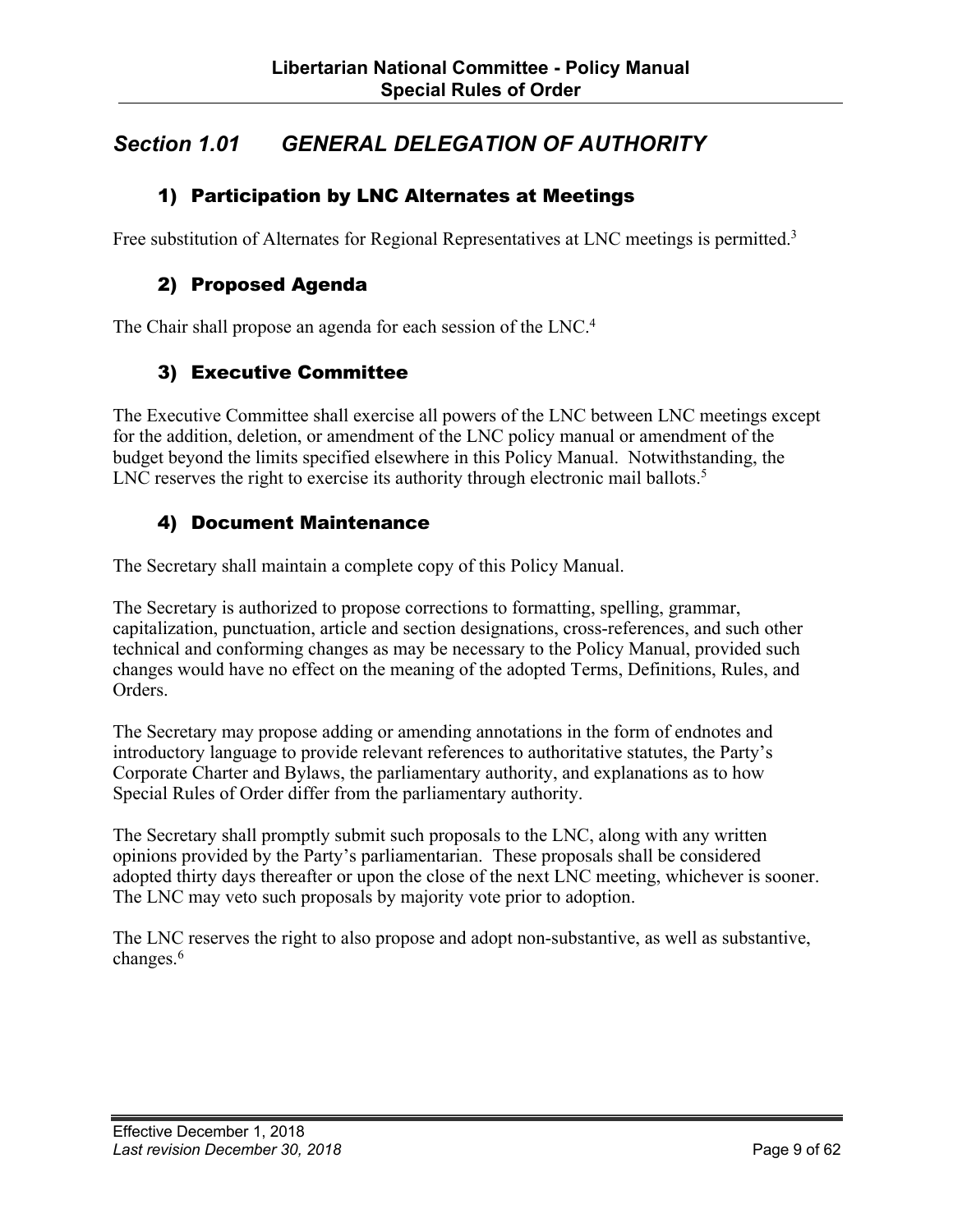# <span id="page-9-0"></span>*Section 1.02 MEETINGS*

## 1) Previous Notice

An LNC Member may satisfy by either one of two methods the requirement of giving previous notice of his or her intention to introduce an original main motion<sup>7</sup> at the next session:

- announcing this intention at the previous session in the presence of a quorum, providing an accurate and complete statement of purport, such notice to be taken note of in the minutes; or
- send the complete language of the motion to the entire LNC by e-mail at least 14 days prior to the session. 8

#### 2) Format of Proposed Agenda

The proposed agenda shall be in the following format<sup>9</sup>:

- Opening Ceremony
	- o Call to Order
	- o Opportunity for Public Comment
- Housekeeping
	- o Credentials Report and Paperwork Check
	- o Adoption of Agenda
	- o Report of Potential Conflicts of Interest
- Officer Reports
	- o Chair's Report
	- o Treasurer's Report
	- o Secretary's Report
- Staff Reports
- Counsel's Report
- Regional Reports (supplements to printed reports)
- Committee Reports
	- o Reports of Standing Committees
	- o Reports of Special Committees
- Unfinished Business and Items Postponed from Previous Meeting
- New Business
	- o with Previous Notice
	- o without Previous Notice
- Closing Ceremony
	- o Announcements
	- o Opportunity for Public Comment

# 3) Agenda Changes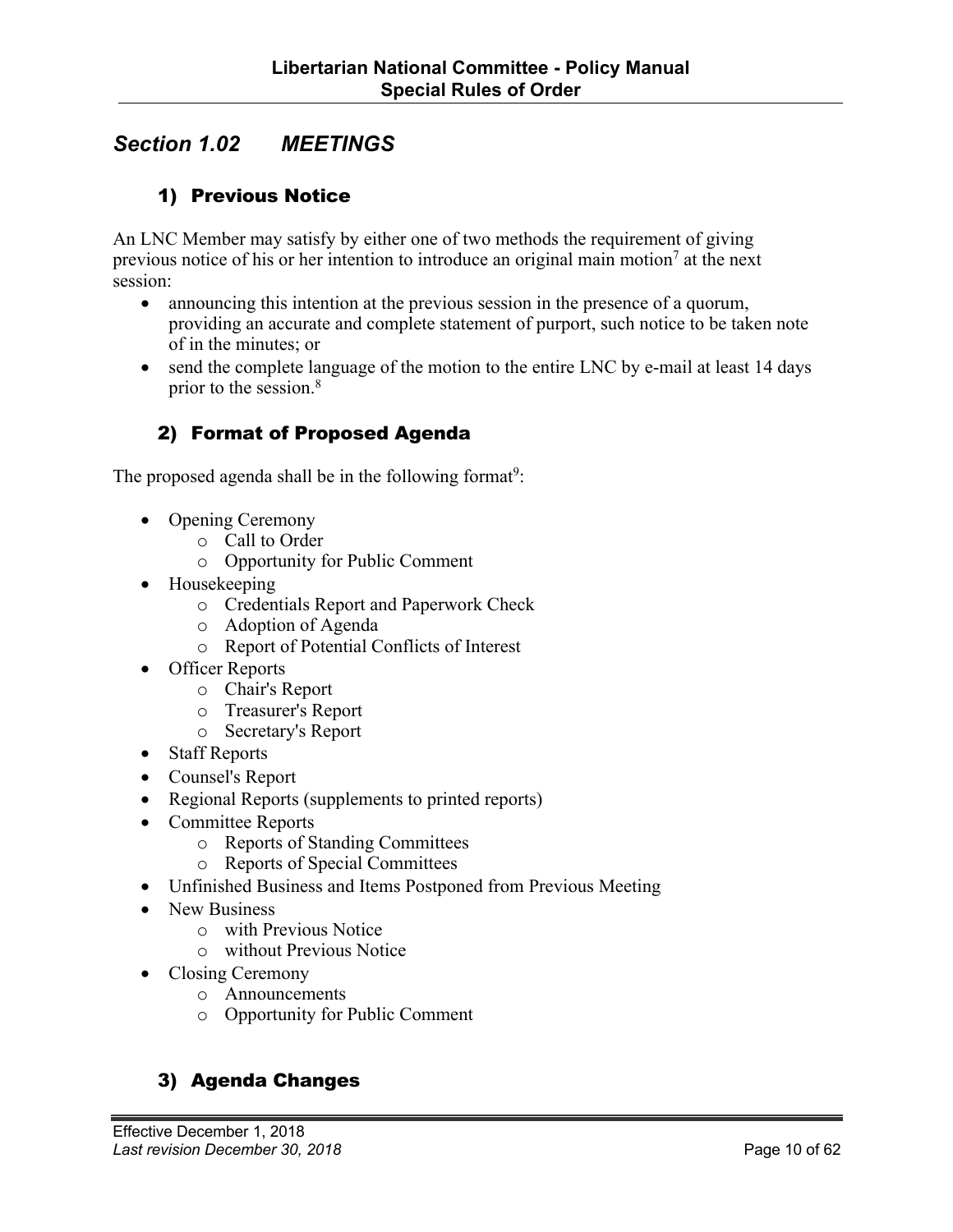<span id="page-10-0"></span>Changes in the placement of items on the agenda may be made by majority vote; this includes those items placed on the agenda by two-thirds approval.<sup>10</sup>

# 4) Open Meetings

LNC meetings are open to Party members, except while in Executive Session. However, participation is not permitted except by majority vote of the committee.<sup>11</sup>

# 5) Executive Sessions 12

The LNC may enter into Executive Session only in compliance with this special rule of order.13

The motion to enter Executive Session must list all reasons for doing so. If the list of reasons is solely comprised of the identified topics listed below, a majority of LNC Members voting is required for passage.

- Legal matters (potential, pending, or past)
- Regulatory and compliance matters (potential, pending, or past)
- Contractual compliance
- Personnel matters (including evaluation, compensation, hiring, or dismissal)
- Board self-evaluation
- Strategic issues (only those requiring confidentiality)
- Negotiations (potential, pending, or past)

Other topics require a two-thirds vote of LNC.14

No action can be taken while in Executive Session.<sup>15</sup> Discussion of action which may be taken in Open Session can occur.<sup>16</sup>

No recording shall be made or minutes taken of the following topics:

- Legal matters (potential, pending, or past)
- Regulatory and compliance matters (potential, pending, or past)
- Contractual compliance
- Personnel matters (including evaluation, compensation, hiring, or dismissal)
- Board self-evaluation

Recordings shall be made and minutes taken of the following topics. However, such recordings and minutes shall only be made available to members of the LNC until such time as the LNC – by a two-thirds vote – incorporates such recordings and minutes into its public records. Nothing in this section shall require the LNC to ever make these records public:

- Strategic issues (only those requiring confidentiality)
- Negotiations (potential, pending, or past)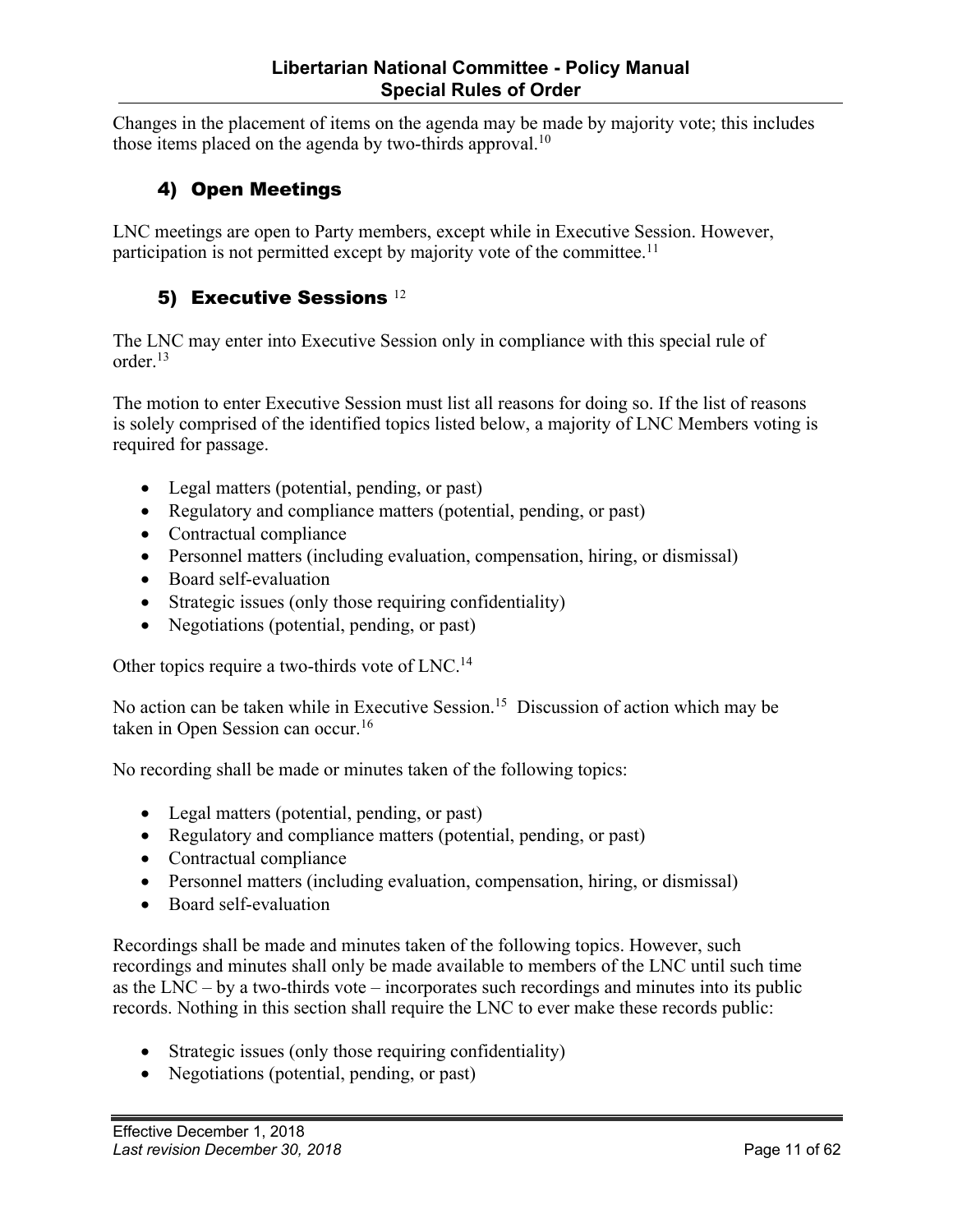<span id="page-11-0"></span>Recordings shall be made and minutes shall be taken on any other topic. Immediately upon return to Open Session, the LNC may by a majority vote order its destruction or – by a twothirds vote – incorporate such recordings and minutes into its public records. Nothing in this section shall require the LNC to ever make these records public.<sup>17</sup>

Any LNC Member who is unwilling to commit to maintaining confidentiality regarding any particular Executive Session is obligated to excuse himself or herself from the entire Executive Session and to request that the Secretary note his or her absence from the Executive Session in the minutes of the meeting.<sup>18</sup>

A participant in an Executive Session may publicly disclose information discussed in Executive Session, if the same information is publicly available from other sources, not as the result of a participant's misconduct, and the participant does not reveal that it was discussed in Executive Session;<sup>19</sup> or the LNC, and all the participants in the Executive Session,  $20$  first consent to its release.

# 6) Meeting Minutes

In addition to the requirements articulated by RONR, the meeting minutes shall include the following:

- Any disclosure of a conflict of interest by an LNC Member shall be noted in the minutes of the subsequent LNC meeting, citing the individual and pertinent details needed to identify the conflict of interest $2<sup>1</sup>$
- The following aspects of each mail ballot conducted since the prior meeting and reported by the Secretary at that meeting:
	- o the complete text of the motion,
	- o the names of the co-sponsors,
	- o the dates of the initiation and completion of the balloting, and
	- $\circ$  the roll of those voting on the motion.<sup>22</sup>

Meeting minutes for LNC electronic meetings or face-to-face meetings involving travel to a single site may be promoted from draft status to official during the time between LNC meetings as follows<sup>23</sup>:

- Draft minutes shall be mailed or emailed to all LNC Members not more than 15 days after each meeting.
- Corrections, clarifications, and changes to the draft minutes may be submitted for the Secretary's consideration for a period of 15 days following the distribution of the draft minutes. The Secretary shall distribute an updated version of the draft minutes not later than 7 days following the end of that submission period.
- The updated version shall be deemed official if no LNC Member challenges the content to the Secretary within 7 days of the distribution of the updated version. These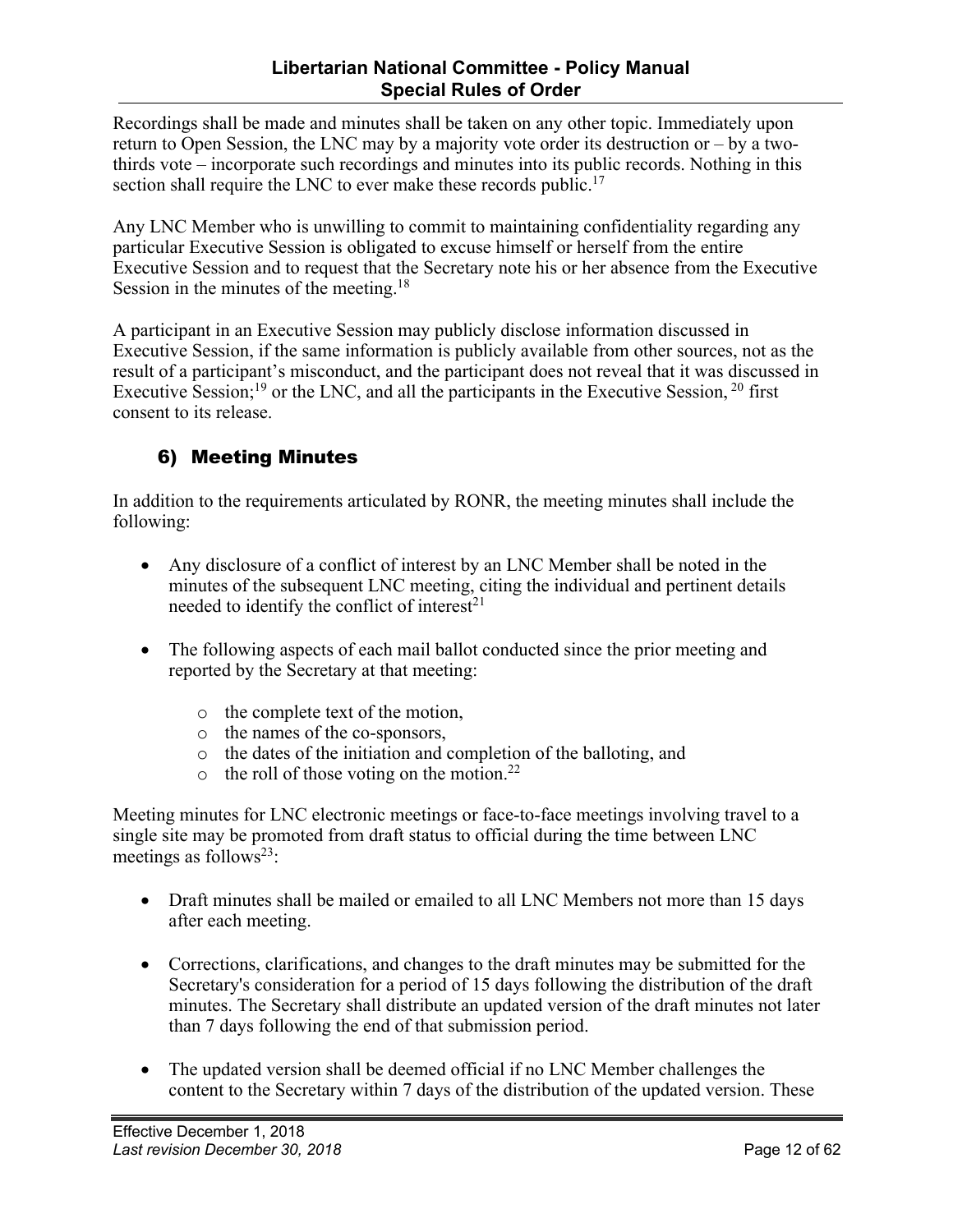<span id="page-12-0"></span>provisions are void if the Secretary fails to distribute the draft minutes of a meeting within 15 days after that meeting, or fails to distribute an updated version as described above.

• The Secretary shall send an official copy of meeting minutes to staff within 7 days of the promotion of those minutes from draft to official status.

Meeting minutes for Executive Committee meetings may be promoted from draft status to official during the time between Executive Committee meetings as follows:

- Draft minutes for Executive Committee meetings shall be emailed to all LNC Members not more than 7 days after each meeting.<sup>24</sup>
- Absent objection from an Executive Committee member who attended the meeting, the minutes shall be deemed to be approved 14 days after their distribution.<sup>25</sup>
- Executive Committee minutes shall be distributed to all LNC Members and alternates within 7 days of such approval.
- The Secretary shall send an official copy of meeting minutes to staff within 7 days of the promotion of those minutes from draft to official status.

# 7) Electronic Meetings

- a) The term "electronic meeting" within these electronic meeting rules shall be construed to include teleconferences and videoconferences.
- b) The term "committee" within these electronic meeting rules shall be construed to include both the LNC (as the board of the Libertarian Party) as well as committees.
- c) All videoconferences will be conducted via the Adobe Connect (Citrix) service, or via Zoom (zoom.us). These two services are hereinafter referred to as Electronic Meeting Provider(s).
- d) Electronic meetings may be called by either:
	- The committee Chair, or

• 1/3 of the committee members or 2 committee members, whichever is greater. However, the call of an electronic meeting can be canceled if a majority of the committee members email a cancellation request to the entire committee prior to the scheduled time of the meeting.

e) Each committee member calling for an electronic meeting must do so by emailing the entire committee and specifying the date of the meeting, time of the meeting, meeting link including the identity of the Electronic Meeting Provider, and the topic(s) to be addressed. Meetings must be so called no fewer than 2 days in advance for committees with fewer than 10 members, or 7 days in advance for committees with 10 or more members. These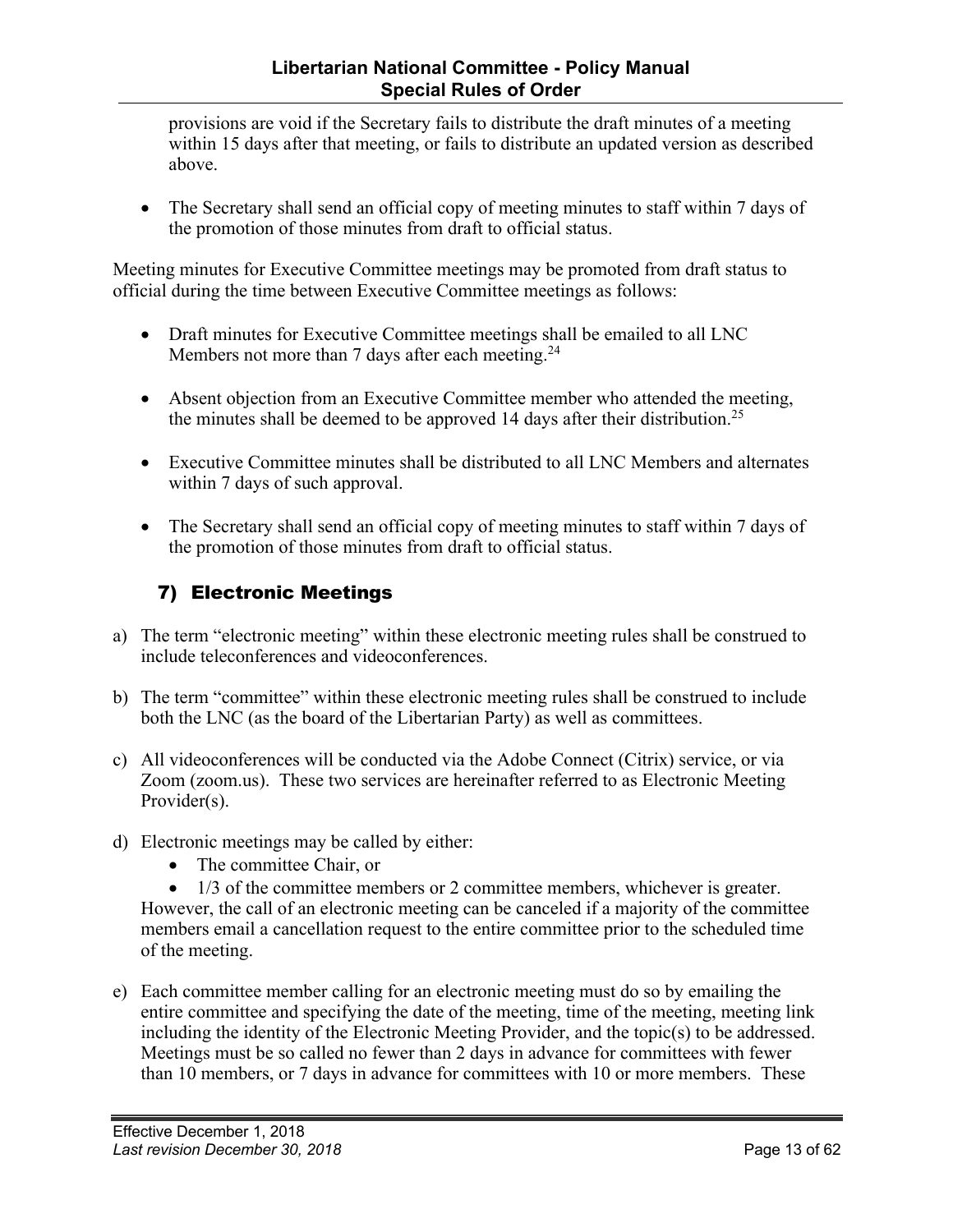time limits do not apply to the LNC's Executive Committee, the LNC's Advertising and Publications Review Committee, or the Judicial Committee.

- f) For electronic LNC meetings, messages calling or vetoing a meeting must be sent on the LNC-Business email list.
- g) When a sufficient number of people have issued a call for an electronic meeting, the committee Chair or Secretary shall issue a notice of the meeting to each member and alternate of the committee. In addition to the standard notice content, the meeting notice shall describe how to participate in the meeting.
- h) Each participant must provide his own equipment and connectivity, including but not limited to any computer, internet access, web camera, microphone, earphones, or telephone. Members and alternates have the right to participate in an electronic meeting by telephone, however they should use a computer connection if feasible so as to be able to more fully use the Electronic Meeting Provider features. The organization is not responsible for providing a central location for physical attendance of an electronic meeting. For face-to-face meetings, electronic participation is not allowed.
- i) Each participant must accurately identify himself by name when joining the meeting. Videoconference participants other than members or alternates of the committee must precede their sign-in name with "zz" (or the group administrator shall do so) so as to group them at the end of the alphabetical participant list.
- j) Electronic meeting participants must try to eliminate, as much as possible, background noise, echoes, and call waiting interruptions. Participants shall not place their telephone connection on hold if the system has music or messages playing while in that mode.
- k) All participants legally consent to having the meetings recorded, should the committee opt to do so.
- l) Electronic meetings are special meetings such that only the topics listed in the call of the meeting may be considered during the meeting.
- m) For original main motions, the committee Chair or Secretary shall document the time at which the vote tally was announced. A person eligible to vote who was present during the debate of the motion but who lost his connection to the meeting may still reconnect to the meeting and cast his vote on the motion no more than 5 minutes after the announcement of the vote tally.
- n) If the committee permits, participants other than members or alternates of the committee may observe videoconferences using the Electronic Meeting Provider (and not by a tollfree number) with their web cameras off and their microphones muted.
- o) The LNC Secretary shall promulgate these rules to all members/alternates of each committee upon notice of their election or appointment.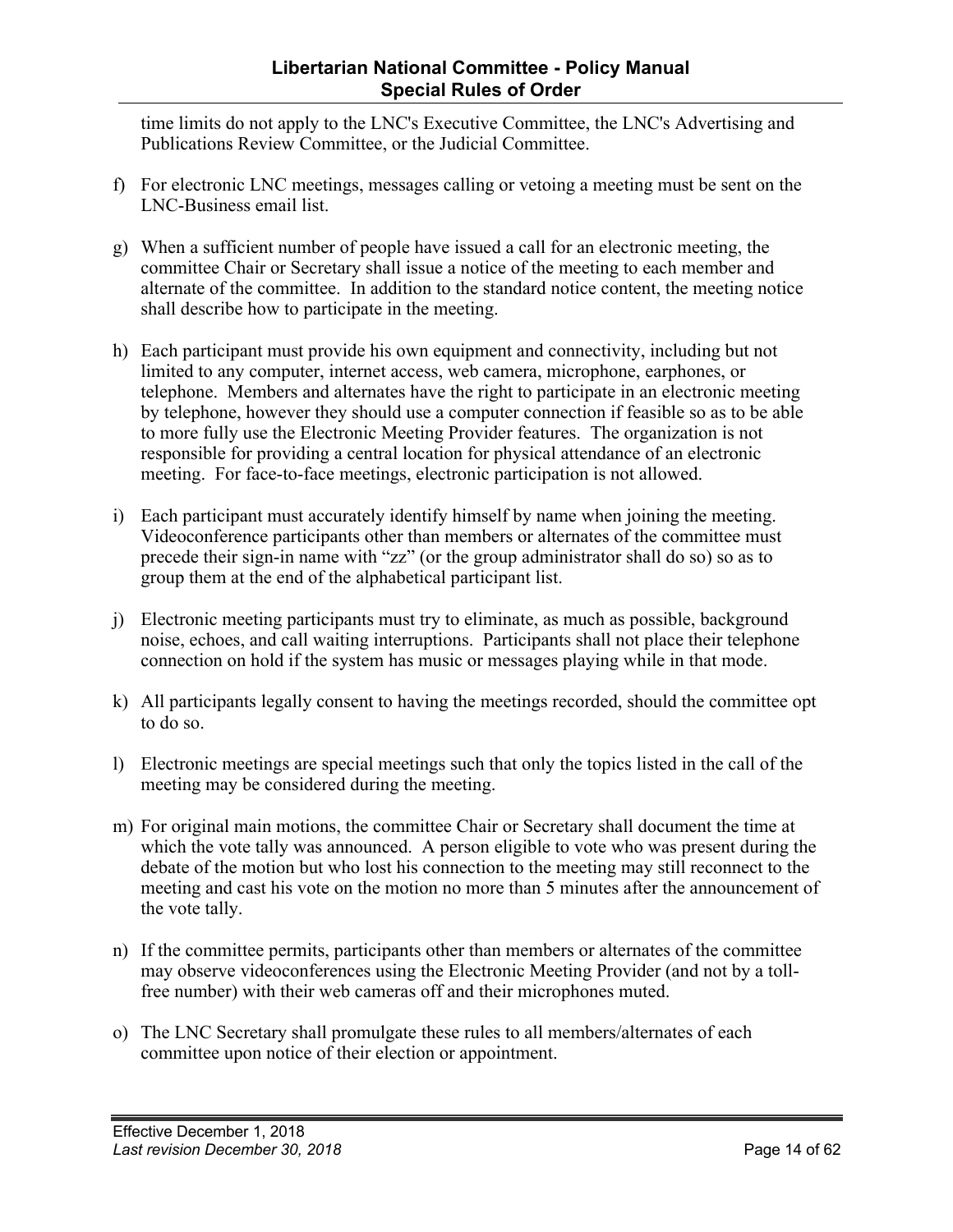<span id="page-14-0"></span>p) Arrangements for use of the Electronic Meeting Providers must be made through the LNC Secretary who may be required to be present to administer the meeting which might limit available days for use.

# *Section 1.03 COMMITTEE APPOINTMENTS AND TERMS OF OFFICE*

# 1) Committee Appointments 26

| Committee<br><b>Name</b>               | <b>Size</b>                                                                                                                                      | <b>Member Selection</b>                                                                                                                                                                                              | <b>Chair Selection</b>                                                                                                  |
|----------------------------------------|--------------------------------------------------------------------------------------------------------------------------------------------------|----------------------------------------------------------------------------------------------------------------------------------------------------------------------------------------------------------------------|-------------------------------------------------------------------------------------------------------------------------|
| Advertising &<br>Publication<br>Review | No more than five, all LNC<br><b>Members or Alternates</b>                                                                                       | <b>LNC</b>                                                                                                                                                                                                           | * Committee Selected                                                                                                    |
| Affiliate<br>Support<br>Committee      | Seven members                                                                                                                                    | Committee Chair selected<br>by LNC Chair; three LNC<br><b>Regional Representatives</b><br>or Alternates selected by<br>the Committee Chair; three<br>members selected by<br>Libertarian State<br>Leadership Alliance | <b>LNC</b> Chair selects<br>from pool of LNC<br>At-Large, LNC<br>Regional<br>Representatives, and<br>the LNC Vice-Chair |
| Audit $27$                             | One non-officer LNC Member<br>and two non-LNC Members                                                                                            | Non-officer LNC members                                                                                                                                                                                              | * Committee Selected                                                                                                    |
| Awards                                 | Five members, including up to<br>2 non-LNC members                                                                                               | $LNC$ – Each cycle strive to<br>keep 2 members of past<br><b>Awards Committee</b>                                                                                                                                    | * Committee Selected                                                                                                    |
| <b>Ballot Access</b>                   | Five party members, no less<br>than three of which shall be<br><b>LNC Members or Alternates</b>                                                  | LNC Members or<br>Alternates selected by LNC<br>using approval voting, non-<br>LNC members selected by<br>the LNC Chair                                                                                              | <b>LNC</b> Chair                                                                                                        |
| Candidate<br>Support<br>Committee      | Five LNC members or LNC<br>alternates and two non-LNC<br>members of the LP                                                                       | LNC members elected by<br>the LNC; non-LNC<br>members appointed by the<br>LNC Chair based on<br>recommendations from the<br>LNC members of the<br>committee                                                          | * Committee Selected                                                                                                    |
| Convention<br>Oversight                | Seven members, with a<br>minimum of four LNC<br>Members or Alternates, plus a<br>minimum of two non-LNC<br>members who are<br>recommended by the | LNC members selected by<br>the LNC, non-LNC<br>members selected by the<br>LNC Chair                                                                                                                                  | <b>LNC Chair Selected</b>                                                                                               |

These committees have special appointment procedures as follows: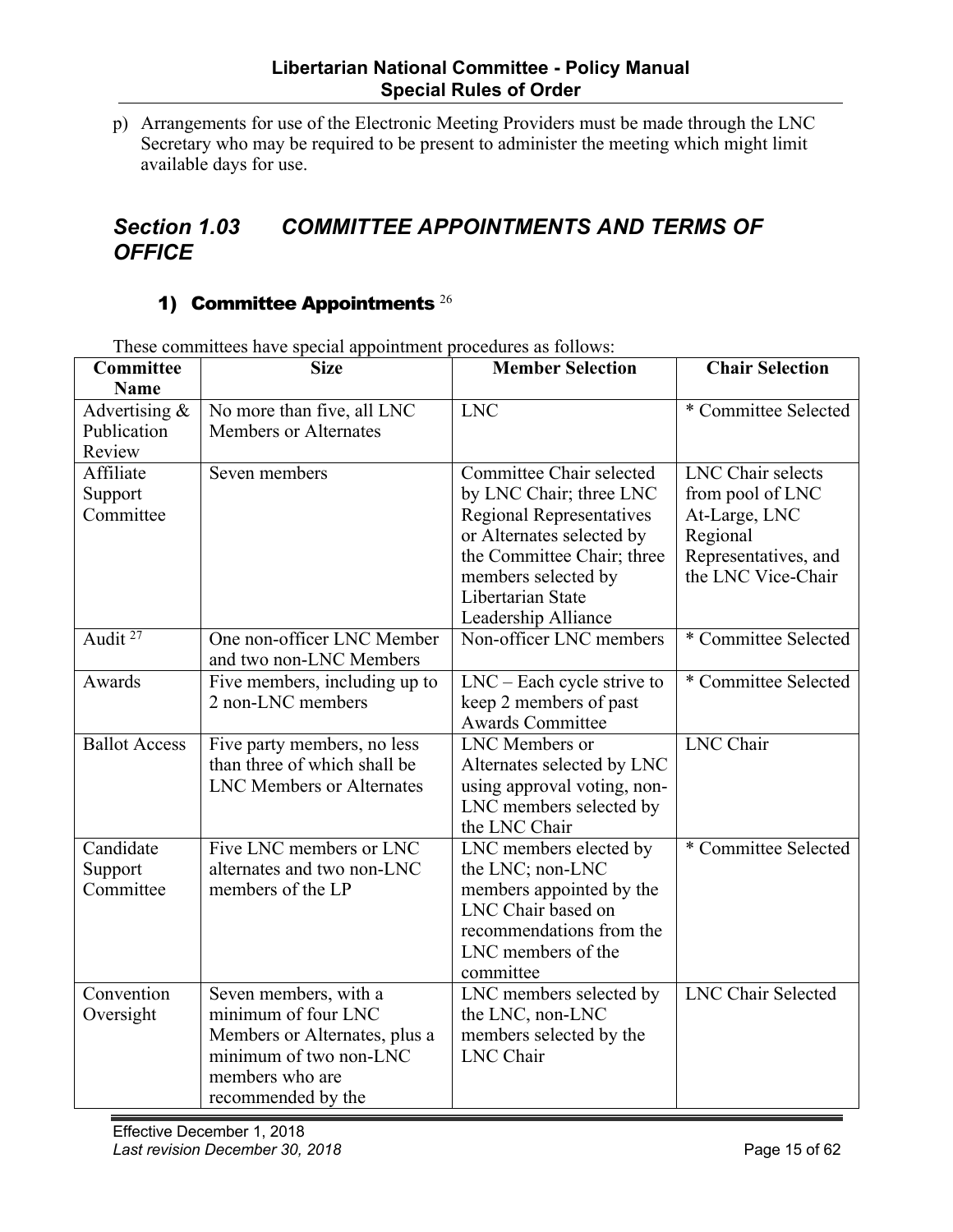#### **Libertarian National Committee - Policy Manual Special Rules of Order**

<span id="page-15-0"></span>

|                          | <b>Convention Oversight</b><br>Committee              |                          |                      |
|--------------------------|-------------------------------------------------------|--------------------------|----------------------|
| Employment<br>Policy and | Three LNC Members or<br>Alternates other than the LNC | <b>LNC</b>               | * Committee Selected |
| Compensation             | Chair                                                 |                          |                      |
| Executive                | Four Officers $+$ Any $\#$ of LNC                     | <b>LNC</b>               | LNC Chair Selected   |
|                          | <b>Members</b>                                        |                          |                      |
| Historical               | A minimum of five and up to                           | Committee Chair selected | <b>LNC</b>           |
| Preservation             | seven Members                                         | by LNC; remaining        |                      |
| Committee                |                                                       | members selected by the  |                      |
|                          |                                                       | Committee Chair          |                      |
| Information              | Two LNC Members or                                    | LNC Chair                | * Committee Selected |
| Technology               | Alternates, plus up to 5 non-                         |                          |                      |
| Committee                | LNC members who are                                   |                          |                      |
|                          | recommended by the IT                                 |                          |                      |
|                          | Committee                                             |                          |                      |

\* See Section 1.03.4 below regarding interim chairs

# 2) Committee Terms of Office

With the exception of the Convention Oversight Committee, the terms of office of all project managers, committee chairs, and committee members shall expire with the administration that appoints them, or when their successors are chosen, whichever occurs first. The term of office for the Convention Oversight Committee shall expire 90 days following the close of the convention. <sup>28</sup>

# 3) Chair as Nonvoting Member of Committees

The Chair shall serve as a nonvoting member of all LNC created committees, except where specifically appointed to the committee as a voting member.<sup>29</sup>

# 4) Interim Committee Chairs

The Chair shall have the authority to appoint an interim chair for all non-standing committees of the LNC which select their own permanent chair. The interim chair shall serve until a permanent chair is chosen by the committee.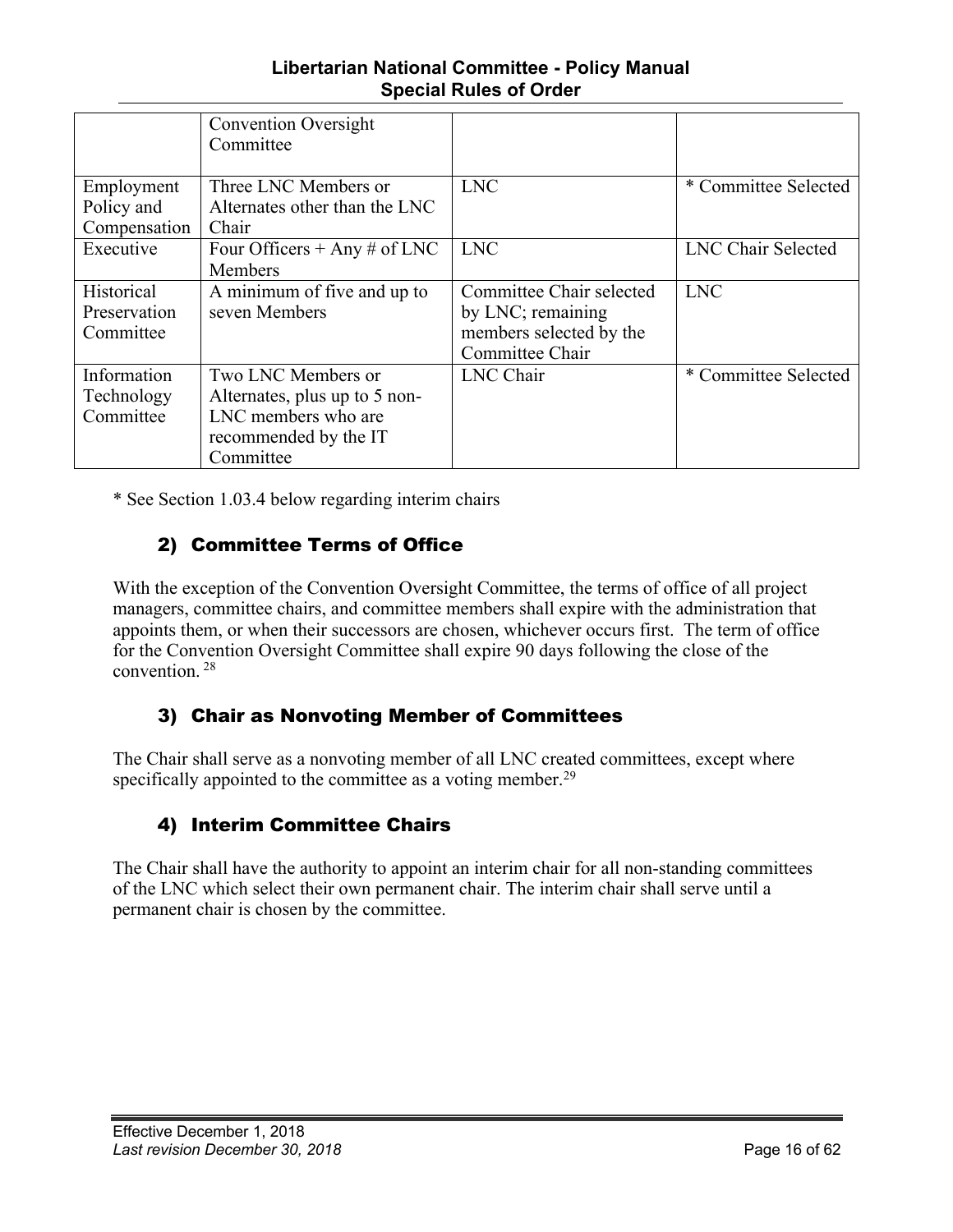# <span id="page-16-0"></span>*Section 1.04 ELECTRONIC MAIL BALLOT PROCEDURES*

#### 1) Electronic Mail Ballots  $30$

Notification of an electronic mail ballot shall be made by the Secretary by electronic mail. This notification shall not include an accompanying argument for or against passage of the motion. An LNC Member may change their vote on an electronic mail ballot, provided that the change is received by the Secretary by the deadline for return of ballots.

# *Section 1.05 OTHER SPECIAL APPROVAL PROCEDURES*

# 1) Budget

The budget may be amended at any time by a majority vote of the  $LNC<sup>31</sup>$  However, the Executive Committee is authorized to amend expense items within one budget area, as long as the total expense for that budget area is not increased.32

The Chair, with the consent of the Executive Committee, is authorized to make the following budget adjustments without LNC approval: <sup>33</sup>

- Addition of lines for previously unbudgeted expenses, the total of which shall not exceed 1% of budgeted revenues
- An increase in a line for budgeted expense provided there is a corresponding reduction from the contingency fund.

The Chair, without the consent of the Executive Committee, is authorized to expend up to \$1,000 in discretionary funds within any (rolling) three month period, the total of which shall not exceed \$5,000 per term unless those expenditures are later ratified by the LNC. <sup>34</sup>

# 2) Honorary Life Memberships

Honorary life memberships may be granted by a two-thirds vote of the LNC.<sup>35</sup>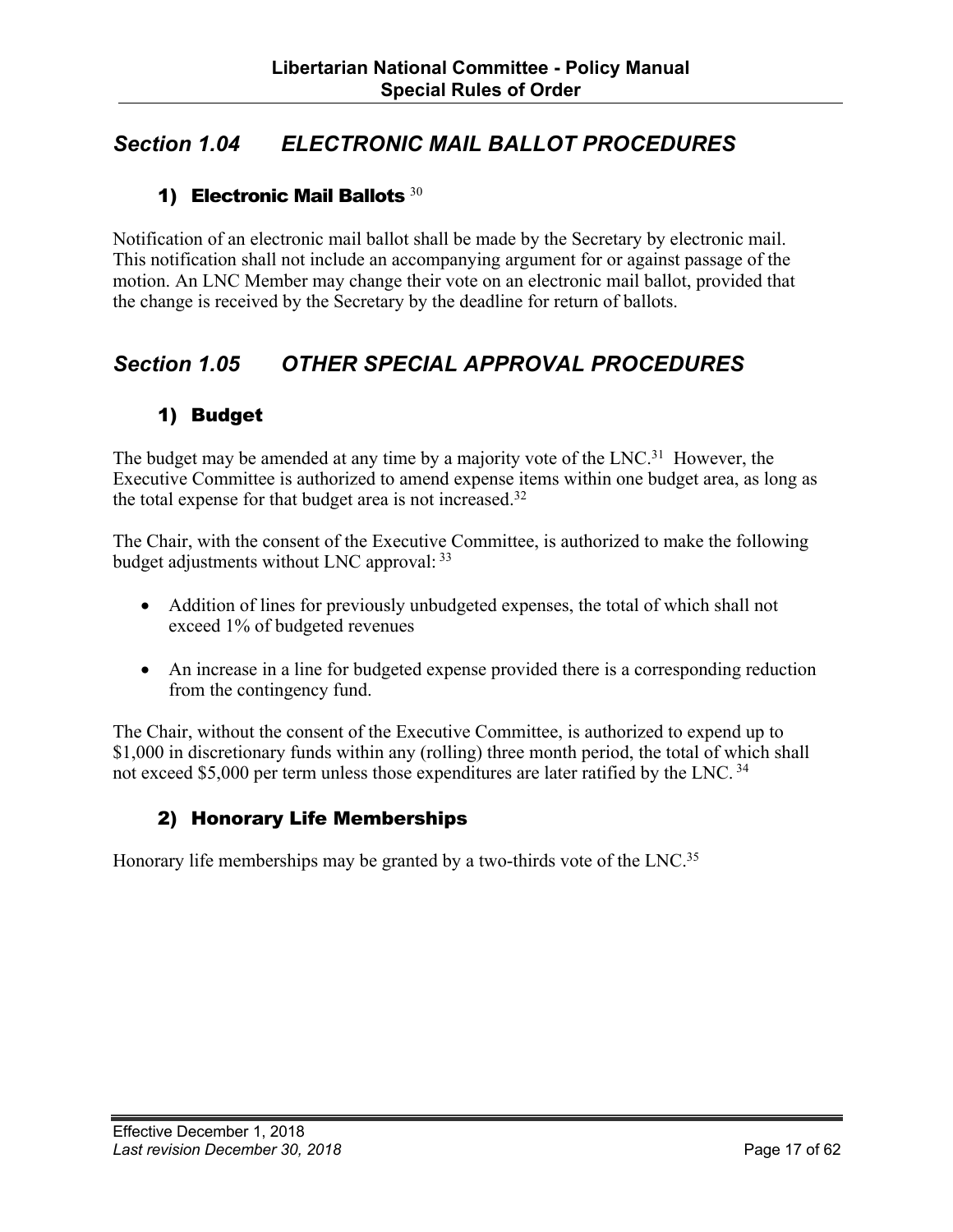# **Article II. STANDING RULES**

<span id="page-17-0"></span>Standing Rules relate to details of administration. They are superseded only by the parliamentary authority, Special Rules of Order, Bylaws, the Corporate Charter and any applicable procedural rule prescribed by federal, state or local law, unless the rules in such documents specifically provide for their own suspension.

A standing rule may be adopted, amended, rescinded or suspended. Adoption requires a majority vote. Amendment or rescission requires either (a) a majority vote with previous notice or (b) without notice a two-thirds vote, or (c) a majority of the entire membership of the Libertarian National Committee. Suspension requires a majority vote of the Libertarian National Committee, but rules which have their application outside of the session which is in progress cannot be suspended.<sup>36</sup>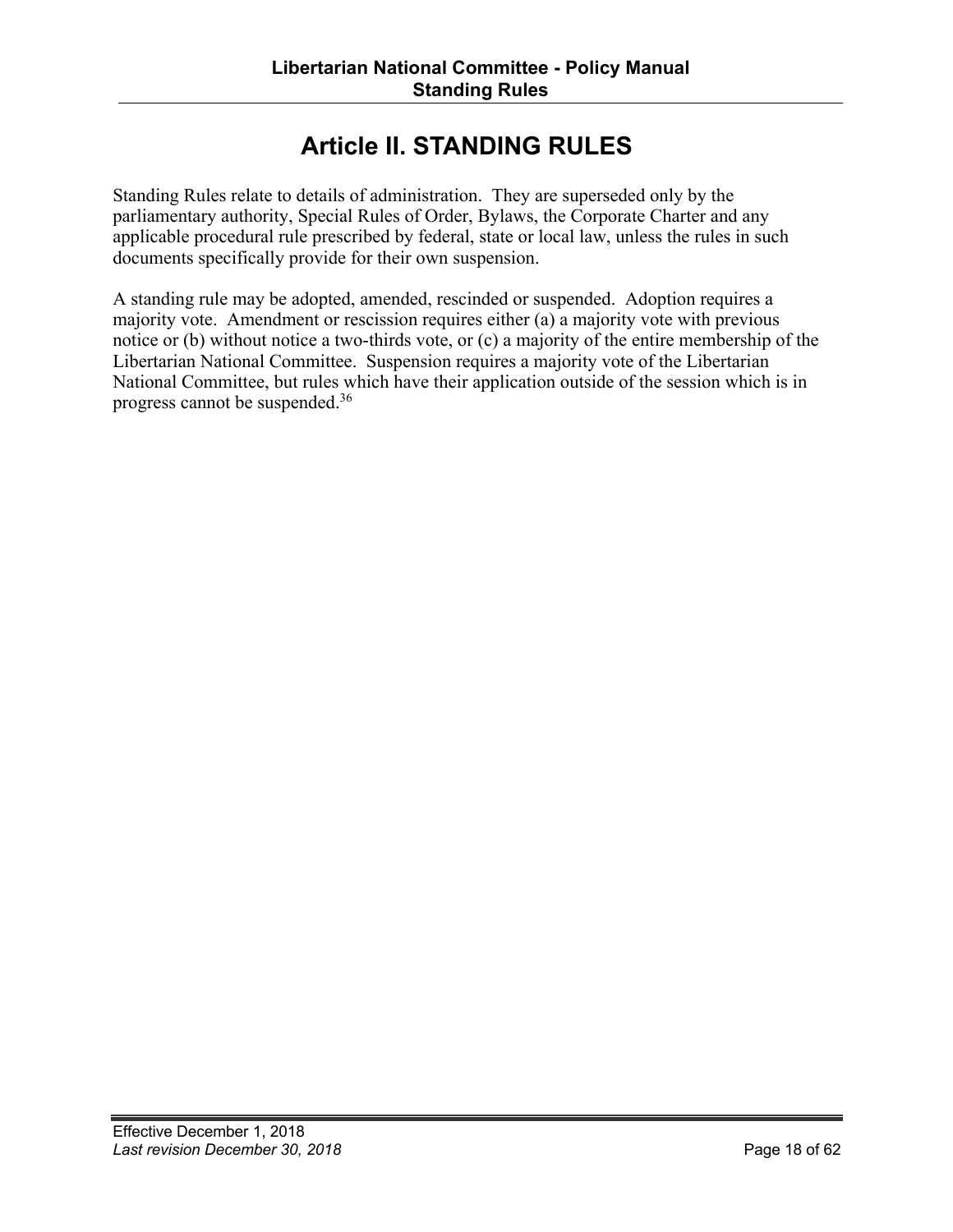# <span id="page-18-0"></span>*Section 2.01 OBLIGATIONS AMONG BOARD MEMBERS AND STAFF*

# 1) Confidentiality

The officers, employees, agents, and members of the LNC shall not be personally liable for any debt, liability, or obligation of the Party, unless caused by his or her breach of confidentiality.

# 2) Conflict of Interest

Each LNC Member and each Party officer or employee shall disclose to the LNC situations in which such person's own economic or other interests, or duties to others, might conflict with the interests of the Party in the discharge of his/her duties. Any such disclosure shall be made at the earliest opportune moment, prior to the discharge of such duties and clearly set forth the details of the conflict of interest, in a written disclosure statement provided to the Secretary. No LNC Member, Party officer or employee shall: (a) transact business with the Party unless the transaction is fair and equitable to the Party; or (b) use information gained in the discharge of Party duties to the disadvantage of the Party.

The Secretary shall maintain a register of all declared potential conflicts of interest by LNC members. This register will be presented and distributed to all LNC members at each regular LNC meeting.

# 3) Employment Terms

Employment agreements shall require adherence to the Bylaws and policies adopted by the LNC as a condition of employment.

Employment agreements shall specify in writing that registering as delegate to any national party convention constitutes an immediate resignation of employment.

Employment agreements with bonus provisions must make the bonuses contingent on objectively-measured achievements.

Employment agreements with bonus provisions based on revenues shall exclude convention and bequest revenues.

Employment agreements with bonuses based on achievements during a period of time shall require that the employee be an employee of the Party on every day of that time period to be eligible for the bonus.

Employment agreements shall include information about any obligations by the LNC to pay moving and moving-related expenses. A maximum on the total amount of such expenses to be paid shall be specified. In addition, the specific expenses must be approved by the LNC chair.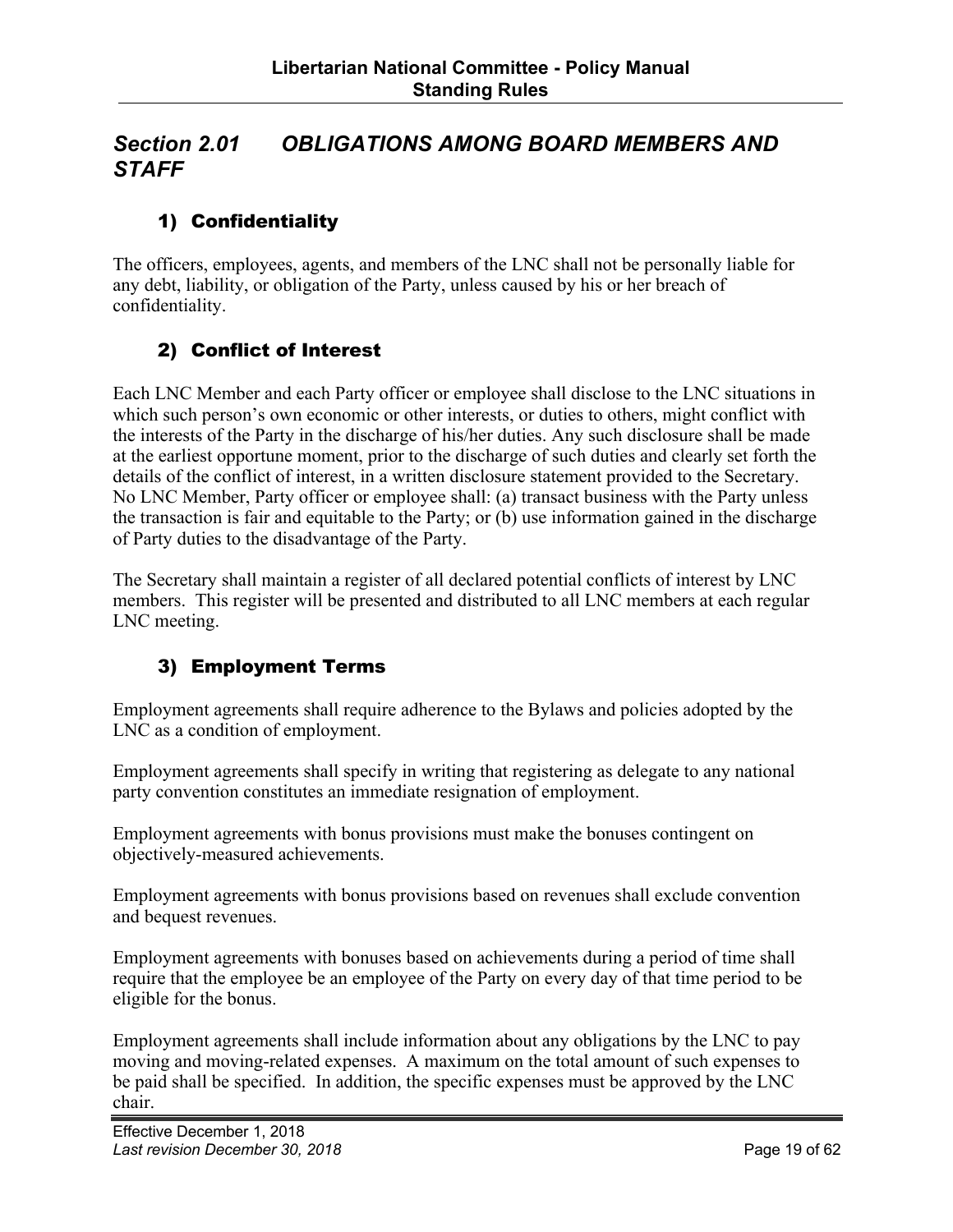<span id="page-19-0"></span>No employee of the Party shall be a member or alternate of the LNC or any Bylaws-specified committee.<sup>37</sup> Any person employed by the Party shall be terminated immediately upon his or her acceptance of election or appointment to the LNC or any Bylaws-specified committee.

Except as otherwise authorized in this Policy Manual, no employee of the Party shall endorse, support, or contribute any money, use his or her title or position, or work as a volunteer, employee, or contractor to aid:

- any candidate for public office prior to nomination, or
- any candidate for Party office

This shall not preclude any Party employee from being a candidate for public office.

#### 4) Harassment and Offensive Behavior Prohibition

The Libertarian Party is founded on the key principles of liberty, responsibility, and respect. With that foundation, it is to be expected that libertarians treat each other with professional respect, thoughtful consideration, and fundamental decency. Violation of this expectation by members of the Party not only risks substantial legal penalties, it also undermines the very legitimacy of the Party and the honor of its members. Violation of this expectation by members of the LNC, whether towards other LNC Members or HQ staff, is therefore especially egregious. To prevent such inappropriate behavior, the following standards must be observed:

- All collective deprecation, whether alluding to sex, race, color, national origin, disability, age, religion, or any other protected category, must be avoided. Every person is a unique individual, and as the Libertarian Party is the Party of Individual Liberty, this injunction should doubly apply.
- Sexual harassment, like other forms of harassment, is prohibited. Sexual harassment includes unwelcome sexual advances, requests for sexual favors or any other conduct of a sexual nature when: (1) submission to the conduct is made either implicitly or explicitly a condition of employment; (2) submission to or rejection of the conduct is used as the basis for an employment decision affecting the harassed employee; or (3) the harassment has the purpose or effect of unreasonably interfering with the employee's work performance or creating an environment that is intimidating, hostile or offensive to the employee.
- Any behavior, whether verbal or physical, that clearly offends a reasonable person libertarian or not – must be avoided. Libertarianism is a philosophy of respect for the individual, and must not be presented as being in harmony with behavior generally regarded as offensive.
- Any interaction which might be interpreted as abusing the apparent employeremployee relationship must be avoided. This applies to interactions of LNC Members with staff, and is to be extended to interactions with any consultant hired by the LNC.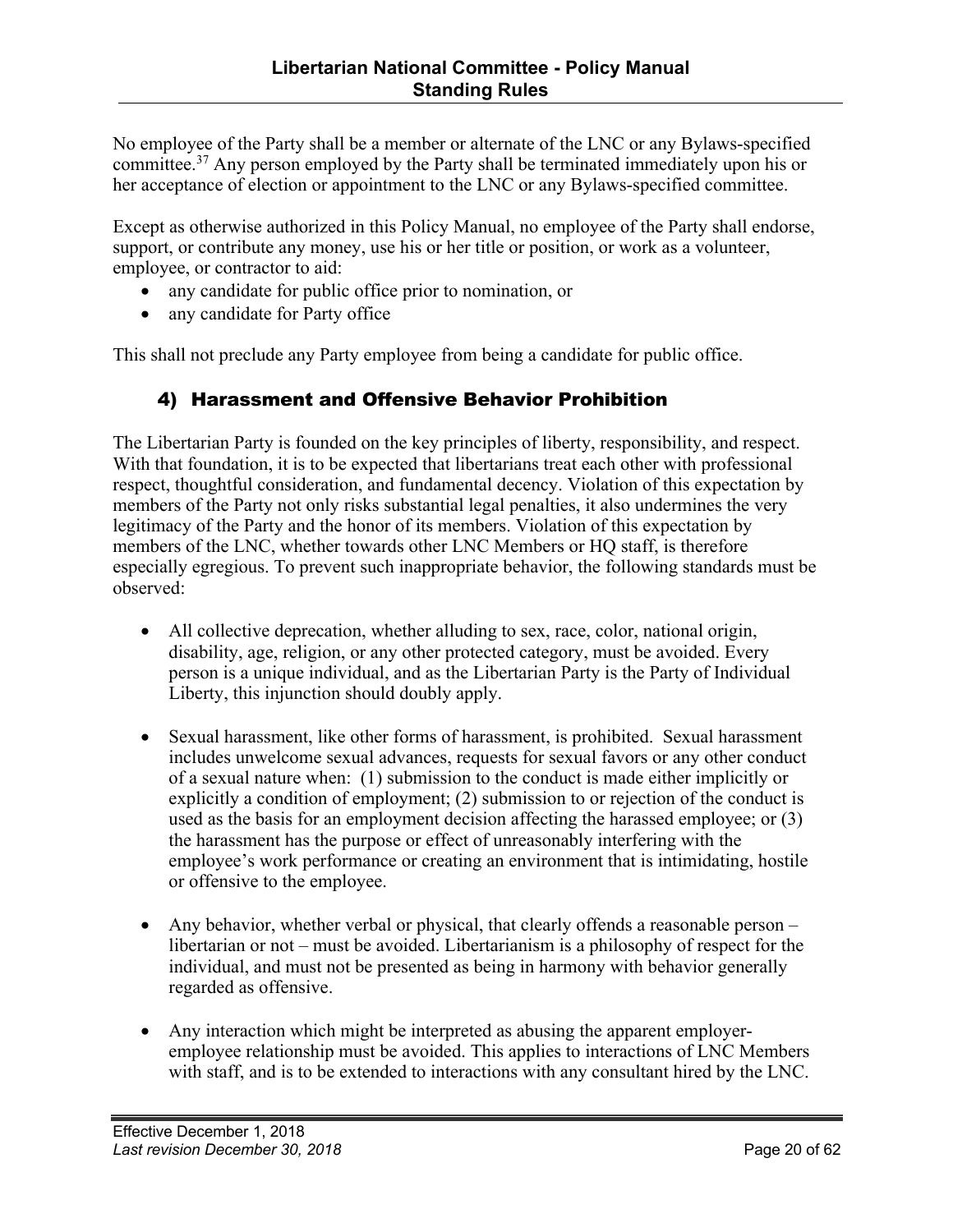#### **Libertarian National Committee - Policy Manual Standing Rules**

You must exercise your own good judgment to avoid any conduct that may be perceived by others as harassment. The following conduct could constitute harassment:

- unwanted physical contact
- racial or sexual epithets
- derogatory slurs
- off-color jokes
- sexual innuendoes
- unwelcome comments about a person's body
- propositions
- leering
- unwanted prying into a person's private life
- graphic discussions about sexual matters
- suggestive behavior, sounds, gestures or objects
- threats
- derogatory posters, pictures, cartoons or drawings

As a rule of thumb, if you think it might be offensive, it probably is.

Toward ensuring that all LNC Members are thoroughly familiar not only with this policy but also the ramifications of it, they must participate in a standard program of exposure to the issues raised by these concerns. The Chair is responsible to select the content of this training program, in consultation with Counsel, and participation should be arranged at the earliest practicable opportunity after the person becomes an LNC Member.

Any agreement that the LNC enters into with an affiliate must stipulate that the affiliate incorporate the principles set forth in the policy.

Any violation of this policy should be brought to the attention of the Chair, or the Chairman of the Judicial Committee. In response to every complaint, LNC will take prompt and necessary steps to investigate the matter and will protect the individual's confidentiality, as much as possible, recognizing the need to thoroughly investigate all complaints. LNC will take corrective and preventative actions where necessary. LNC will not retaliate against any individual who in good faith brings a complaint to the attention of LNC or participates in an investigation regarding a complaint. Any employee who violates this policy is subject to discipline, up to and including discharge.

Violations of this policy may result in disciplinary action against the perpetrator.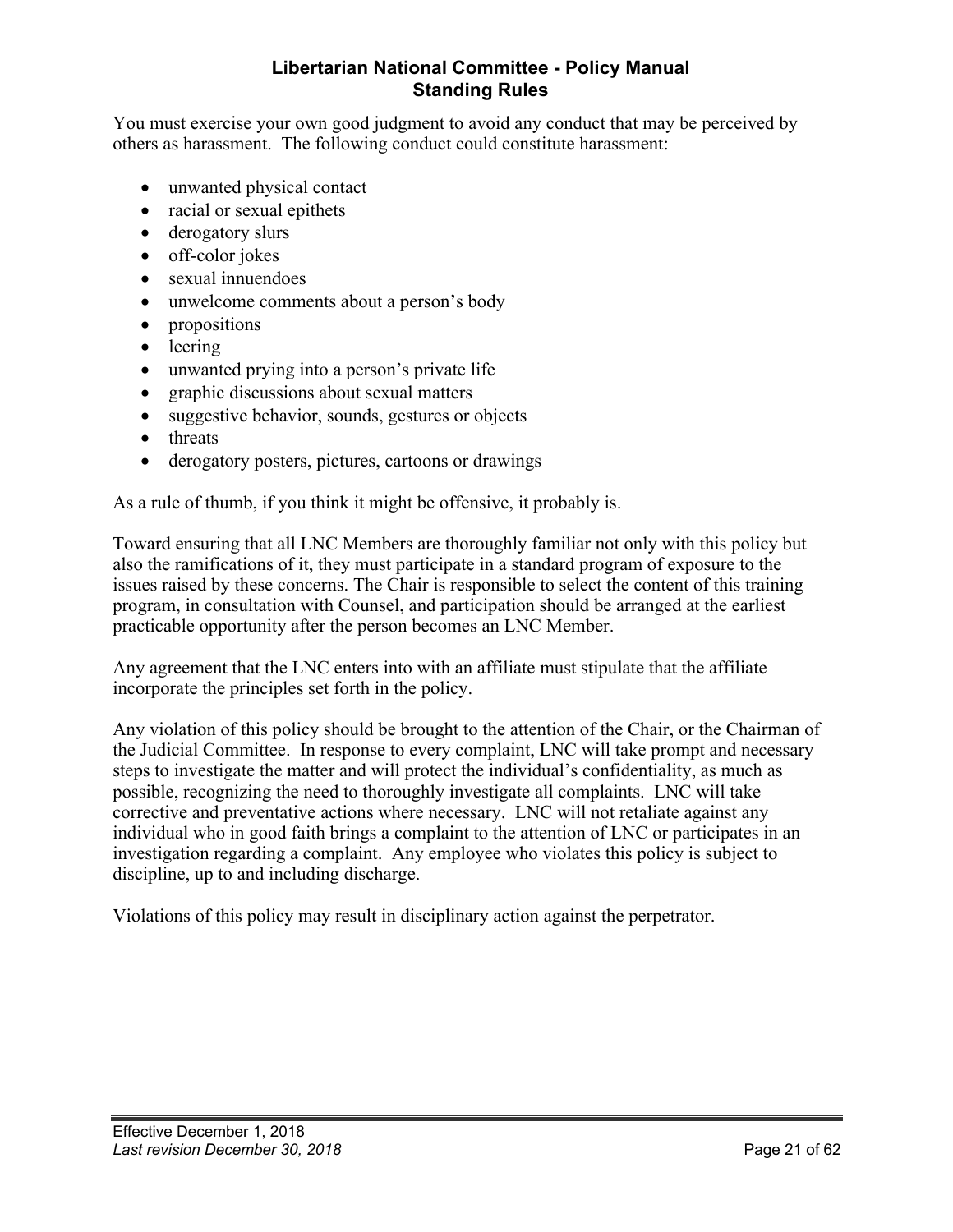# <span id="page-21-0"></span>*Section 2.02 COMMITTEE SCOPE AND RESPONSIBILITIES*

# 1) Committee Reports

At each regular LNC meeting, each committee created by the LNC will at minimum provide a written report at least 7 days prior to the session noting the dates and attendance rosters for each of their meetings since the previous regular LNC meeting.

#### 2) Advertising & Publication Review Committee

The APRC shall review and advise whether public communications of the Party violate our bylaws, Policy Manual or advocate moving public policy in a different direction other than a libertarian direction, as delineated by the Party Platform.

Public communications may be defined in either of two categories: time-sensitive or enduring.

- Public communications that are of a time-sensitive nature, namely mass e-mails, news releases, twitter posts and blog entries, shall be made available to the APRC upon their publication.
- Public communications that are of a more enduring nature, such as LP News, Liberty Pledge News, self-published party literature and fundraising letters, shall be made available to the APRC before the final proof is approved for printing and distribution.

Staff may seek advance advice from the APRC on any proposed communication.

Staff may reasonably conclude that the failure of the APRC to provide advice in a timely manner is tantamount to the committee's approval.

- In the case of public communications that are of a time-sensitive nature, a response is considered timely if made within six hours of staff's submission of the subject matter to the committee, if submitted prior to its publication; and within forty-eight hours, if submitted after its publication.
- In the case of public communications that are of a more enduring nature, a response is considered timely if made within twenty-four hours of staff's submission of the subject matter to the committee.

If a majority of the committee concludes that a public communication violates the bylaws, Policy Manual, or advocates moving public policy in a different direction other than a libertarian direction, as delineated by the Party Platform, the committee chair shall report such to the Executive Director and the LNC Chair, citing the specific platform plank, bylaw or Policy Manual section. Official decisions of the APRC which are overridden shall be promptly reported to the LNC without revealing confidential employer-employee matters.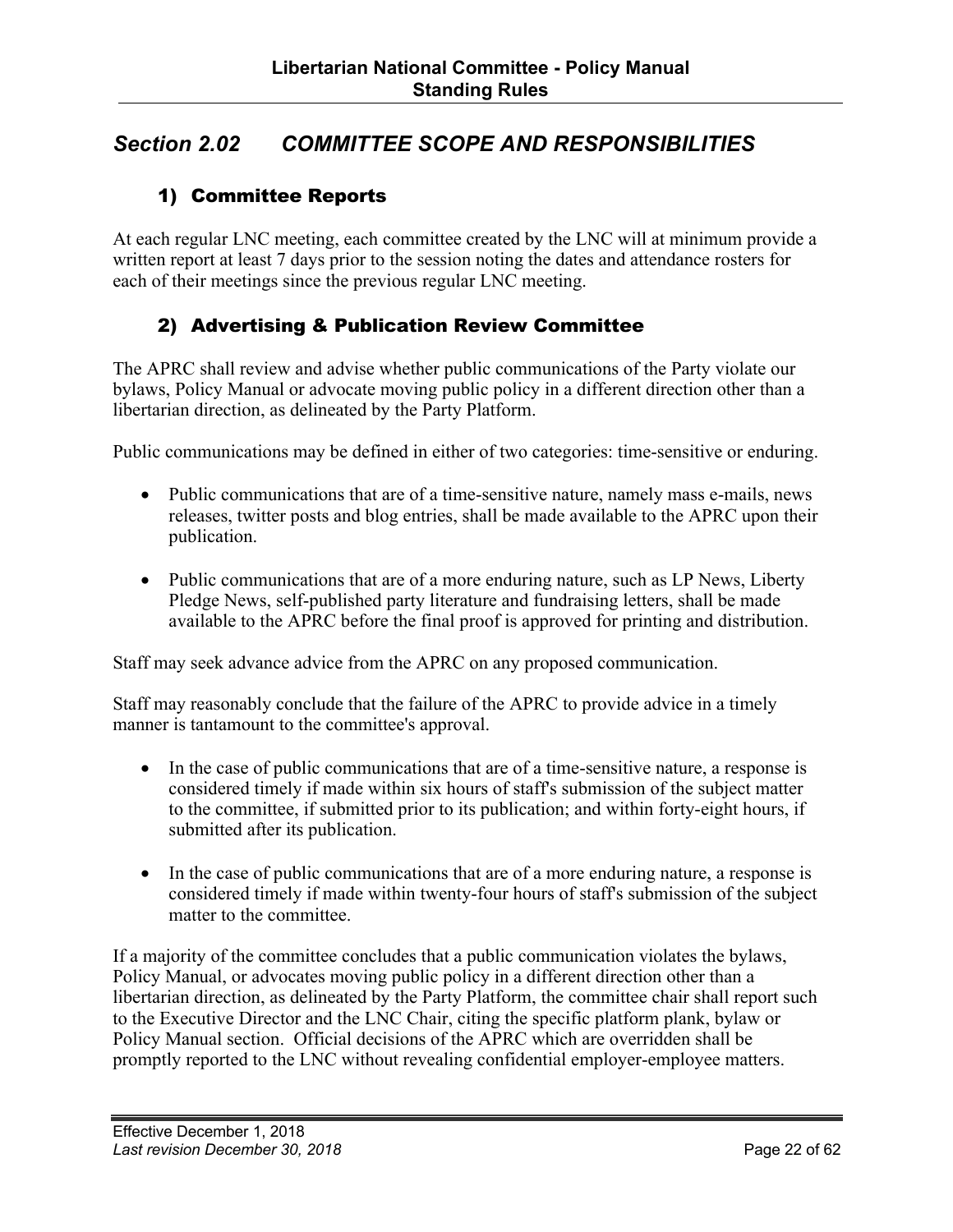#### **Libertarian National Committee - Policy Manual Standing Rules**

<span id="page-22-0"></span>Communications between the APRC, staff, and the LNC Chair are in the nature of confidential employer-employee communications. However, the APRC may by majority vote agree to consult with other relevant individuals about matters which come before it, conditioned upon the prior agreement by such individuals to maintain confidentiality of the discussions. The LNC Chair in his bylaws-defined role as Chief Executive Officer of the Party retains the sole right to discipline and discharge employees who repeatedly contravene official party positions.

# 3) Affiliate Support Committee

For any affiliate not in a region, the Vice-Chair will serve the same intermediary role that Regional Representatives serve for the affiliates in their respective regions.

The Affiliate Support Committee (ASC) shall identify the needs and interests of the various affiliates. In addition, the ASC shall identify those affiliates that are in particular need of assistance that the LNC can provide.

The ASC shall deliver a report to the LNC for the last LNC meeting of each calendar year, identifying and prioritizing those needs and interests of the various affiliates. This ranked list shall be taken into consideration when drawing up the following year's budget, and throughout the year as needed. This list will also assist the Executive Director in deciding how to assign tasks to staff, by identifying those services that staff provides to the affiliates that are the most desired.

The ASC shall also, as and when needed, recommend to the LNC measures that will address the particular affiliates that need assistance from the LNC.

The ASC will also establish a process for tracking the progress in meeting those needs.

# 4) Audit Committee 38

The Audit Committee's tasks are to select an independent audit company and to direct the scale and scope of standard annual audits of the Party's accounting records and processes. Following receipt of the audit company's report, the Committee shall help the LNC interpret the audit results and assist the latter in preparing any action plans that might be needed to alleviate deficiencies.

#### 5) Awards Committee

For the convention awards described below, the Awards Committee shall set the budget, manage the nomination process, select the award winners by committee vote, secure the awards, and present the awards at the convention.

The award descriptions are:

*Thomas Jefferson Leadership Award* with recognition of outstanding leadership, high character, and dedication to the principles and goals of the Party.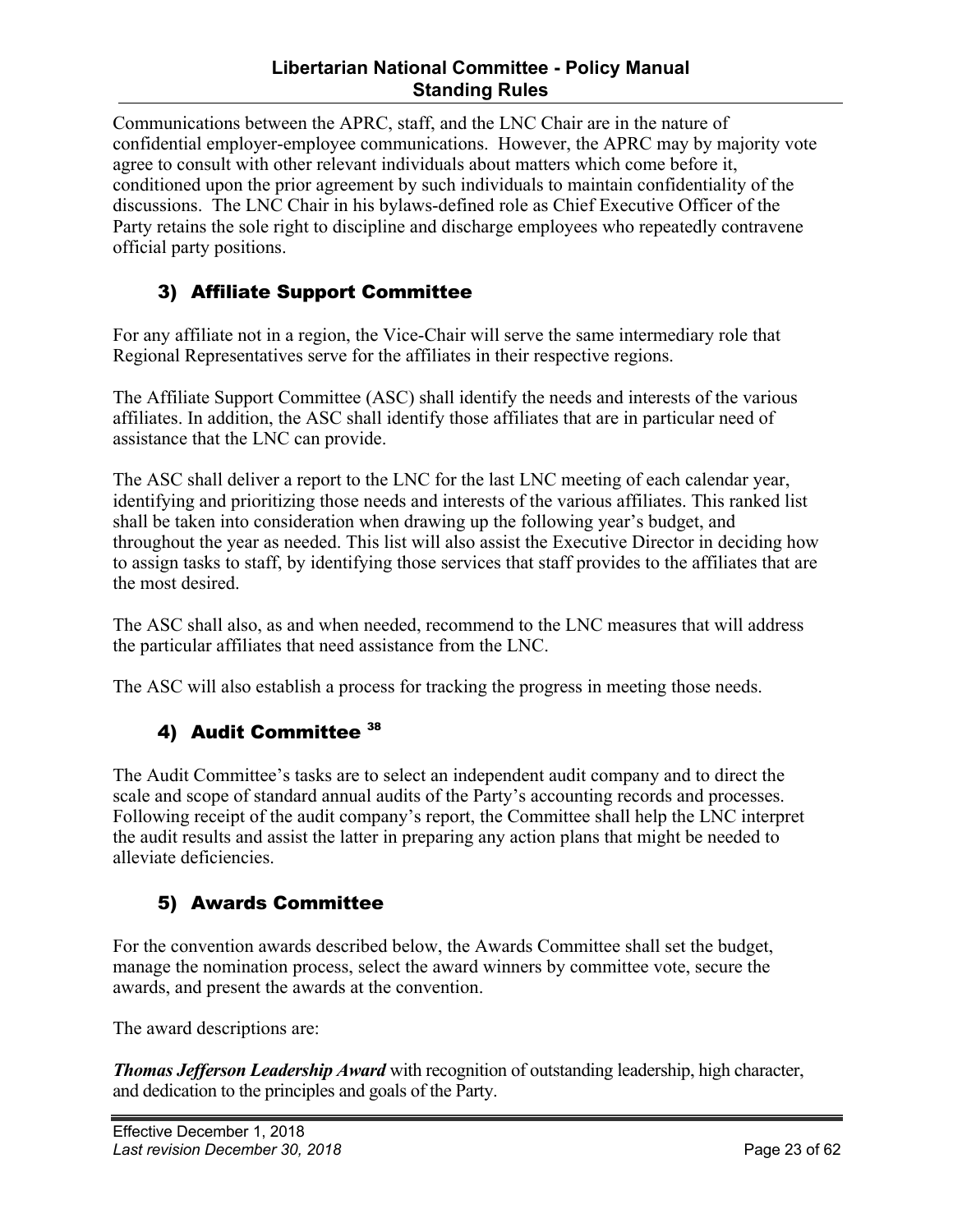<span id="page-23-0"></span>*Patrick Henry Candidate Award* with recognition of a very effective campaign for public office at the state or federal level, while communicating Libertarian ideas, principles, and values.

*Benjamin Franklin Candidate Award* with recognition of a very effective campaign for public office at the local level, while communicating Libertarian ideas, principles, and values.

*Thomas Paine Communication Award* with recognition of outstanding communication of Libertarian ideas, principles, and values through written, published, or spoken communication.

*Samuel Adams Activism Award* with recognition of effective activism by building Party membership, organizing community outreach, or communicating Libertarian principles.

*The Hall of Liberty* induction is to honor lifetime or significant achievement that has made a lasting impact on the Libertarian Party and/or libertarian movement.

With a majority vote the committee may select recipients of the Thomas Jefferson, Samuel Adams, Benjamin Franklin, Thomas Paine, and Patrick Henry awards. While the committee has discretion as to the frequency of such convention awards, it is hoped that at least one recipient will be found worthy for each award at each regular convention.

With a unanimous vote the committee may select recipients of the Hall of Liberty award, with up to 3 inductees per convention. While the committee has discretion as to the frequency of this convention award, it is hoped that at least one recipient will be found worthy for each presidential nominating convention.

# 6) Candidate Support Committee

The Candidate Support Committee will develop and make available to Libertarian Party candidates for public office an application for LNC financial support based on current standards approved by the LNC. The Committee will also review applications and make recommendations to the LNC on their merits.

The Committee will review the standards within the first three months of a new LNC term and report any needed changes to the LNC for approval no later than the second LNC meeting of the term.

The Candidate Support Committee will develop, with support of LNC Staff, training for candidates and their staff both online and to be presented in LP training workshops. The Committee will also aid LNC Staff in the development of various campaign templates for websites, printed materials, etc that will be made available to LP candidates at little or no cost.

# 7) Convention Oversight Committee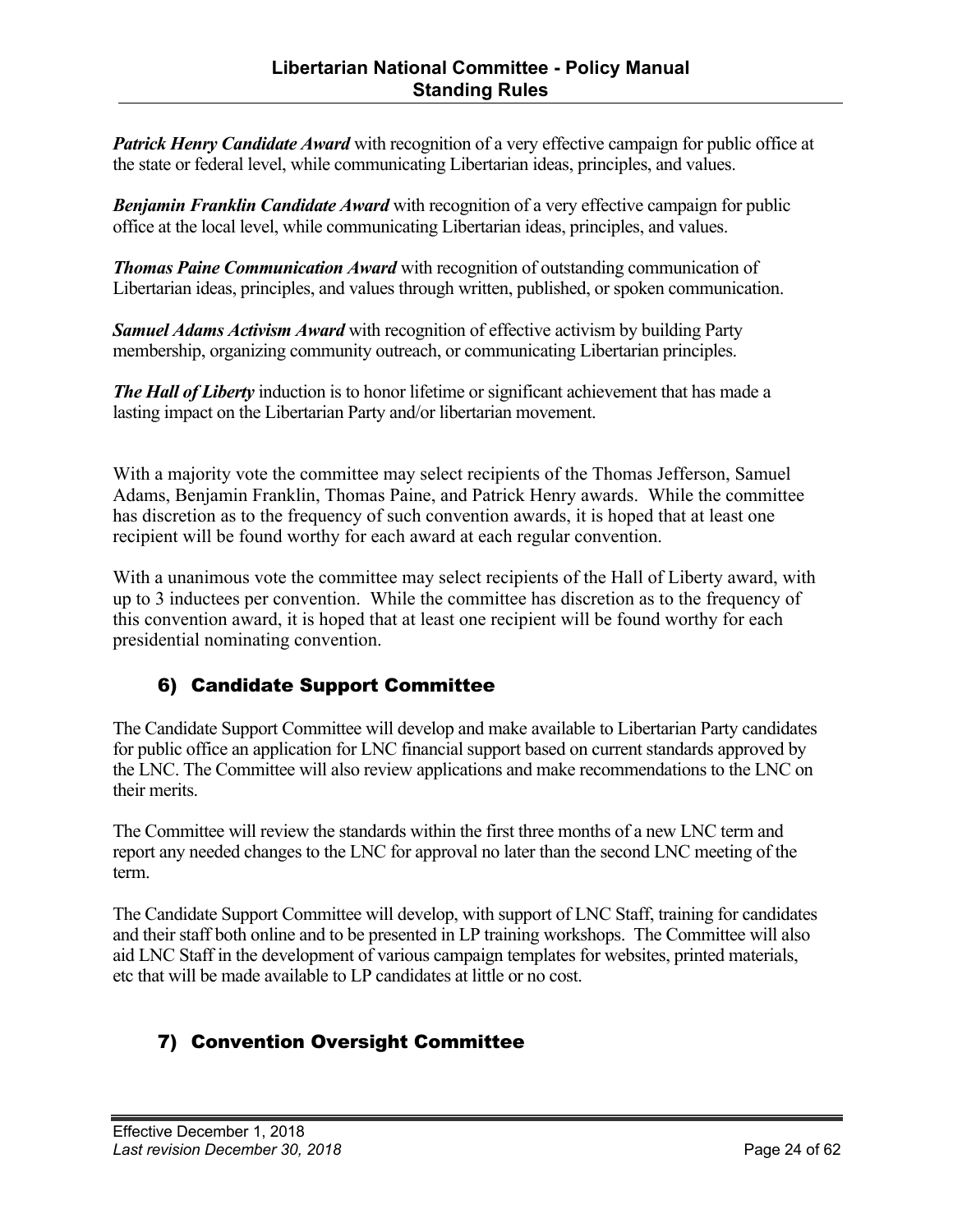The Convention Oversight Committee shall make recommendations for convention sites to the LNC, but the LNC shall choose the site. On other matters concerning the Party's conventions, the committee shall act on behalf of the LNC, including:

- conveying requirements to convention planners.
- ensuring the convention meets the Party's needs.
- reviewing and approving in a timely manner major elements, such as contracts, the convention budget and the convention program.

The committee shall periodically report its decisions and actions to the LNC. The committee may begin its work as soon as its members from the LNC are appointed. <sup>39</sup>

During the 90 days following a convention, the committee shall make a final report to the LNC of actual versus expected convention performance, and the committee shall update the online convention archive with information comparable to what the archive contains for past conventions.

# 8) Employment Policy and Compensation Committee (EPCC)

The Employment Policy and Compensation Committee shall develop documents, procedures, and guidelines for the effective administration, supervision and development of Staff, including but not limited to job descriptions, compensation ranges, hiring, training, performance reviews, promotion, progressive discipline and termination. The LNC may supersede any such documents, procedures and guidelines by adopting a replacement.

The Employment Policy and Compensation Committee shall also be available to Staff to discuss on a confidential basis the working environment or observed violations of the Policy Manual.

Following General Counsel's review of a director-level employment contract, the EPCC shall review the proposed contract and any related advice from General Counsel. No such contract may be signed by the Chair without having first obtained either EPCC approval of the contract at least 10 days prior, or an affirmative vote from a majority of the fixed membership<sup>40</sup> of the LNC.

# 9) Information Technology Committee

The IT Committee shall

- Work with staff and state chairs to identify the Information Technology needs of the LP;
- Discuss with staff and state chairs the anticipated IT needs and how to meet those needs;
- Survey the list of possible vendors and solutions to those needs, and reduce the list to a small number;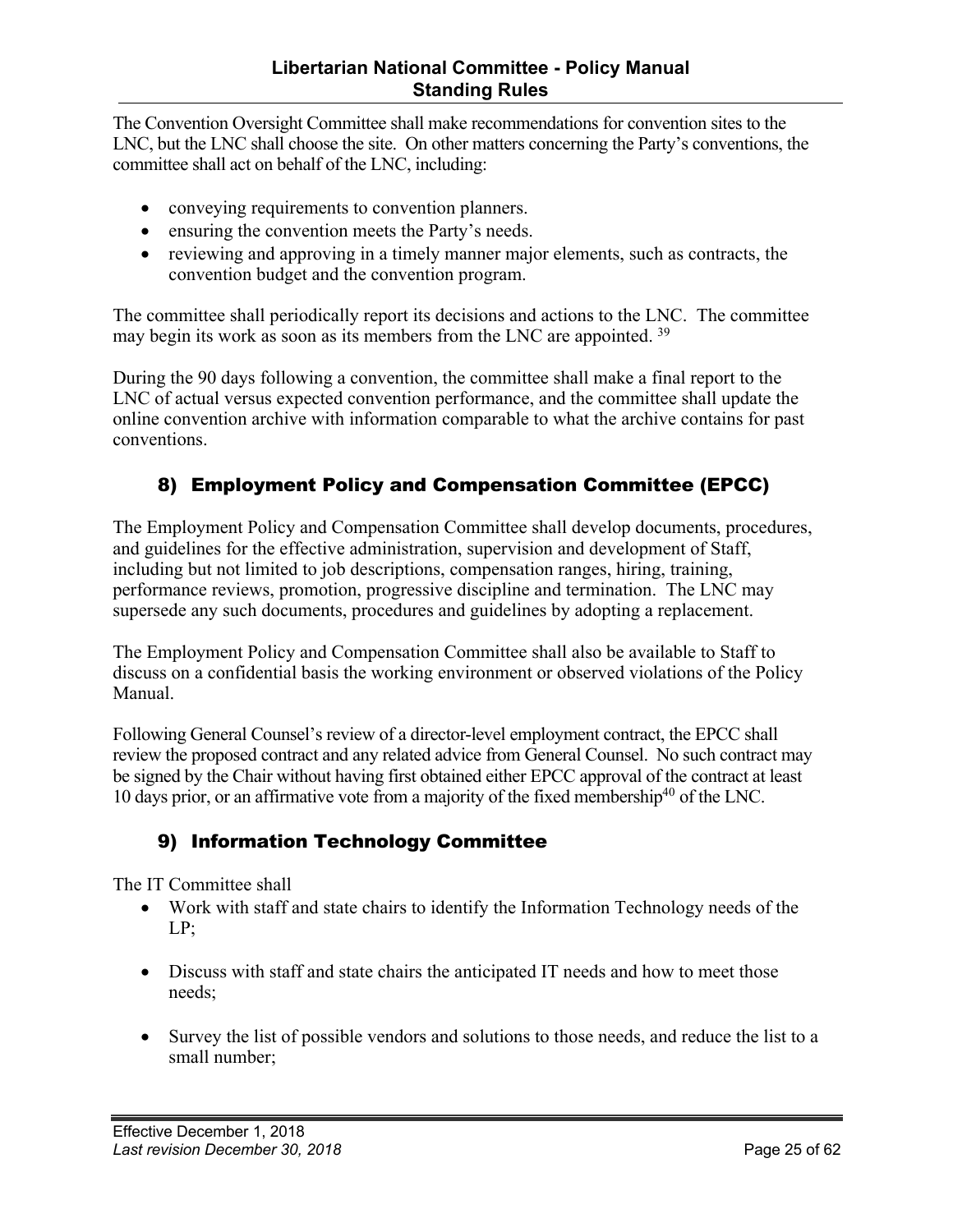- <span id="page-25-0"></span>• By the LNC meeting following the convention, the committee will recommend to the LNC an implementation of the IT tools that will best satisfy those needs within the budgetary constraints of the Party;
- Monitor progress in the transition and implementation to that solution as it pertains to HQ;
- Monitor progress in the transition and implementation to that solution as it pertains to relations with the various affiliates; and
- Propose standards for transfer of data between HQ and the affiliates.

Nothing in this policy should be construed as requiring staff to consult with this Committee for routine changes or any changes that are not expected to have an effect on the way HQ deals with any affiliate. Any change to the Information Technology at HQ that will affect the way finances are handled or the way FEC reports are generated must be approved by the Treasurer.

#### 10)Ballot Access Committee

The Ballot Access Committee shall:

- 1. With the assistance of staff, collect and analyze information of all affiliates concerning ballot access needs.
- 2. Recommend to the committee as a whole the implementation of specific strategies and projects consistent with current budget allocations for ballot access.
- 3. Proposed strategies and/or projects shall represent the best use of budgeted funds allocated among the various acceptable ballot access techniques such as, but not limited to, petitioning, lobbying, litigation, public awareness, and collaboration with other organizations which are pursuing the goal of liberalizing ballot access laws.
- 4. With the assistance of staff, prepare and present ballot access reports at each general LNC meeting in a spreadsheet form which will include:
	- a. The specific affiliate(s) which is intended to benefit from the effort
	- b. Funds allocated to the effort
	- c. Expenses already incurred
	- d. Brief description of the progress of the effort in terms of specific statistics related to the effort
	- e. The specific individual(s) or organization(s) to which any funds were disbursed and/or which use of the any LP trademark, service mark, or logo were approved.
- 5. With the assistance of staff, and prior to the second general LNC meeting following the completion of the bi-annual election cycle ending in November of even numbered years, prepare and present a report which supplies the details of the entire election cycle ballot access effort with regard to:
	- a. Initial estimated expenses
	- b. Expenses actually incurred
	- c. Actual ballot access results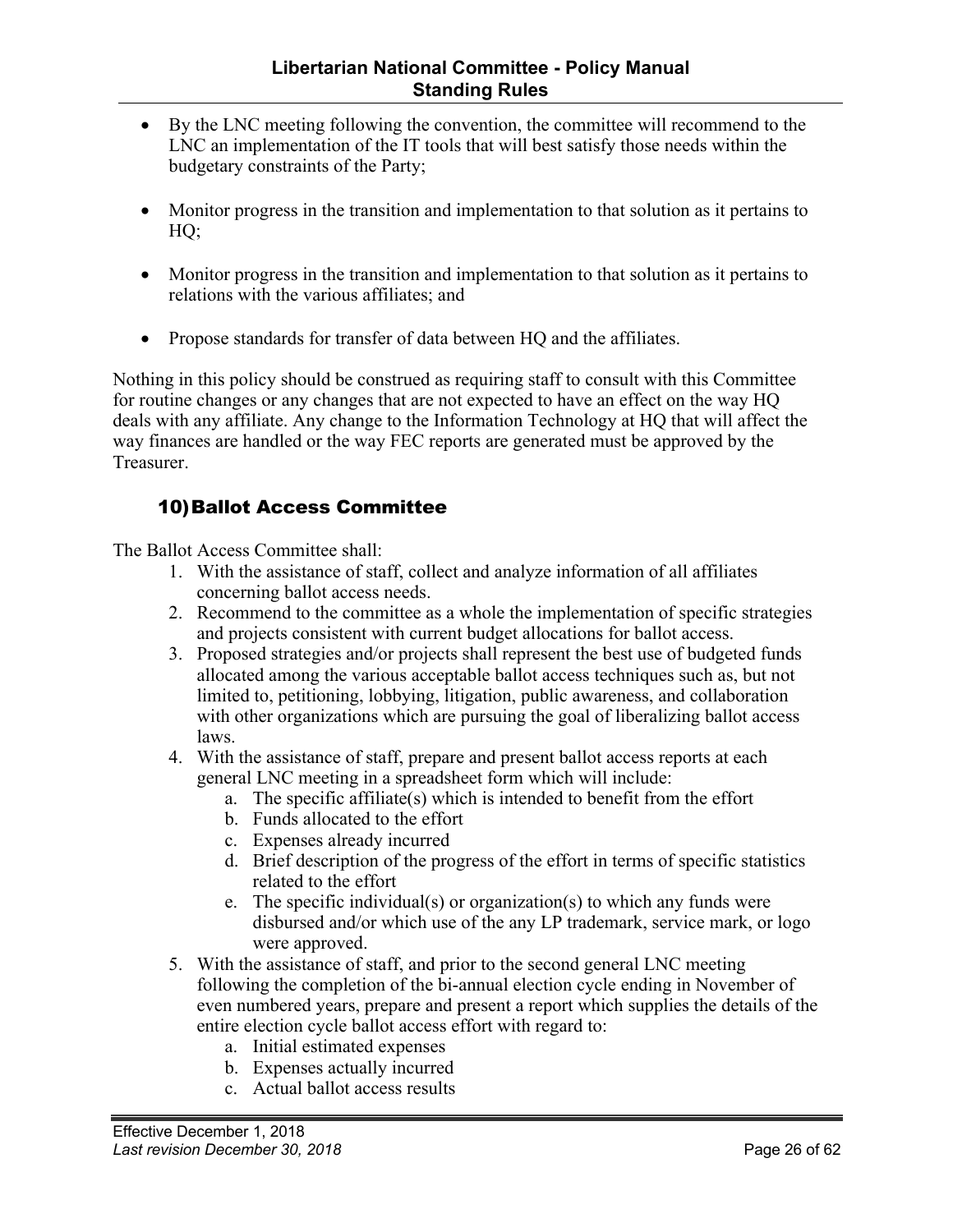#### **Libertarian National Committee - Policy Manual Standing Rules**

- <span id="page-26-0"></span>d. If appropriate, ballot access retention results
- e. Significant problems encountered in the effort
- f. Significant unexpected successes of the effort
- g. FEC regulation issues encountered
- h. Evaluation of the individual(s) and/or organization(s) which were directly contracted/interacted with.
- 6. Develop procedures and policies as reasonably appropriate to spread institutional knowledge of ballot access issues within the committee, LNC staff, officers of LNC affiliates, and future holders of these positions.

#### 11)Historical Preservation Committee

The HPC shall be responsible for directing the preservation and publication of Party historical documents and the administration of LPedia.org. A report of its decisions and activities shall be delivered at each LNC meeting.

# *Section 2.03 FINANCIAL MATTERS*

# 1) Bad Debt Write-Off

A receivable shall be eligible for write-off if documentation of timely and reasonable efforts to collect the debt consistent with existing accounts receivable policy is presented and there is no likelihood of collecting the debt through a collection process.

Writing off any amount less than \$1,000 requires approval of the Chair; greater amounts require approval of the LNC.

Any debtor with a written off balance shall be denied any trade relationship with the LP.

# 2) Banking Relationships

The Treasurer shall develop and maintain appropriate banking relationships. The Treasurer is authorized to set up checking accounts, with the approval of the Chair, in order to carry out the business of the LNC.41 Persons permitted to sign will include only the officers, the Executive Director, and those LPHQ staff members to be agreed upon by the joint decision of the Chair and the Treasurer.<sup>42</sup>

# 3) Budget

The Executive Committee, in consultation with the Executive Director, shall develop an annual operating budget and present it to the LNC for approval prior to the start of each fiscal year. This budget shall include a statement of anticipated revenue and expenditures in sufficient detail to adequately outline specific activities and plans, including those for raising funds, and to outline the major categories of expense required to implement each activity or plan.43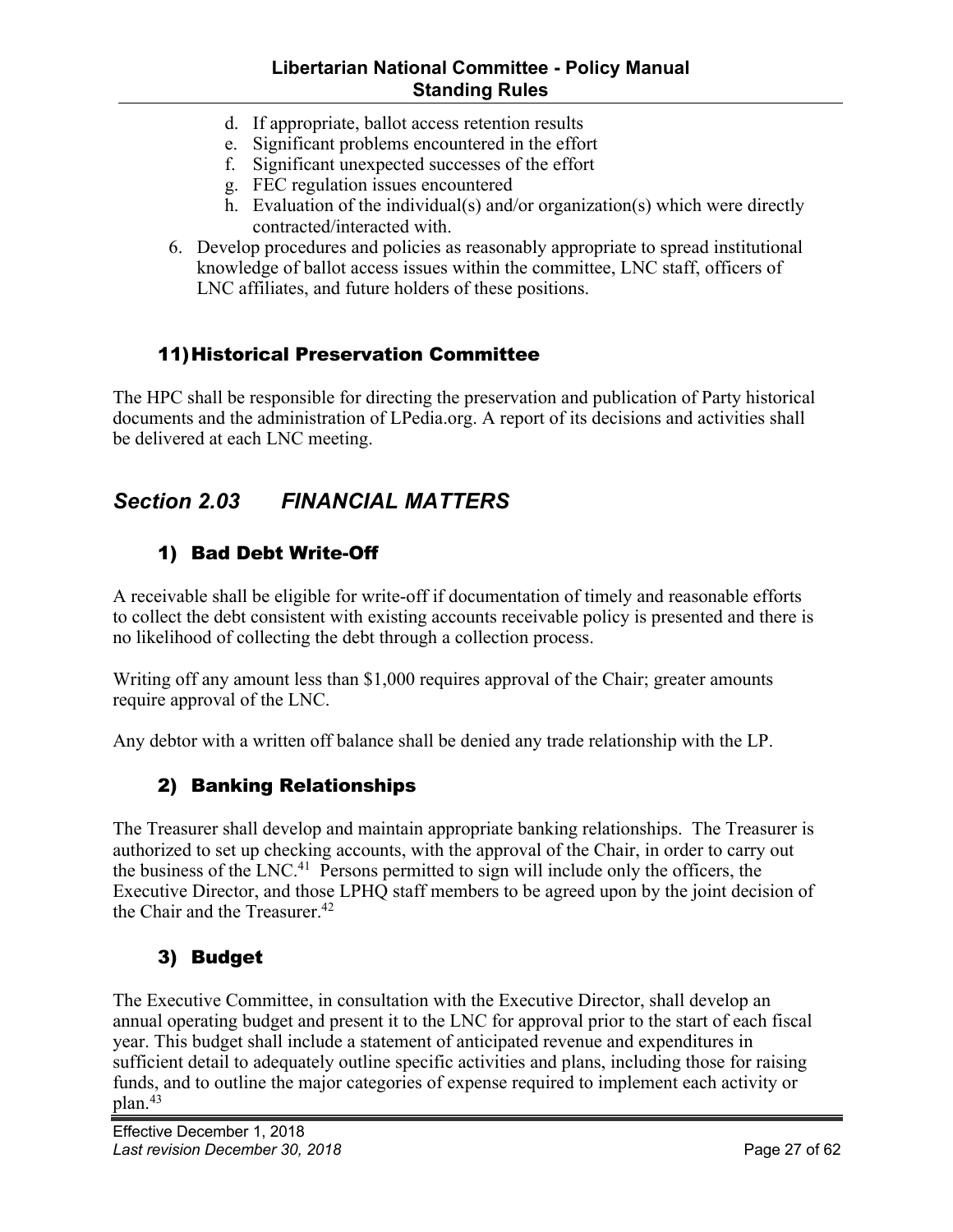Sufficient details shall be provided that (at a minimum) include underlying assumptions and amounts for the following major categories:

- Support and Revenue
	- o Membership Dues
	- o Donations
	- o Recurring Gifts
	- o Board Member Solicitations
	- o Executive Director/Chair Solicitations
	- o Conventions and Events
	- o Publications, Materials and Other Sales
	- o Donor Restricted Funds (e.g. Ballot Access and Campus Outreach)
- Cost of Support and Revenue
	- o General Fundraising Costs
	- o Membership Fundraising Costs
	- o Convention and Event Costs
	- o Direct Costs Related to Other Sales
- Compensation and Administration
	- o Compensation Salaries, wages, benefits, taxes and related expenses
	- o Administration Rent and utilities, accounting, bad debts, bank charges, depreciation, equipment leases & maintenance, insurance, legal, office supplies, postage  $\&$  shipping, printing, software  $\&$  other information technology, telephone, travel and other administrative expenses
- Program Expenses
	- o Affiliate Support Develop and support state and county affiliate parties
	- o Ballot Access Getting candidates on ballots, including required lawsuits
	- o Branding Develop and maintain a positive image in the minds of voters
	- o Campus Outreach Recruiting and supporting on campus groups
	- o Candidate Support Recruiting and supporting candidates
	- o Litigation Lawsuits to change public policy, excluding ballot access
	- o Lobbying Efforts to change laws, including ballot access laws
	- o Media Relations Direct communication with the media
	- o Member Communications LP News and other member communications
	- o Outreach Initiatives to reach the general public and outside groups
	- o Voter Registration Voter registration campaign efforts
- Capital Expenditures

No budget shall be submitted to the LNC for approval that exceeds 110% of the actual revenue over the immediate past 12 months prior to the date of the budget approval.

Year-end closing positive or negative fund balances for restricted funds shall be reflected in the next year's budget as incremental budgeted expenses or revenues.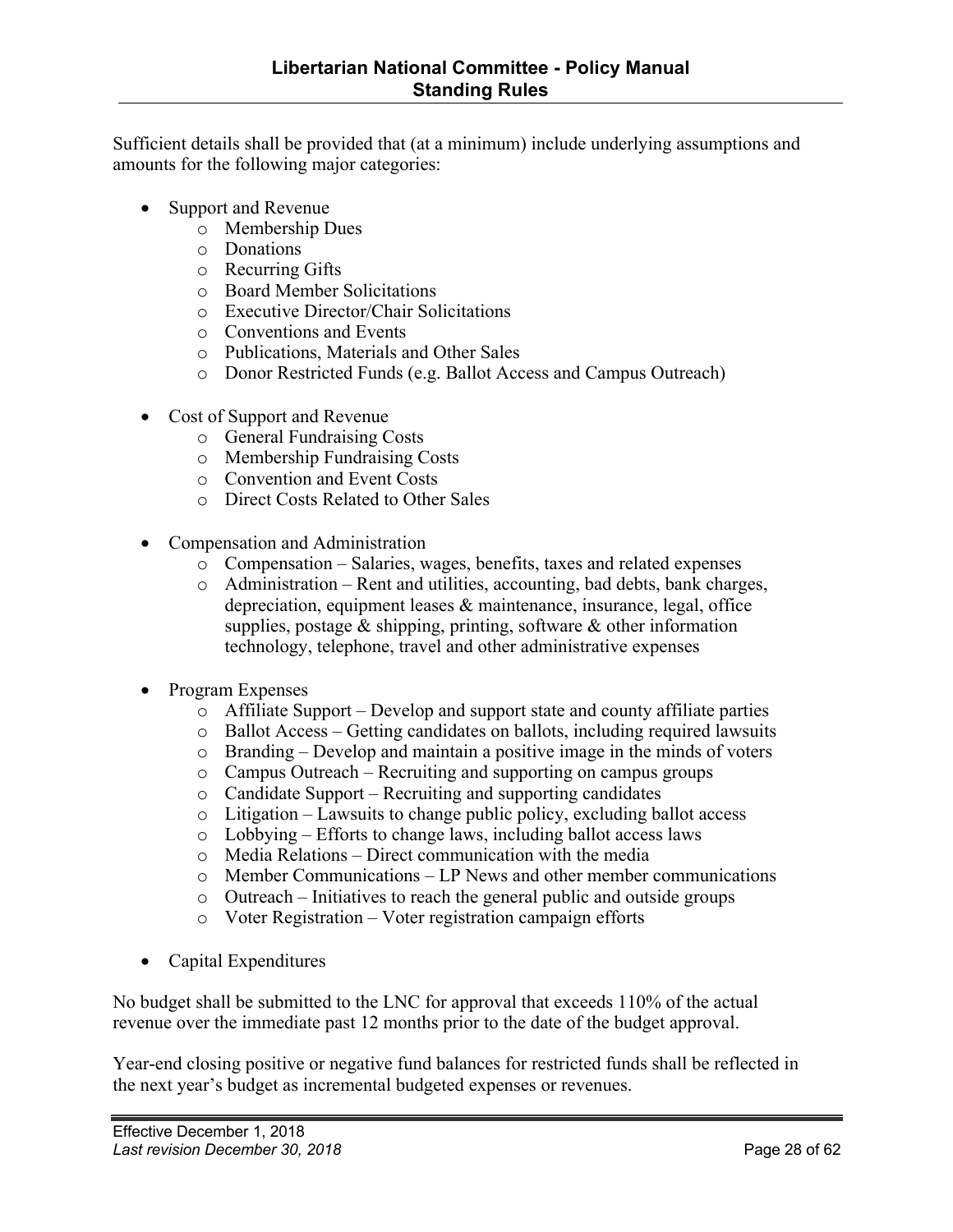<span id="page-28-0"></span>Funds shall not be disbursed for any budget line that exceeds the total budgeted expense amount by 10% or \$100, whichever is more. Funds shall not be disbursed for any expense which is not in the budget, unless otherwise authorized in this Policy Manual.

The exact levels of financial support provided by the Party for LP News shall be established annually in the approved budget for the Party or in other LNC resolutions.

The Treasurer shall report any unauthorized expenses to the LNC.

# 4) Conventions

The Party shall not directly or indirectly compensate or otherwise underwrite or subsidize the convention travel, lodging (excepting room upgrades which the Party received at no cost), entertainment costs or speaker fees/honorariums of any Convention delegates. This policy shall not prohibit the Party from underwriting organized convention events offered to all donors of a particular level. Nor shall it prohibit delegates from receiving complementary meals or access to convention events in rough proportion to their level of volunteer work. All volunteer compensation must be approved by the Convention Oversight Committee, and contemporaneously published when actual compensation is received.

# 5) Credit Cards and Expense Reimbursements

All expenditures shall be evidenced by receipts. The Chair or Treasurer shall be required to approve (and evidence by signing or initialing) all expenses and expense account reimbursements in excess of \$200 made to the Executive Director or LNC members prior to payment or within thirty days of payment if the expenditure is incurred with a Party issued credit card. No advance shall be made. No officer shall approve his or her own expenses.

Travel expenses incurred by officers for the explicit purpose of conducting Party business (excluding those incurred for the purpose of attending LNC meetings) may be reimbursed. Business travel expenses not pre-authorized by the LNC must be deemed necessary and approved in writing by the Chair to qualify for reimbursement. All travel expense reports are to be audited by the Treasurer, and approved by the Treasurer and the Chair.

# 6) Fixed Assets

A fixed asset is defined as a unit of property or equipment that: (1) has an economic useful life that extends beyond 12 months and (2) was acquired or produced for a cost of \$2,500 or more. Fixed assets must be capitalized and depreciated for financial statement purposes.

The threshold amount for minimum capitalization is \$2,500. Any items costing below this amount should be expensed in the financial statements.

Staff shall maintain a listing of fixed assets and update it monthly to record any additions or disposals. Depreciation shall be recorded monthly on a straight-line basis over the estimated useful lives of the related assets.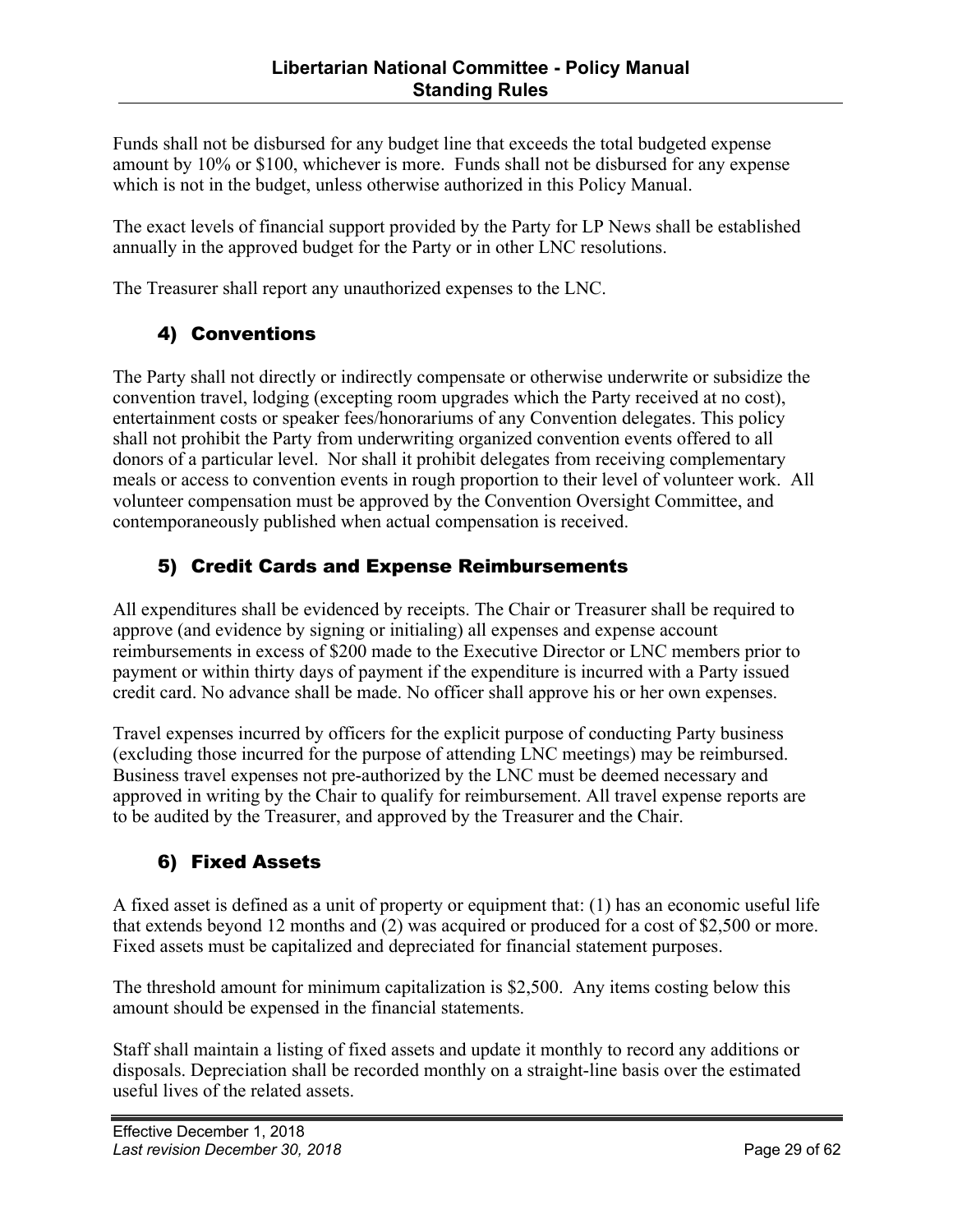# <span id="page-29-0"></span>7) Time Sheets and Expense Allocation

Each employee shall submit a timesheet at least once per pay period to reflect the number of hours worked, allocating such time to corresponding categories specified in the annual budget. Time sheets shall be reviewed and approved prior to employee time being entered in the payroll system. Payroll costs for each employee shall be allocated to expense categories in proportion with approved time. Separate general ledger accounts shall be used for allocated payroll costs.

Where appropriate, an expense shall be allocated to one category. Expenses that benefit more than one category or that are general administrative in nature shall be allocated to a general administrative account in the general ledger. Those expenses shall then be allocated on a monthly basis to expense categories in proportion to the allocation of payroll costs. Separate general ledger accounts shall be used for allocated general administrative costs.

Monthly financial statements shall separately report allocations of payroll and overhead to corresponding categories.

# 8) Inventories

Staff shall maintain an inventory listing of promotional and other inventoried items, costing units on a first-in, first-out basis. The list shall be updated periodically and an inventory count shall at a minimum be conducted annually at year-end. The results of each count shall be reconciled to the general ledger and accounting entries shall be made to ensure accurate presentation of ending inventory on the financial statements.

# 9) Related Party Reporting

For each related party engaging in one or more financial transactions with the Party, all interim financial statements shall include a report of the status, nature and current and year-todate amounts with respect to such transactions, including contributions, expenses, loans, commitments, guarantees or any other transaction.

# 10)Financial Exigency

The Chair or Treasurer is authorized to execute up to \$100,000 in promissory notes while the LNC has specifically declared that a state of financial exigency exists and the only reasonable method of forestalling legal action is to execute promissory notes.

The Chair must approve all negotiated terms with the goal being a schedule that the Party can successfully meet to extinguish its debts within six months. Such promissory notes shall only be executed with the following terms:

• Only for a legitimate trade payable in an amount not to exceed \$25,000 per vendor, and then only to each specific creditor or vendor involved.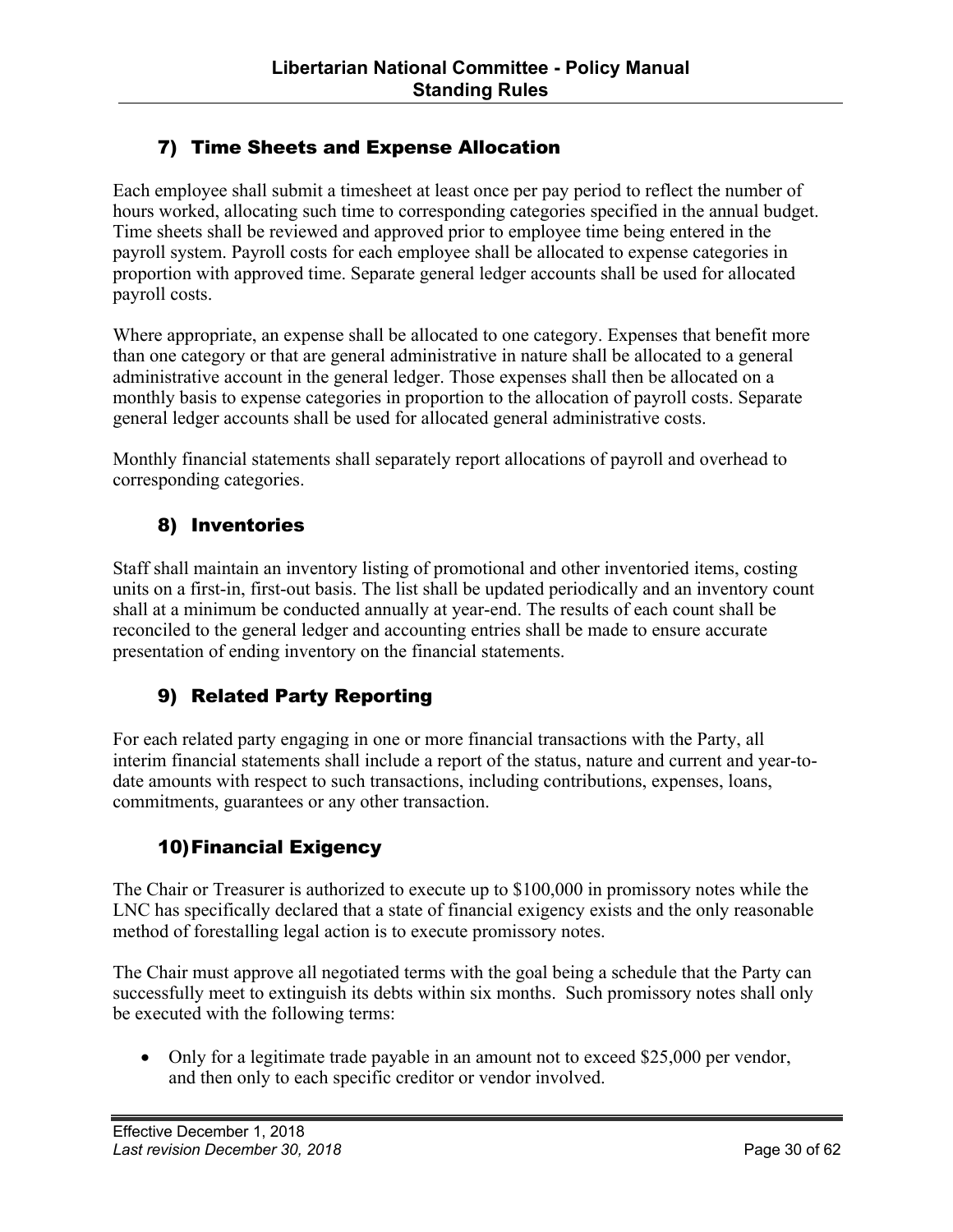- <span id="page-30-0"></span>• Vendor agrees in writing not to assign the note to any third party.
- A rate of interest no greater than 12% per annum from date of note execution.
- A duration not exceeding six months from note execution. If debt extinguishment is not possible in that time frame, no note shall be executed.

#### 11)Fundraising and Contributor Relationships

The Treasurer shall develop and maintain appropriate contributor relationships. The Chair shall approve all fundraising letters.

# 12)Special Events

The LNC or the Executive Committee may designate certain Party efforts as "special events". All revenues for special events must be directly deposited into "Special Events" accounts dedicated for that purpose. All disbursements for special events must be made from these same accounts to the extent their balances permit. Other party funds shall not be dispensed for these events without prior approval of the Chair, nor shall special events funds be used for other purposes until all obligations relating to that event have been discharged.

# 13)Project Funding

Projects shall be self funding and shall expend or obligate only money which has been received unless such expenditures or obligations are approved in advance by the LNC.

# 14)Targeted Reserve

The targeted Reserve shall be equal to the sum of all monthly occupancy, labor and governance expenses.

# 15)Treasurer's Reports

No later than 45 days after each calendar quarter, the Treasurer shall prepare a quarterly Treasurer's Report to be mailed to any sustaining member who either was a delegate at the most recent regular convention or requests such report.<sup>44</sup> The monthly Treasurer's Report shall include a listing of the year-to-date expenditures of the Chair's discretionary funds.

No later than the end of each calendar month, the Treasurer shall prepare a monthly Treasurer's Report to the LNC reflecting the Party's financial position and the results of its operations through the previous calendar month.<sup>45</sup>

# 16)Presidential Campaign Support Fund

There is established a Libertarian Party Presidential Campaign Support Fund. This fund shall consist of dedicated contributions and optional allocations by the LNC for the express purpose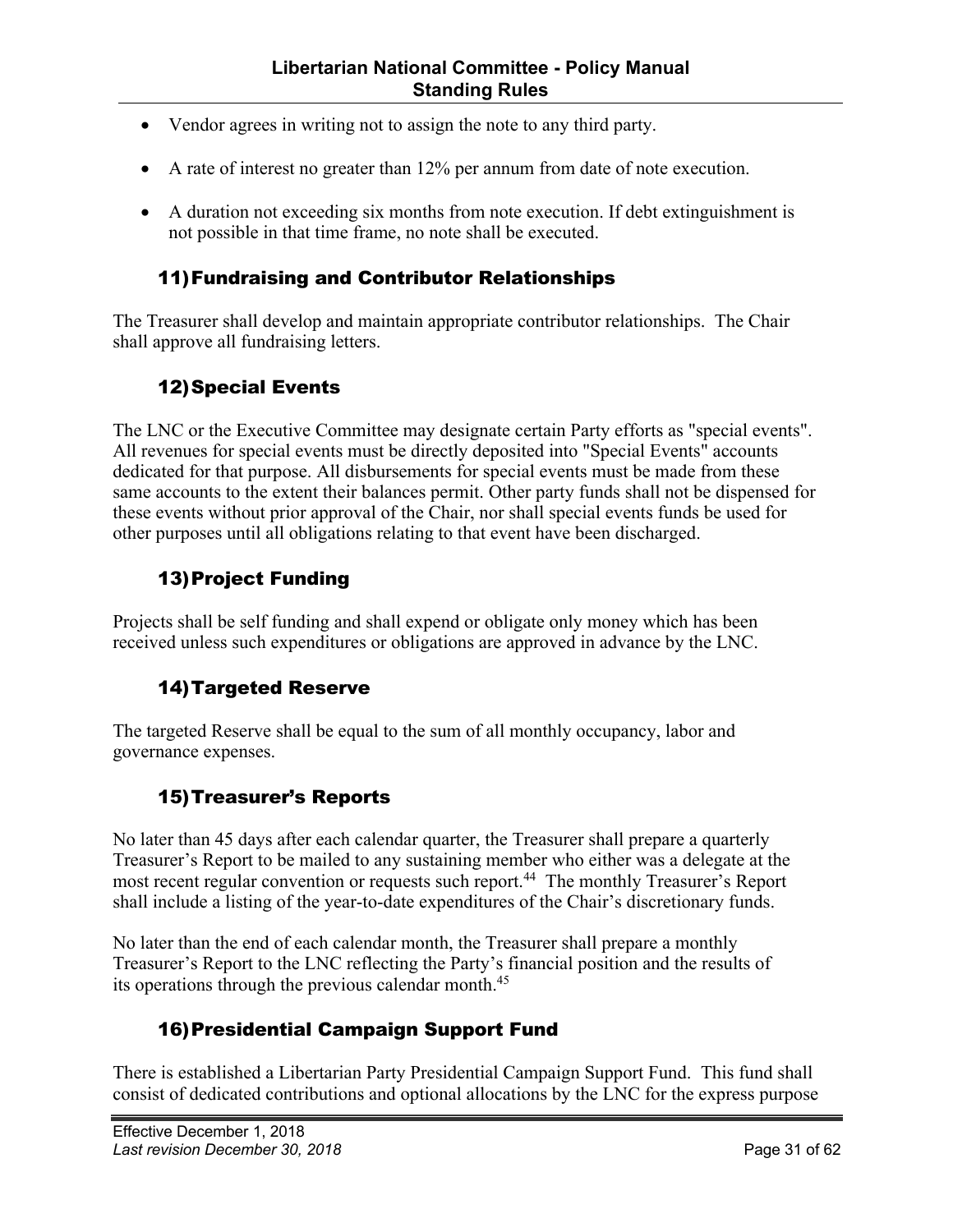#### **Libertarian National Committee - Policy Manual Standing Rules**

<span id="page-31-0"></span>of supporting the LP Presidential ticket. Fundraising appeals for these encumbered funds may be made at any time. Money from this fund may only be spent after the adjournment of a presidential nominating convention and before December 1st of the year of the following general election. Any money unspent by the general election shall remain in the fund. Funds may be spent on any lawful activity that directly benefits the LP presidential campaign, including but not limited to: advertising, press releases, LP support staff expenses, printed materials, signs, websites, direct mail, email, events, get out the vote efforts, and legal matters.

# 17)Office Mortgage

It shall be the goal of the LNC to completely pay off the office mortgage as quickly as possible, and in any case prior to the due date of the 10-year balloon payment. Towards that end the LNC shall budget a minimum of \$20,000 in each odd-numbered year to pay down the principal until the mortgage balance is zero. Fundraising for this specific purpose shall be made a high priority. This provision does not preclude additional fundraising and prepayments in even-numbered years.

# 18)Debt and Capital Leases

The LNC and its staff may not incur debt, with the exception of trade payables, in excess of \$2,000, except with a <sup>3</sup>/<sub>3</sub> vote of the National Committee.<sup>46</sup> This includes entering into binding lease agreements with aggregate payments totaling more than \$2,000.

# *Section 2.04 LEGAL MATTERS*

# 1) General Counsel

The LNC shall appoint an attorney to serve as the Party's General Counsel.

# 2) Authorization of Lawsuits

Prior to the filing of a lawsuit, or the joining of a lawsuit filed in any court, in which the LNC or the national Libertarian Party is proposed to be a named plaintiff, to the preparation and filing of a friend of the court brief, or to providing material (costing in excess of \$1,000) financial support for the litigation, the Chair shall:

- Advise all LNC Members (including alternates) of the proposed lawsuit, its purpose, and its estimated cost;
- Confirm, or seek and obtain approval for, the budgetary authority for the expenses of the lawsuit as provided elsewhere in this Policy Manual; and
- Seek and obtain approval with a two-thirds vote of the Executive Committee for participation in the lawsuit.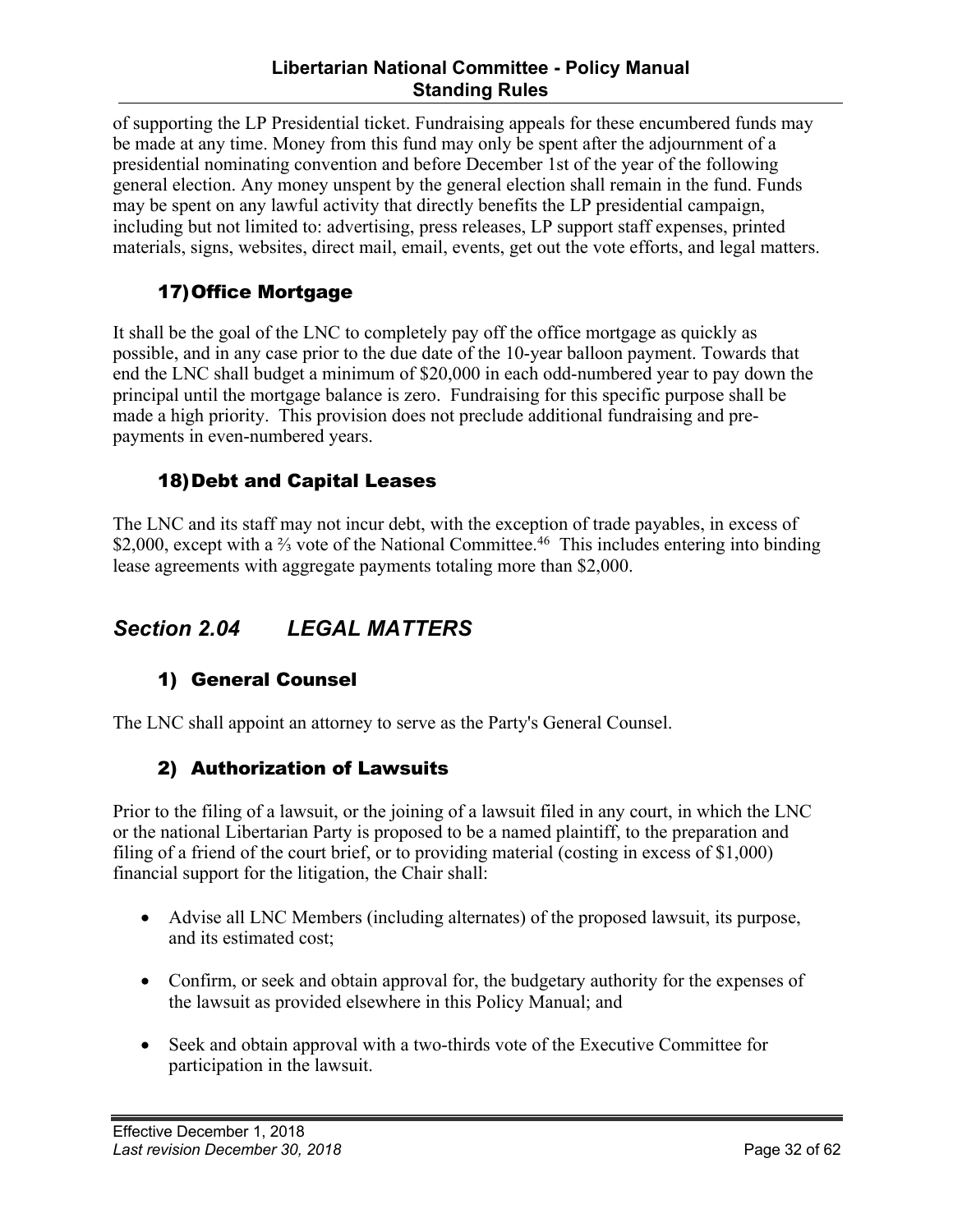# <span id="page-32-0"></span>3) Contracts and Contract Approval

All contracts or modifications thereto shall be in writing and shall document the nature of the products or services to be provided and the terms and conditions with respect to the amount of compensation/reimbursement or other consideration to be paid.

The Chair shall approve any contract in excess of \$7,500.

All contracts of more than one year in duration or for more than \$25,000 shall be reviewed and approved by General Counsel prior to signing by the Chair.

No agreement involving a financial transaction with a related party shall be executed unless first approved by the LNC. Any such agreement shall be disclosed in a conflict of interest statement.

Independent contractors doing business with the LNC are required to sign formal contracts that clearly set forth the parties' intention that they be treated as independent contractors. Each contract for director-level employment and any related advice from General Counsel must be circulated to the LNC on a strictly confidential basis following EPCC approval.

# 4) Indemnification

- The LNC shall retain sufficient Director's and Officer's liability coverage for board members and employees.
- Any officer, employee, or agent of the Libertarian Party who, acting on behalf of or as an authorized representative of the Libertarian Party, was or is a party to or has notice of becoming a party to any contemplated, pending, or seemingly completed legal proceedings, may be defended and shall be indemnified for all expenses and liabilities actually and reasonably incurred by such individual in connection therewith to the extent permitted by applicable law of the jurisdiction in which the Libertarian National Committee is incorporated.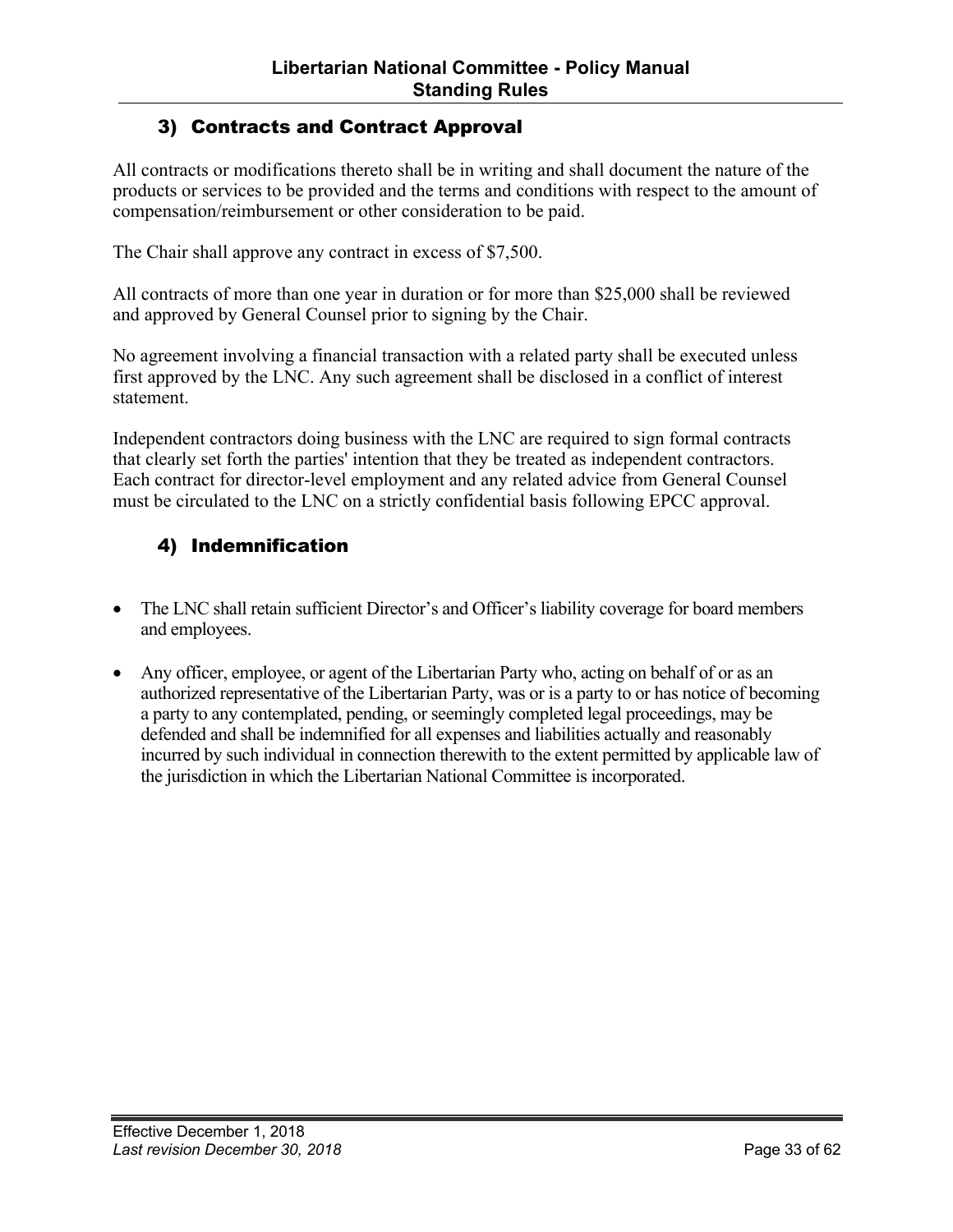# <span id="page-33-0"></span>*Section 2.05 MEMBERSHIP POLICIES*

## 1) Membership Forms

Membership forms produced by the LNC shall include a membership statement that meets the requirements of Article 4, Section 1 of the Party Bylaws. Any new wording for the membership statement shall be subject to the same review process as all other Party Literature.

# 2) Association Levels

The following levels of association are recognized by the Party:

- Chairman's Circle\* \$25,000 annually or \$2500 monthly in dues or contributions
- Select Benefactor\* \$15,000 annually or \$1500 monthly in dues or contributions
- Beacon of Liberty\* \$5,000 annually or \$500 monthly in dues or contributions
- Pioneer of Freedom<sup>\*</sup> \$2,500 annually or \$250 monthly in dues or contributions
- Lifetime Founder\* \$1,500 annually or \$150 monthly in dues or contributions
- Platinum \$500 annually or \$50 monthly
- Gold \$250 annually or \$25 monthly
- Silver \$150 annually or \$15 monthly
- Bronze \$50 annually
- Basic \$25 annually

Contribution levels are based upon transfers of cash (or its equivalent), where there is no exchange of goods, services, or quid pro quo, such as in the case of convention package sales.

Staff shall have discretion as to when to list any or all membership/donation levels and/or benefits online, in print, or elsewhere, based on practical considerations such as layout, and with their priority being to maximize both membership and donations.

# 3) Life Membership Status

A member who contributes at least \$1,500 during any twelve-month period shall be granted life-membership in the Party.<sup>47</sup>

# 4) Benefits

Non-member contributors shall be provided all benefits provided to member contributors, except for those rights specifically granted only to members or sustaining members by the Party Bylaws or this Policy Manual.

A contributor (member or non-member) shall be entitled to the following basic benefit: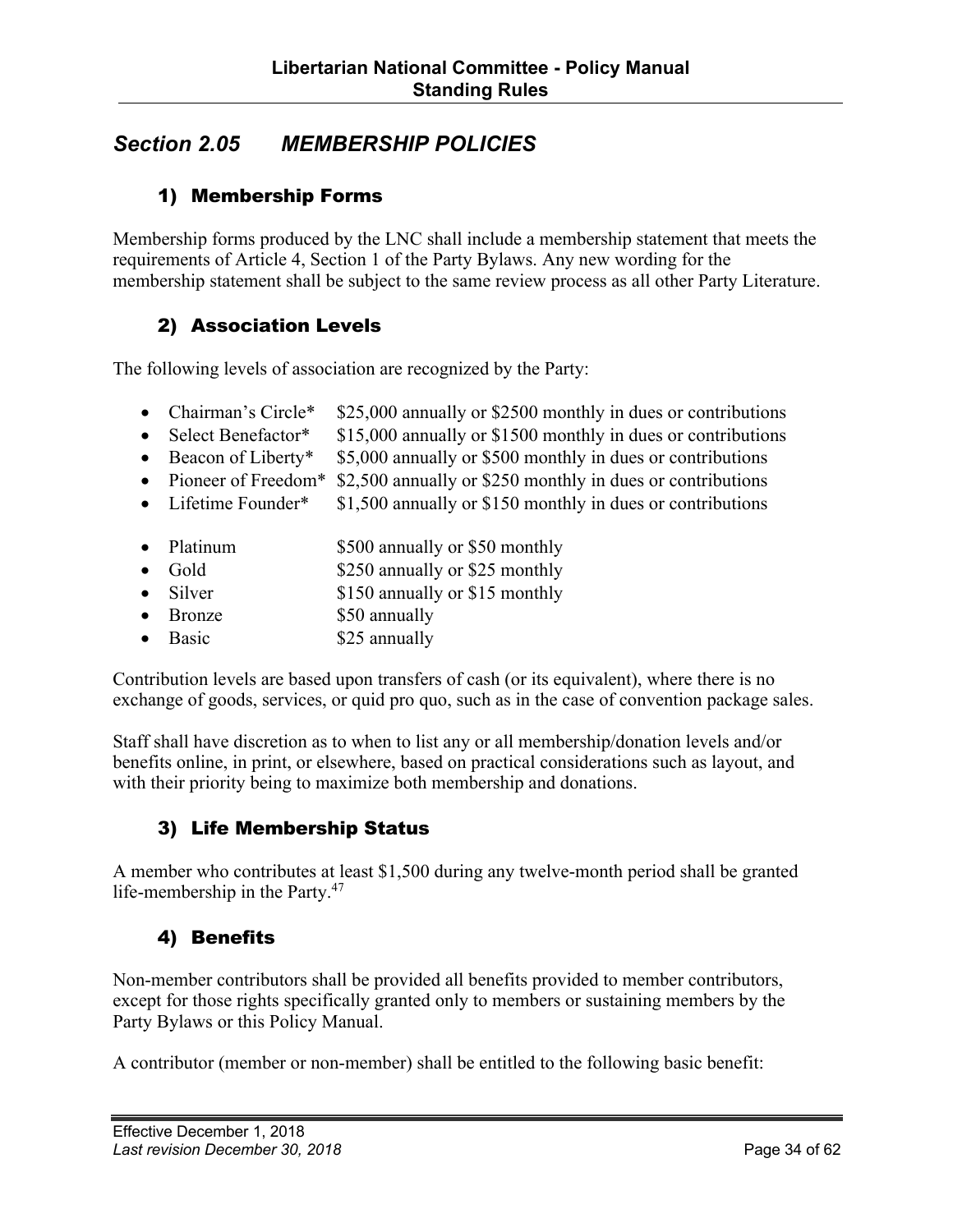• 1-Year subscription to LP News

A member with a future benefits lapse date shall also be entitled to the following basic benefit:

• Customized Party membership card, updated annually, identifying the individual's level of association and lapse date.

A Lifetime Founder shall be entitled to the following benefits: **\$1,500 level**  (Convention benefits are based on giving at least one annual contribution or equivalent pledges, from the start of the previous convention and prior to the next convention)

- Special name badge with Life Ribbon (Torch Club)
- Lifetime Pin
- Mention in program at national convention

A Pioneer of Freedom shall be entitled to the following benefits: **\$2,500 level** (Convention benefits are based on giving at least one annual contribution or equivalent pledges, from the start of the previous convention and prior to the next convention)

- Special name badge with Life Ribbon (Torch Club)
- Lifetime Pin
- Special mention on signage and programs at national convention
- VIP seating at national convention banquet\*\*

A Beacon of Liberty shall be entitled to the following benefits: **\$5,000 level** (Convention benefits are based on giving at least one annual contribution or equivalent pledges, from the start of the previous convention and prior to the next convention)

- Special name badge with Life Ribbon (Torch Club)
- Lifetime Pin
- Special mention on signage and programs at national convention
- VIP seating at national convention banquet\*\*

A Select Benefactor shall be entitled to the following benefits: **\$15,000 level**  (Convention benefits are based on giving at least one annual contribution or equivalent pledges, from the start of the previous convention and prior to the next convention)

- Special name badge with Life Ribbon (Torch Club)
- Lifetime Pin
- Special mention on signage and programs at national convention
- VIP seating at national convention banquet or other events\*\*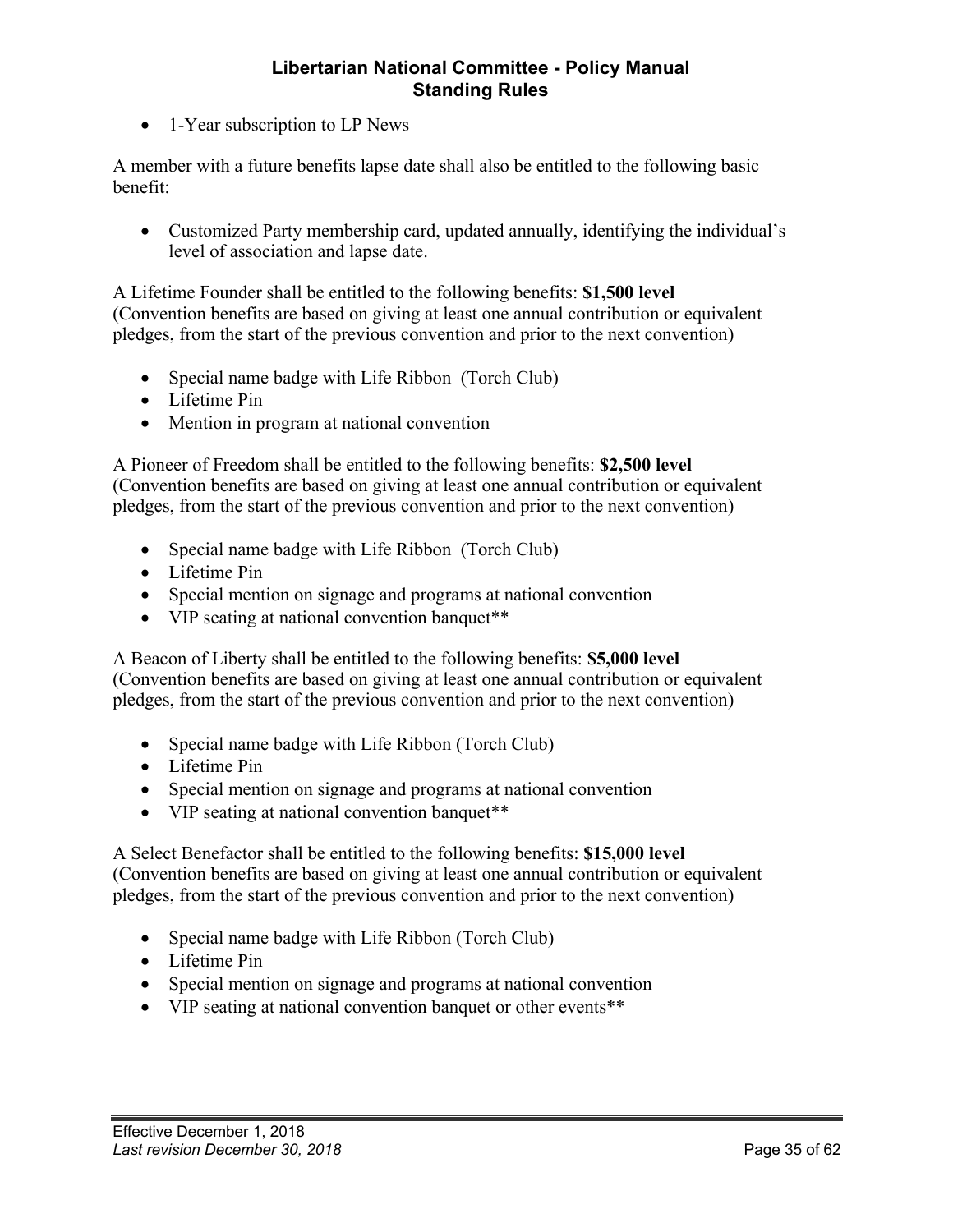#### **Libertarian National Committee - Policy Manual Standing Rules**

<span id="page-35-0"></span>A Chairman's Circle member shall be entitled to the following benefits: **\$25,000 level**  (Convention benefits are based on giving at least one annual contribution or equivalent pledges, from the start of the previous convention and prior to the next convention)

- Special name badge with Life Ribbon (Torch Club)
- Lifetime Pin
- Special mention on signage and programs at national convention
- VIP seating at national convention banquet or other events\*\*

Maintaining the Torch Club membership is based on contributions from the start of the previous national convention to the END of the next national convention and shall consist of all those in the highest 5 levels (denoted by \*). For monthly pledges at the Lifetime Founder and higher levels, membership at that level begins at the beginning of the fourth month of the pledge.

Those benefits designated with \*\* will be subject to availability on a first-come basis, to address the HIGHLY WELCOMED possibility that there will be too many qualifying people for a single table.

National Convention VIP seating, signage, and programs, will be determined prior to the start of the event.

Staff shall have the discretion to create and bestow additional benefits.

# 5) Benefits Lapse Date

An individual's benefits lapse date is independent of the sustaining membership lapse date defined by the Party's Bylaws.<sup>48</sup>

Individuals making a first contribution shall have a benefits lapse date established one year from the date of receipt. Individuals who remit the required amount of dues in response to a membership renewal request shall have the benefits lapse date extended by one year from the existing lapse date or one year from the date of receipt, whichever is later.

Individuals who remit the required amount other than dues during the Renewal Period shall have the benefits lapse date extended by one year from the existing lapse date or one year from the date of receipt, whichever is later.

Individuals pledging at least \$10 per month using an automated recurring payment method, such as a valid credit card or ACH debit, shall have their benefits lapse dates extended to the last day of the following December.

Other contributions in response to other than a membership renewal appeal shall not as a policy extend the benefits lapse date, however Staff shall have the discretion on a case-by-case basis to extend a contributor's benefits lapse date up to one year from the last contribution date, if failure to do so would damage donor relations.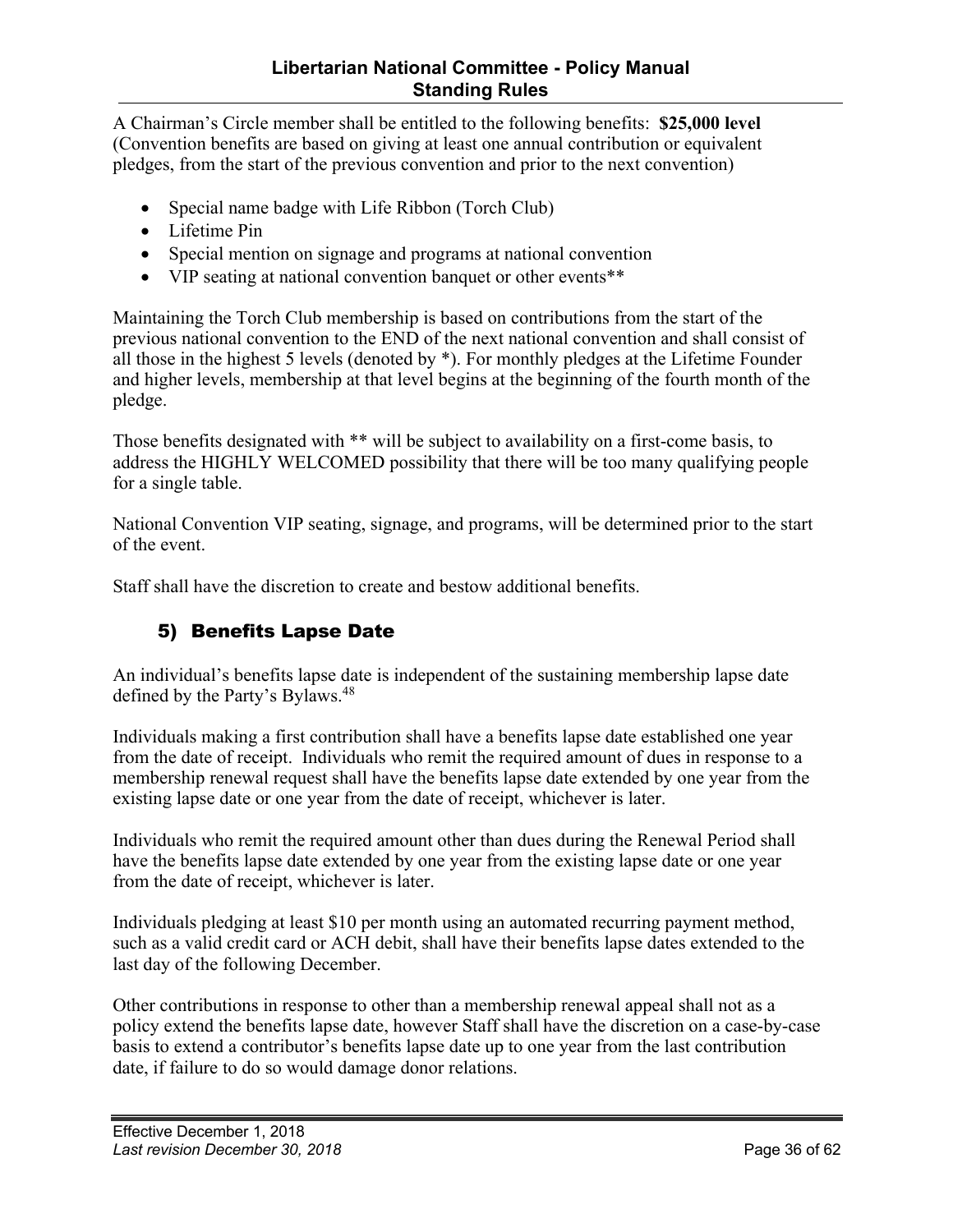<span id="page-36-0"></span>Notwithstanding the above, an individual who has contributed an amount sufficient to have qualified for life membership status shall be entitled to lifetime basic benefits.

# *Section 2.06 PARTY COMMUNICATIONS*

# 1) Official Spokesperson

The Chair represents and serves as the chief spokesman of the Party as appropriate, including:

- representing the Party to the public, including the business community, media, other political and educational organizations, government agencies, and elected officials;
- planning and directing all investigations and negotiations pertaining to cooperative efforts of the Party with non-libertarian political organizations and the acquisition or sale of major assets;
- maintaining systems of internal and external communication, including providing a quarterly chair's report to all LNC Members.

# 2) Graphic Symbols and Colors

The Statue of Liberty graphic and the Torch Eagle graphic are considered the appropriate graphic symbols to be used on Party materials. Yellow, black, and grey are the appropriate primary colors to be used on Party materials.

# 3) Literature

All reprints of Party literature shall be required to show credit to the author if such credit is given on the original. All wording on material produced by the Party shall be regarded as integral to the piece, and no wording shall be added to materials after approval of their form and content by the LNC. This requirement shall not apply to copyrights, addresses, etc. All materials for public distribution will carry the designation "Libertarian Party."

# 4) LP News

LP News is the name of the Party's newsletter and as such is the principal regularly issued publication of the Party. It is the major communications medium of the party. It conveys the Party's message and self-image to all who receive it. It serves as the one unifying publication for the political views within the Party.

The LP News shall be published in a tabloid format. The frequency of publication shall be at least bimonthly unless the Chair decides that frequency is inconsistent with the approved budget or the Party's current financial condition. The number of pages per issue and the circulation per issue shall be the responsibility of the Chair consistent with the approved budget and the Party's current financial condition.

The selection of articles, their layout and the graphics for LP News, the relative amount of space assigned to articles, advertisements, Party announcements, and regular features shall be the responsibility of the Chair except as detailed in this Policy Manual.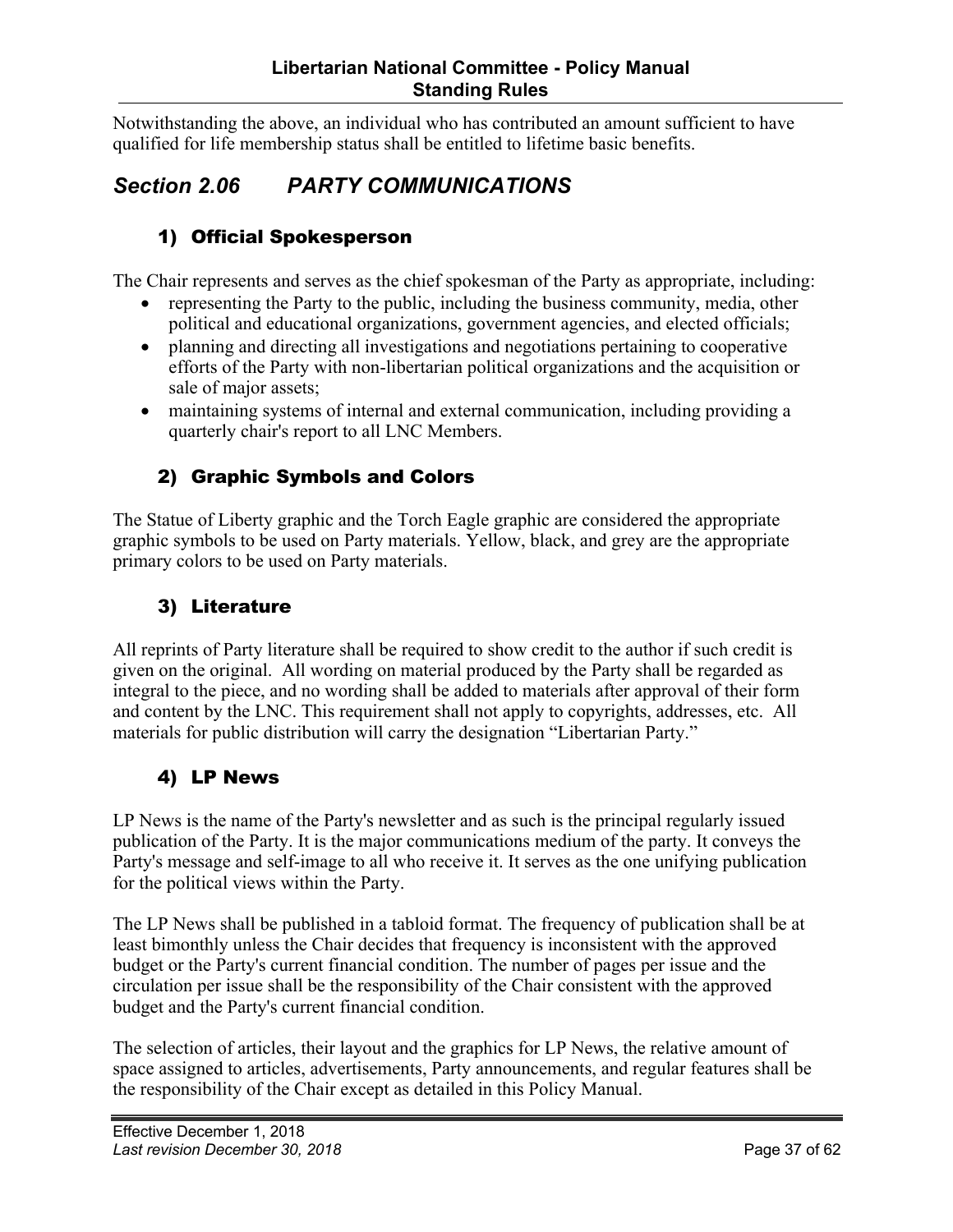<span id="page-37-0"></span>The LP News is distributed to three major groups: Party members and contributors, media representatives, and prospective members. The LP News shall address itself primarily to Party members and its role shall be complementary to other publications within the libertarian movement.

The LP News shall focus on three types of articles:

- those providing a libertarian perspective on current issues along with how and why this perspective differs from that of other political parties;
- those providing information on libertarian, libertarian oriented and Party activities around the U.S. and the world; and
- those discussing the tactics and strategy of Party political activities.

This leaves to other publications the areas of scholarly articles, in-depth analysis of current issues, regular coverage of the arts (book and film reviews), analysis of libertarian movement (as opposed to Party) tactics and strategy, in-depth debate of questions on which there is no libertarian consensus, critique of individuals within the libertarian movement, and reporting of routine state and local activities and personalities.

The proper tone for all articles is factual and even-handed. "Mainstream" political rhetoric shall be used to present "radical" libertarian ideas. "Buzz words" and "libertarian jargon" shall be avoided in order to make the LP News appealing to the broadest possible readership. Personal attacks on persons and institutions within the libertarian movement are to be avoided.

The articles in LP News shall, on the whole, represent the core ideas of agreement in the Party. No articles shall be published which contradict the Party Platform. Articles which address areas where the Platform is silent may be published provided that they are noted as representing the opinions of the author only and not those of the Party.

Recommendations appearing in the LP News for the study of Internal Education material not produced by the Party shall be accompanied by a disclaimer to the effect that they may contain material inconsistent with the Platform. The only authoritative statement of Party positions is contained in the Platform.

No classified advertising shall be accepted. All advertisements will be clearly labeled as such.

A directory of state and Party contacts shall be included at least once each year. Information on where to find a directory of contacts online shall be published monthly.

# 5) Assuring Quality Communications

If a majority of all LNC members notify the Secretary of their belief that a proposed or actual public communication is detrimental to the image of the Party, such notification to occur no later than 72 hours after the public communication is published, the Secretary shall inform the Executive Director and Chair of this finding, and such communication shall not be further disseminated, and to the extent possible, already-disseminated material shall be promptly removed from the public sphere.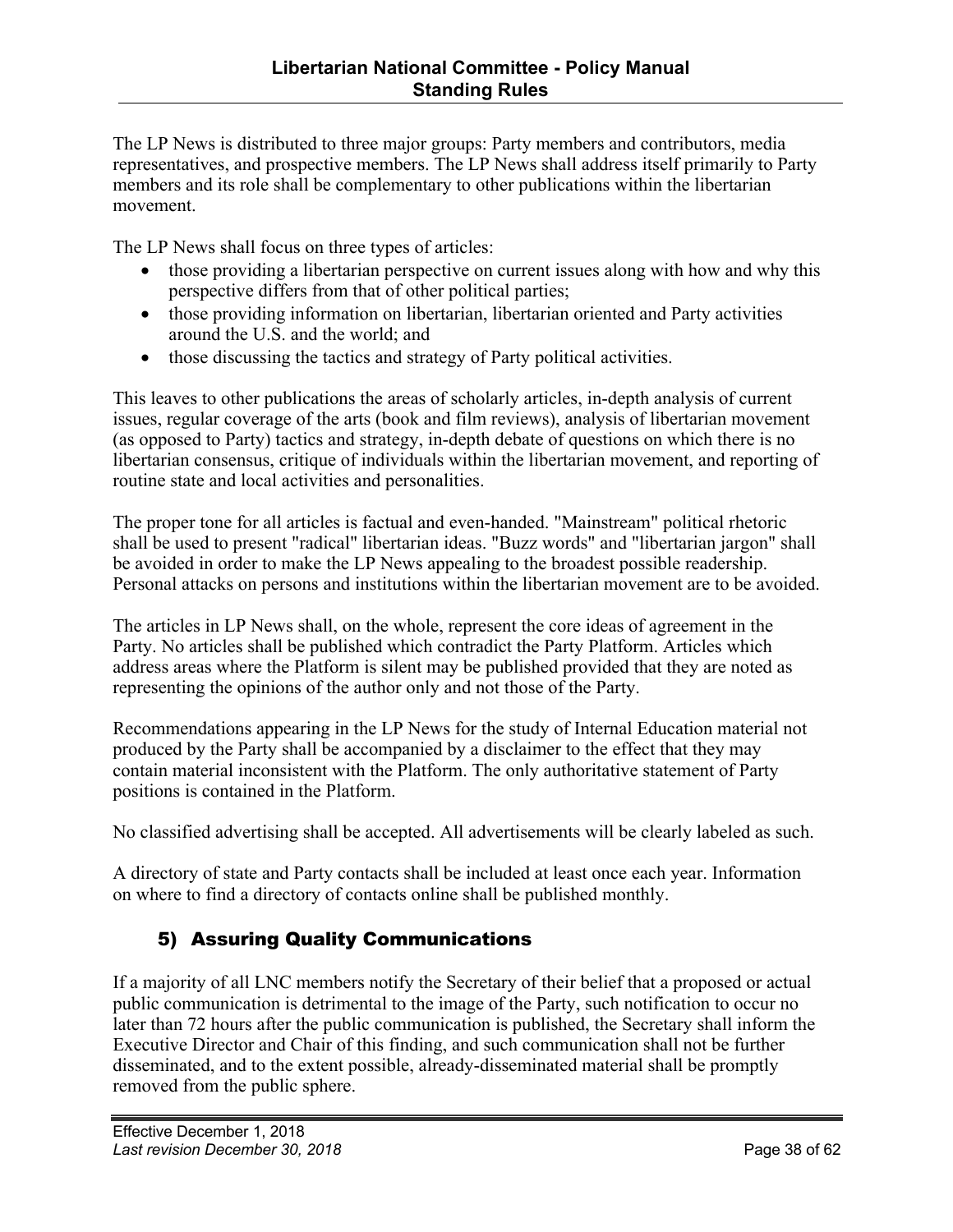# <span id="page-38-0"></span>*Section 2.07 PARTY RECORDS*

# 1) Proposed Agenda and Reports

The proposed agenda and all reports shall be distributed to the LNC at least 7 days prior to the session. 49

# 2) Delegate Allocation Based on Presidential Votes

The Secretary shall distribute to each affiliate party the Presidential vote totals which the Secretary proposes to use for purposes of delegate allocation for National Conventions as provided for in the Bylaws, no later than the last day of April in the year following a Presidential election. If any Party member seeks a modification of the vote totals proposed by the Secretary, the member shall file with the Secretary a written request to modify the totals along with any documentation supporting the request no later than the last day of May of the same year. The Secretary shall review all such requests to modify the Presidential vote totals and distribute a final allocation of delegates based on Presidential vote totals no later than the last day of July of the same year.

# 3) Document Distribution

The Secretary shall assure that LNC Members, alternates, and state chairs shall receive copies of the Bylaws and Platform after each convention. The Secretary shall assure that LNC agendas, minutes, mail ballots, resolution updates, and other supporting material shall be sent without charge to all LNC Members, alternates, and committee chairs, as well as to any state chair that requests them. Any Party member may obtain these materials at his or her own cost.

# 4) Electronic Mail Ballot Results

The Secretary shall report the results of electronic mail ballots at each LNC meeting immediately following those ballots.<sup>50</sup>

# 5) Access to Corporate Records

Members of the National Committee and Audit Committee are entitled to inspect and copy books, records (including electronic records) and documents of the Libertarian National Committee, Inc. to the extent reasonably related to the performance of the member's duties to the corporation, including those duties as a member of a committee, but not for any other purpose or in any manner that would violate any duty to the corporation. Prior to obtaining copies the member shall execute a standard nondisclosure agreement. If the member requires an outside professional to assist in reviewing and analyzing the materials, that individual shall also execute a standard nondisclosure agreement prior to receiving the materials.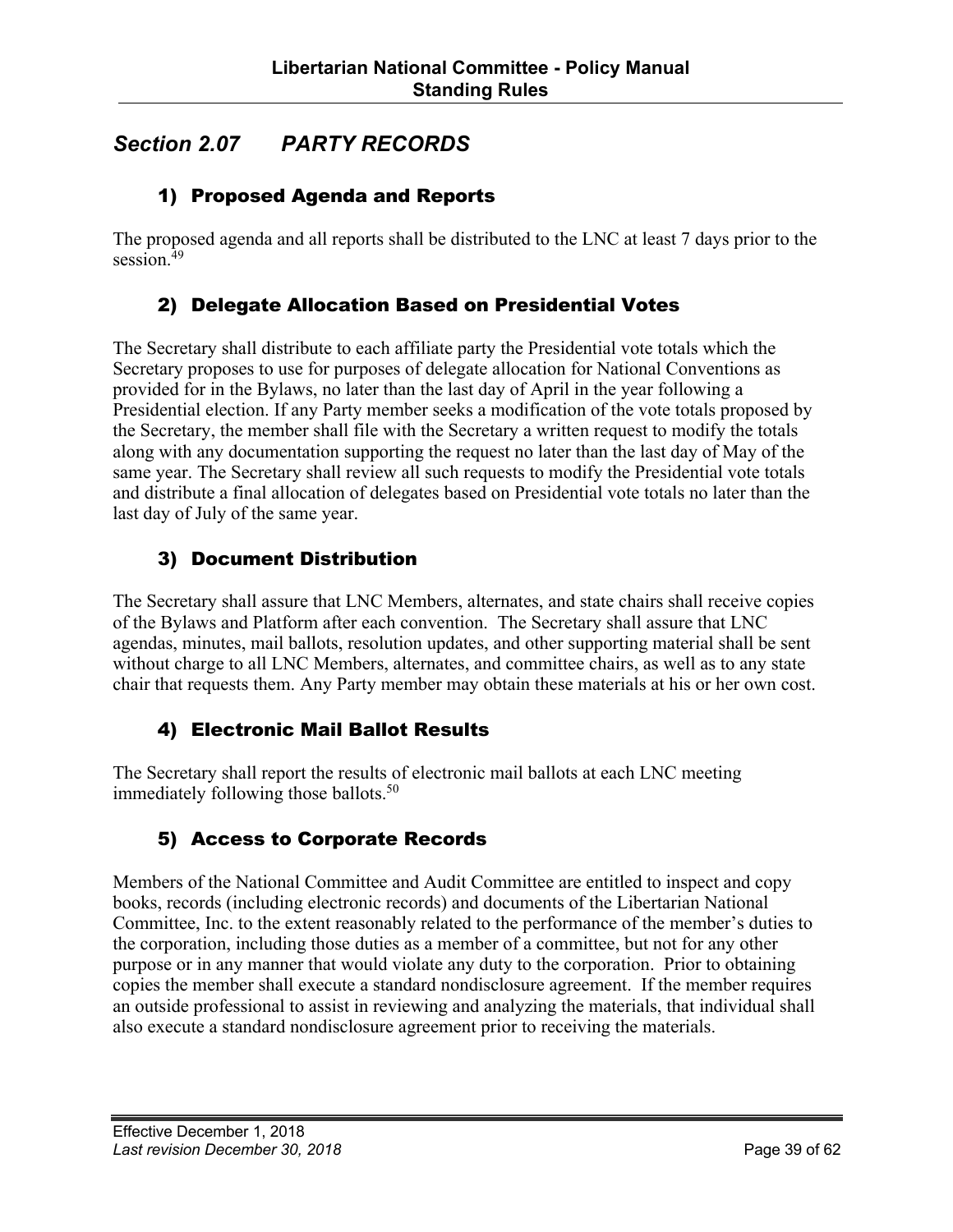# <span id="page-39-0"></span>*Section 2.08 POLITICAL CAMPAIGNS*

# 1) Qualifications for Party Support

The Party may financially support the candidacies of persons who meet the following requirements:

- 1. The requested contribution from the LNC is legal
- 2. The candidate is a sustaining member of the national LP and a member in good standing of the state affiliate
- 3. The candidate is legally qualified to hold the office  $\&$  if partisan party registration is available, must be registered as Libertarian, and not registered with any other Party
- 4. The candidate must have a professional quality website and email address under a campaign-related domain name
- 5. The candidate has professional quality photos, especially a headshot and at least a oneminute video with audio of the candidate speaking
- 6. The candidate must have a dedicated campaign manager  $\&$  a dedicated campaign treasurer
- 7. The candidate must use the word "Libertarian" in his or her campaign in partisan elections, if allowed by law
- 8. The candidate must have already raised more contributions than requested of the LNC
- 9. The candidate has a written campaign plan with justifiable and quantifiable expected results (votes, recruits, money, media, etc)
- 10. The candidate will follow the national Party Platform or clearly distinguish where their views differ

# 2) Limitations on Party Support for Public Office

Party resources shall not be used to provide information or services for any candidate for public office prior to the nomination unless:

- such information or services are available and announced on an equal basis to all Libertarians who have declared they are seeking that nomination,
- such information or services are generally available and announced to all party members, or
- the service or candidate has been approved by the state chair.

# 3) Liability for Political Campaigns

The LNC will not be responsible for the debts incurred by future presidential campaigns or any other campaign. However, the LNC may vote to make monetary and non-monetary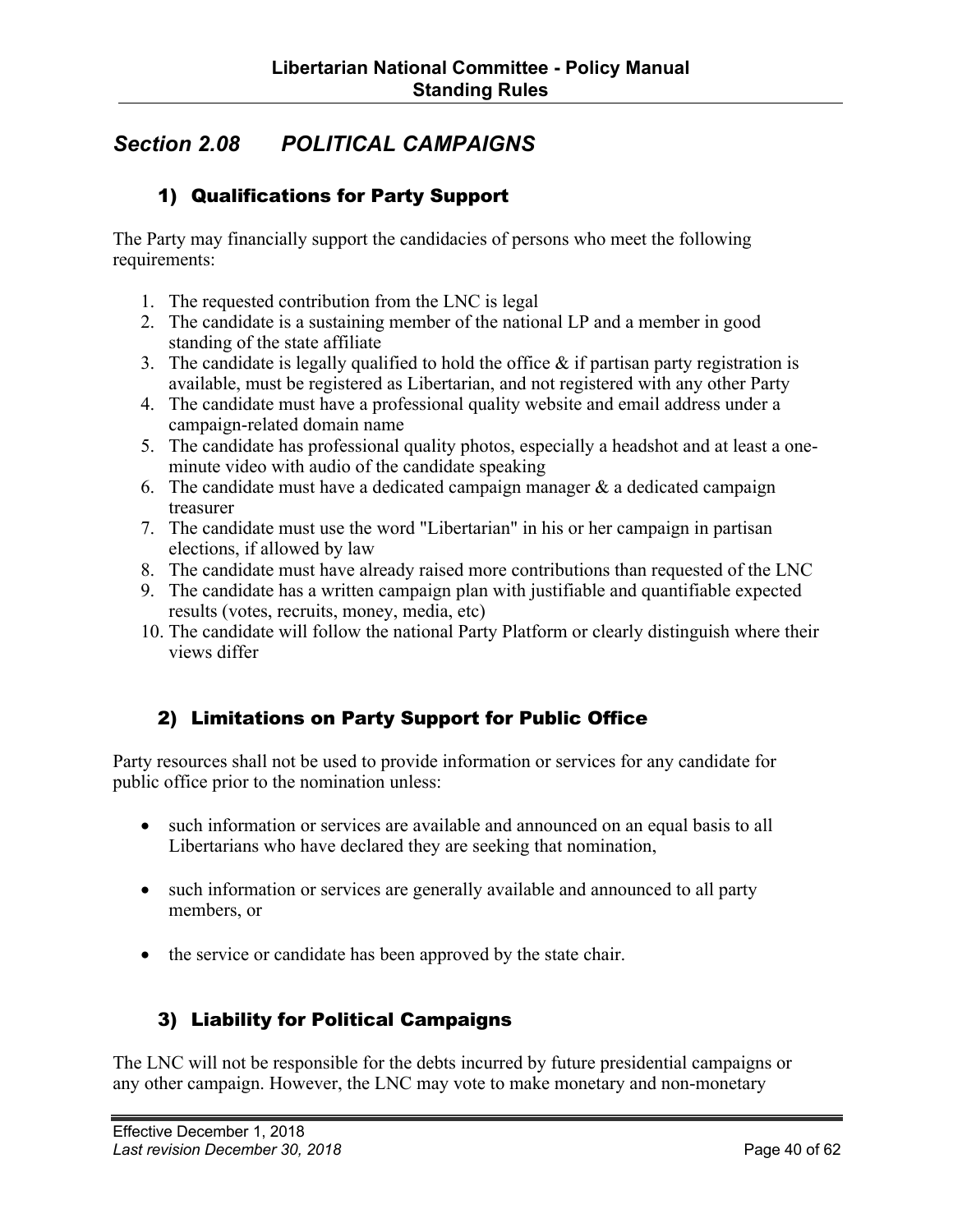<span id="page-40-0"></span>contributions to such campaigns under the limits prescribed by law. If such contributions are made, they shall be made only after such candidate or campaign has agreed to meet the reasonable financial and budgetary controls set by the LNC. No candidate or staff member of a campaign is permitted to place orders, make purchases, or sign contracts in any manner that would lead a person to assume that the LNC is liable for the debt.

# *Section 2.09 OTHER MATTERS*

# 1) Libertarian National Congressional Committee

The Party shall act in good faith with the Libertarian National Congressional Committee, and the Chair and Staff are directed to encourage and develop a symbiotic relationship by fully cooperating in activities and coordinating efforts, including the sharing of constituent information, so as to achieve our mutual goal of supporting Libertarian candidates.

# 2) Affiliation with Other Organizations

The Party shall maintain membership in the Coalition for Free and Open Elections (COFOE).

# 3) International Representatives

The LNC may appoint one or more individuals to serve as International Representatives, subject to the following:

- The title is honorary, and does not convey any binding authority, unless specifically delegated by the LNC.
- The International Representative serves at will, and may be terminated by either party at will without cause.
- The terms of service are from appointment until termination, and will not be tied to LNC terms of office.
- Expenditures for this position may not be made without advance approval by the LNC.
- The purpose of this position is to establish and maintain mutually beneficial relationships between the LP and its international counterparts.

# 4) Hiring and Termination

The Chair shall appoint and employ the Executive Director with the approval of the LNC, subject to the right of the LNC to discharge the Director at any time by majority vote. The Chair shall provide advice and consent to the Executive Director on the appointment, employment, and termination of all LPHQ personnel.

The office of the LNC shall conduct a credit and criminal background check prior to offering employment to any prospective employee.

Employees and candidates for employment shall be obligated to notify the Chair, Executive Director and Employment Policy and Compensation Committee of the full details of any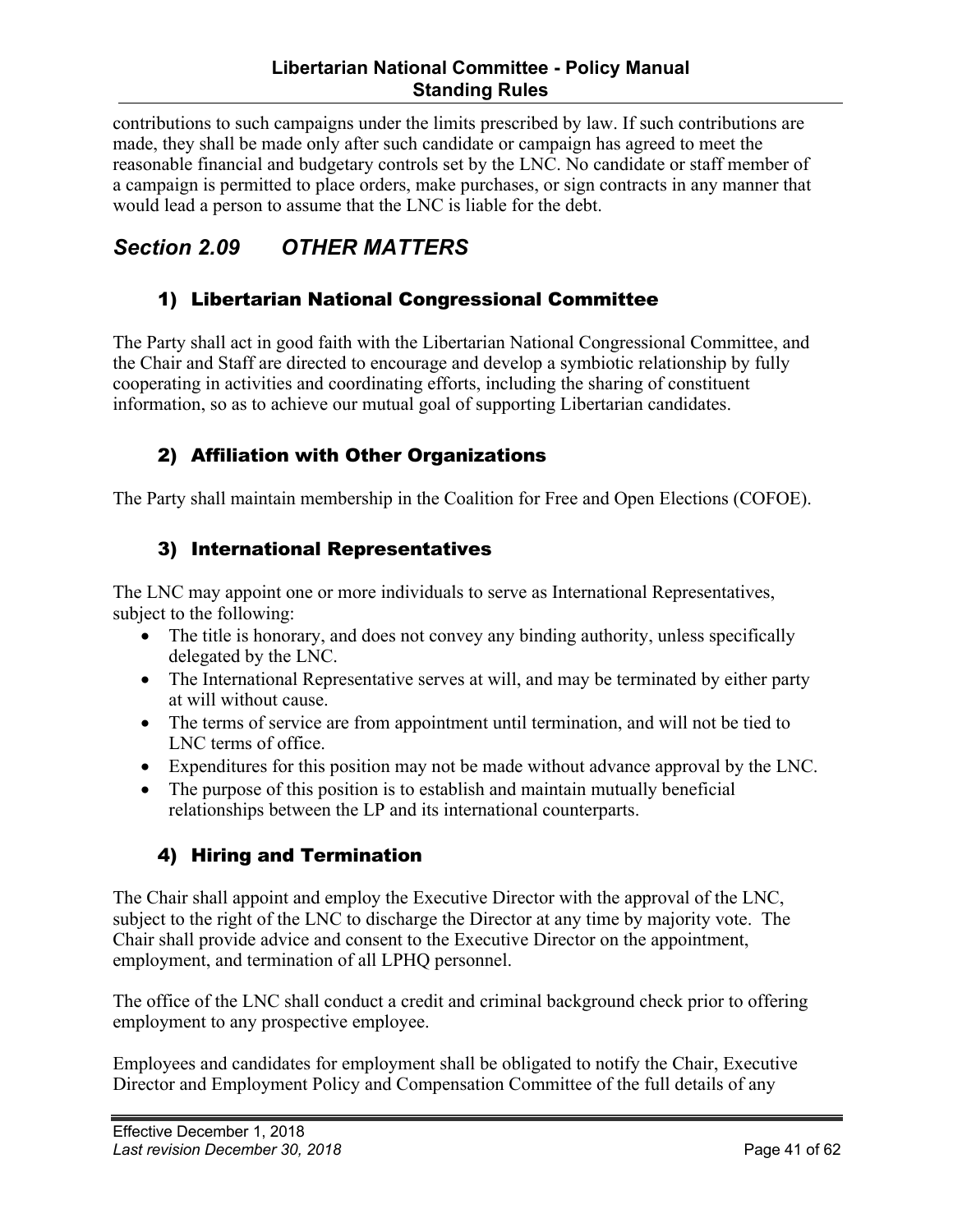#### **Libertarian National Committee - Policy Manual Standing Rules**

<span id="page-41-0"></span>arrest or conviction of crimes punishable by imprisonment, or of any personal financial problem, including involuntary liens or any filing for personal bankruptcy.

The office of the LNC shall not employ any person who has been convicted of a crime against property or person, unless with the approval of the Employment Policy and Compensation Committee. The Chair shall promptly disclose to the LNC as a confidential employeremployee matter that such approval has been given. The LNC may override such approval, but the motion shall not reveal confidential details.

The office of the LNC shall not allow any employee with a history of financial problems, including involuntary liens or who has filed for personal bankruptcy, to handle money or negotiable instruments, access donor information, approve or negotiate purchases with contractors or suppliers, or prepare accounting records, unless with the approval of the Chair and the Employment Policy and Compensation Committee. The Chair shall promptly disclose to the LNC as a confidential employer-employee matter that such approval has been given. The LNC may override such approval, but the motion shall not reveal confidential details.

# 5) Employee Performance Standards

The following applies to all employees who report directly or indirectly to the Executive Director.

The office of the LNC shall promote a positive work environment by establishing clear standards for work performance.

Annual reviews shall be conducted during the fourth quarter of each year for all employees using procedures and guidelines developed by the Employment Policy and Compensation Committee.

If an employee's job-related behavior does not meet expected and communicated performance standards, a process of progressive discipline shall be employed, using procedures and guidelines developed by the Employment Policy and Compensation Committee.

# 6) Limitations on Party Support for Party Office

Party resources shall not be used to provide information or services for any candidate for party office unless:

- such information or services are available and announced on an equal basis to all Libertarians who have declared they are seeking that office, or
- such information or services are generally available and announced to all party members.

# 7) Convention Speakers

No person shall be scheduled as a convention speaker unless that person has signed this statement: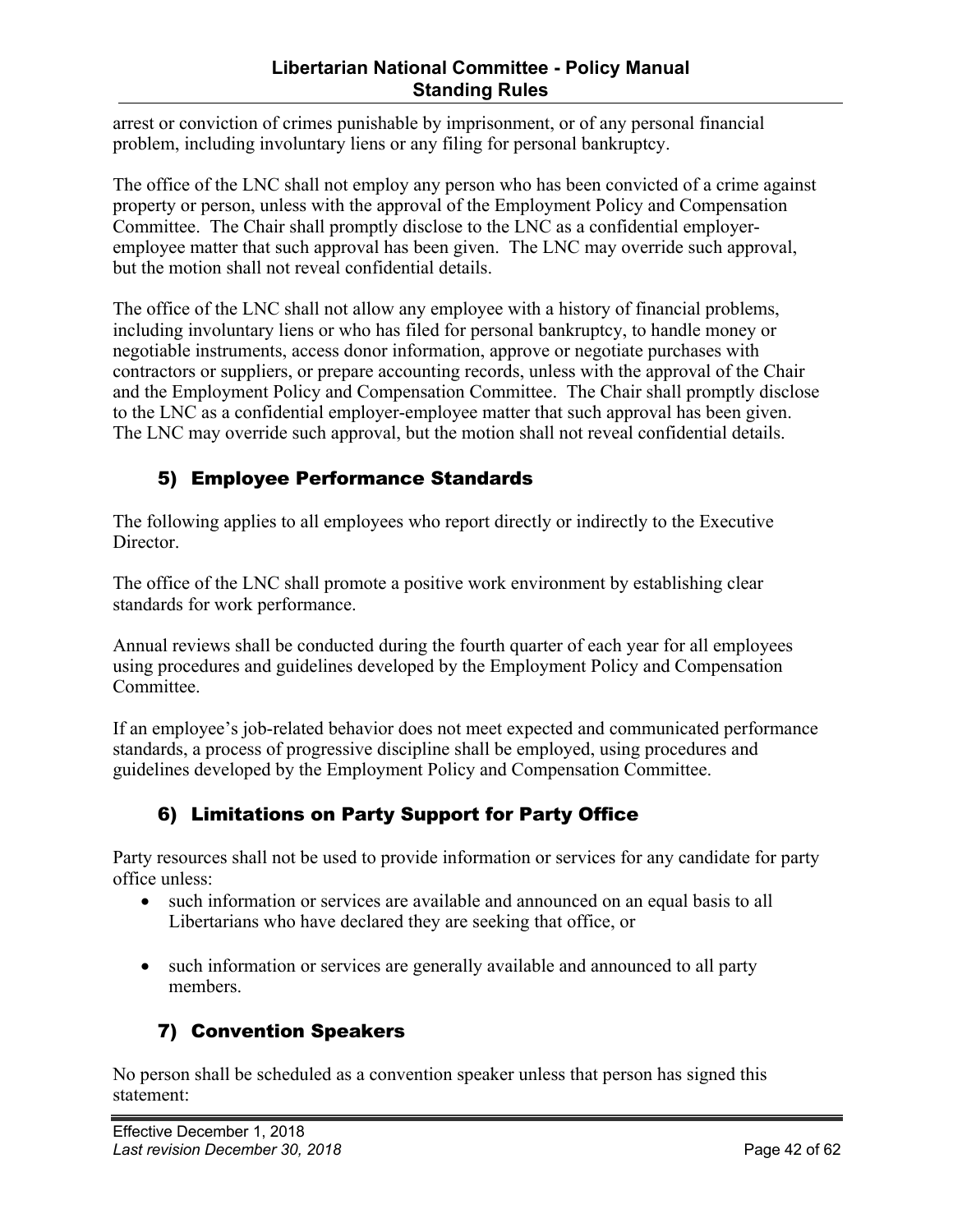"As a condition of my being scheduled to speak, I agree to neither seek nor accept nomination for any office to be selected by delegates at the upcoming Libertarian Party convention if the voting for that office occurs after my speech."

This policy shall not apply to participation in a scheduled candidate debate or breakout session or panel discussion or similar non-major event. This policy shall not apply in the case where someone is exercising official duties (e.g. such as when the Treasurer presents his official report).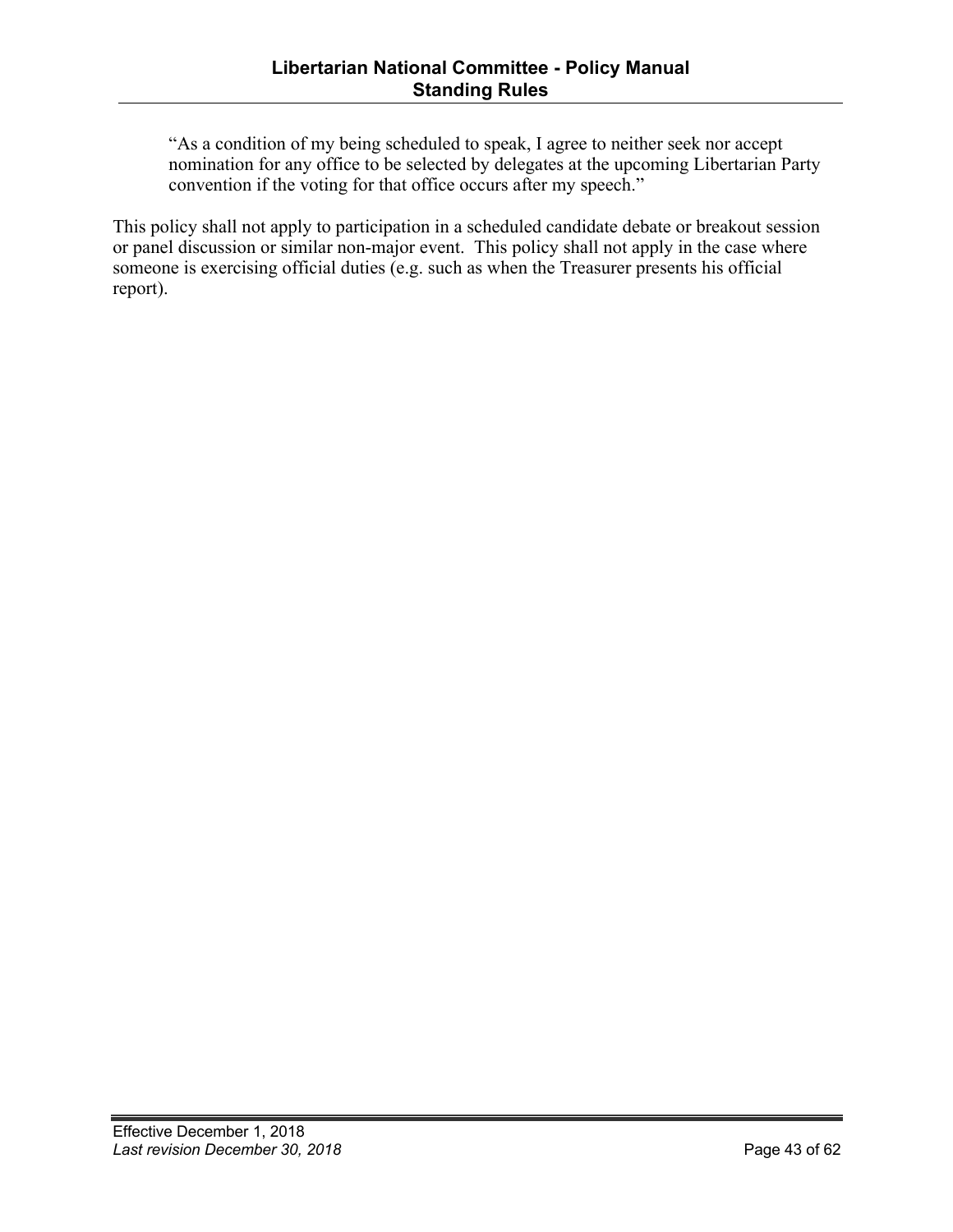# **Article III. ENDURING STAFF ORDERS**

<span id="page-43-0"></span>Staff Orders are orders to staff by the Libertarian National Committee. They are a special category of Standing Rules, which relate to details of administration. They are superseded only by the parliamentary authority, Special Rules of Order, Bylaws, the Corporate Charter and any applicable procedural rule prescribed by federal, state or local law, unless the rules in such documents specifically provide for their own suspension.

Members of staff are responsible for reading, understanding, and complying with the articles of this Policy Manual entitled Standing Rules, Enduring Staff Orders, and Enduring Executive Orders. Special Rules of Order are generally not applicable to staff.

A Staff Order, just like any other standing rule, may be adopted, amended, rescinded or suspended. Adoption requires a majority vote. Amendment or rescission requires either (a) a majority vote with previous notice or (b) without notice a two-thirds vote, or (c) a majority of the entire membership of the LNC. Suspension requires a majority vote of the Libertarian National Committee, but rules which have their application outside of the session which is in progress cannot be suspended. 51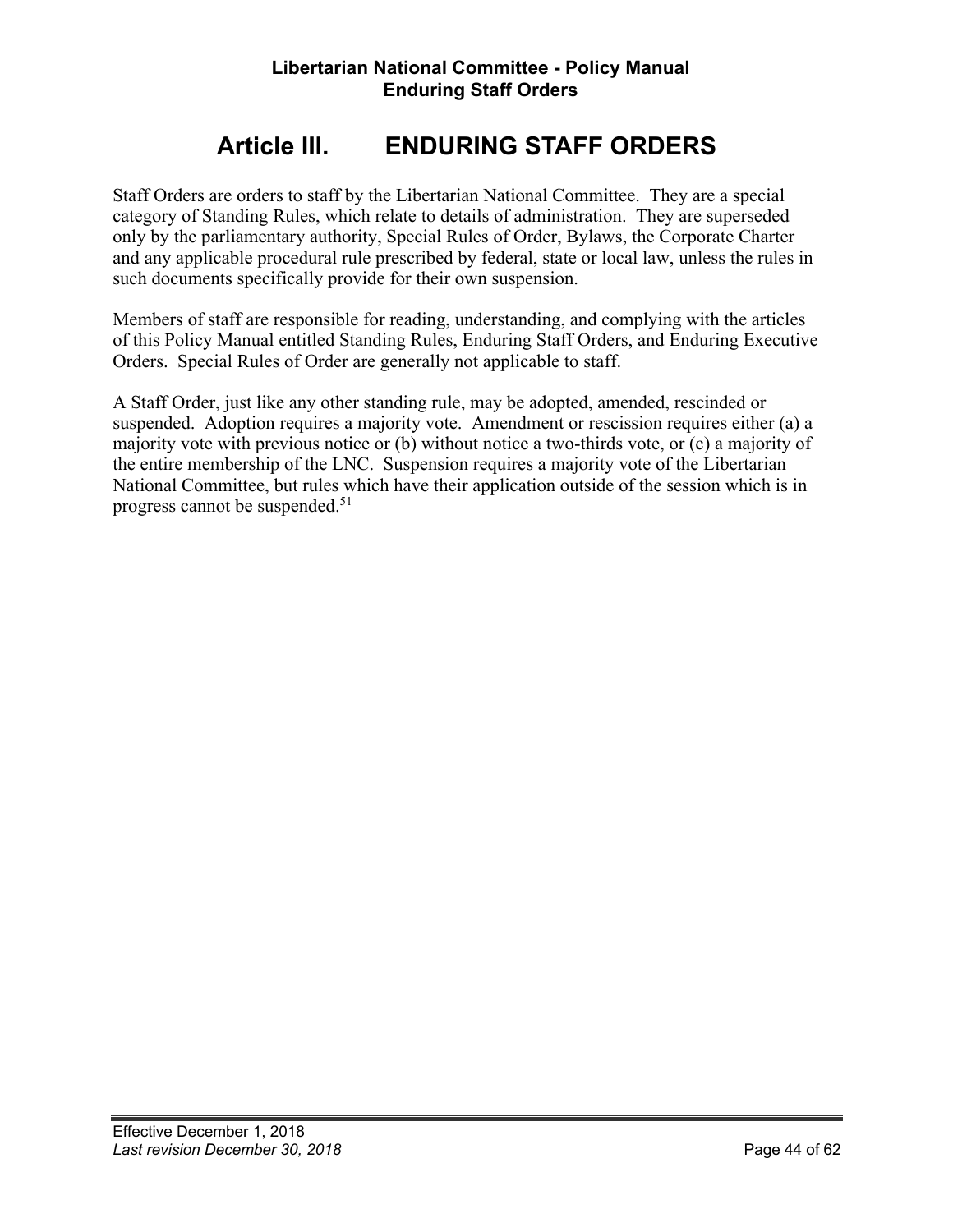# <span id="page-44-0"></span>*Section 3.01 GENERAL STAFF RESPONSIBILITIES*

#### 1) General LP Headquarters Responsibilities

The purpose of LPHQ is to provide full-time, professional support for the on-going political activities of the Party. The activities of LPHQ include:

- RECORD KEEPING
	- o membership/contributor database
	- o accounting
	- o FEC reports
	- o archives

#### • MEMBER SERVICES

- o filling orders and requests
- o answering questions
- o handling complaints
- o acknowledging and reviewing correspondence

#### • DEVELOPMENT ACTIVITIES

- o inquiry response
- o direct mail prospecting
- o process liberty pledge payments
- o direct mail fundraising
- o telemarketing support
- o membership packets/cards
- o premium fulfillment
- o long-term renewals
- o major donor program
- o wills and bequests
- o donor thanks and recognition

#### • LNC AND AFFILIATE PARTY SERVICES

- o reports to state affiliates, LNC, and Executive Committee
- o state and national contact lists
- o lists of Libertarian office holders
- o mailing the updated Bylaws and Platform to all LNC Members, alternates, and state chairs
- o state, local, and campus organizing
- o activist training and support

#### • EXTERNAL COMMUNICATION

- o news releases
- o response to media inquiries/requests
- o development and maintenance of media contacts and lists
- o public testimony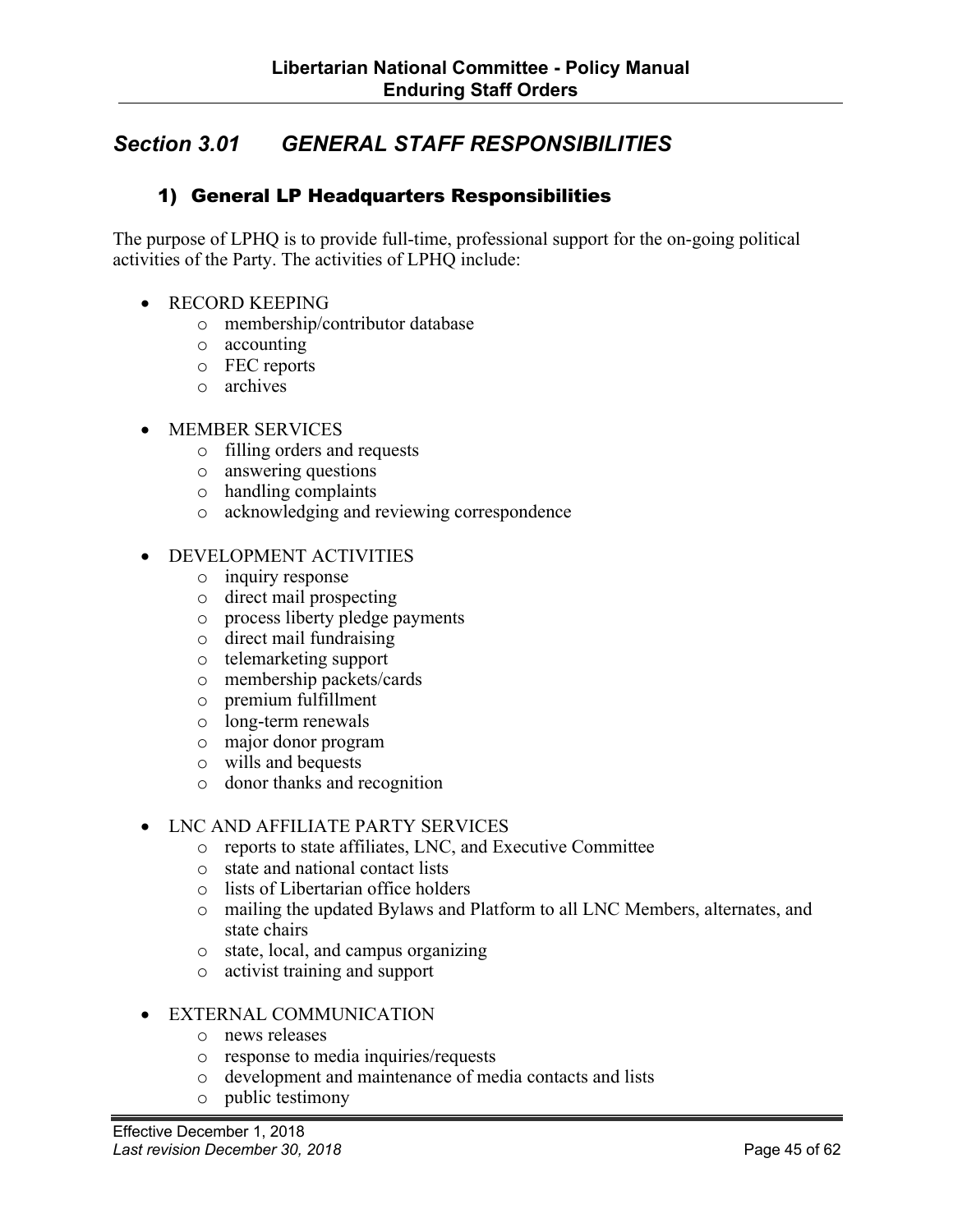- o participation in outside conferences
- <span id="page-45-0"></span>• POLITICAL ACTION
	- o ballot access
	- o campus support
	- o candidate recruitment and training

# *Section 3.02 SPECIFIC STAFF RESPONSIBILITIES*

#### 1) LP News Editor Responsibilities

The Executive Director shall select the Editor of LP News. Due consideration should be given to the professional as well as libertarian background of the individual selected.

Final responsibility for the production of LP News must rest with one person: the Editor. It is the responsibility of the Editor to produce the best possible publication within the guidelines of the policies for LP News.

# 2) Political Director Responsibilities

Duties of the Political Director shall include recruitment of candidates for all levels of public office and public advocacy of support for all stages of their candidacy.

The Political Director shall not provide preferential treatment to any announced Libertarian Party candidate for public office over another announced Libertarian candidate for the same office unless done so with the express written permission of the state chair.

# 3) Operations Director Responsibilities

The Operations Director in consultation with the Treasurer and the Audit Committee shall review the Accounting Policies and Procedures Manual at least annually and update as needed.

# *Section 3.03 AFFILIATE RELATIONS*

# 1) Affiliate Relationships

Special agreements with states require the approval of the LNC.

# 2) Data Sharing with Affiliates

LPHQ will provide all officially recognized state-level affiliates with a list of Constituents residing in the area covered by that affiliate, within the first 5 business days of the month to the affiliate chair, or his designee.

Such list shall include the following data elements (where available and applicable):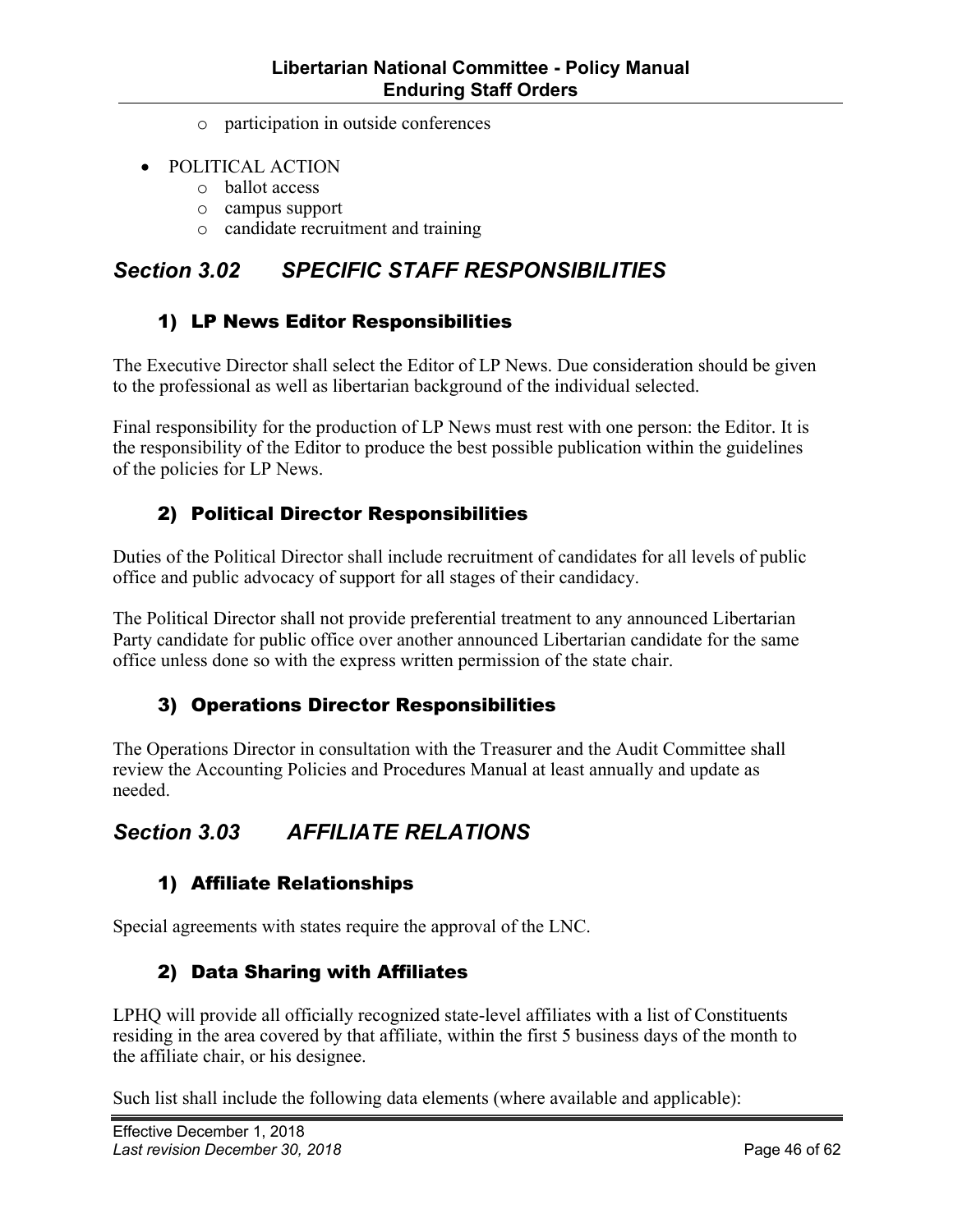- <span id="page-46-0"></span>• A unique ID
- First, Middle and Last Name
- Postal mailing address
- Home and work phone and email address
- County of residency, if that information can be obtained via commonly available sources within reasonable cost
- Join and Expiration Dates
- Donation classification level (basic, life, etc)
- Existence of signed certification
- Sustaining membership status
- Other data elements, at the discretion of LPHQ

The affiliate chair may request that additional people receive copies of the constituent list. LPHQ will establish and publish formal procedures for state chairs to follow in this regard.

The LPHQ will endeavor to provide the list in the file format requested (PDF, Excel, CSV, etc), but is under no obligation to do so, as it cannot guarantee that all file formats will always be available.

Should the LPHQ desire to change the quantity or order of the data elements, it will provide one month's notice of such change.

The LPHQ makes no further guarantees regarding the format, method of delivery or structure of the data.

All official communications regarding the database export format will be made via the state chairs e-mail list and a moderated database announce e-mail list to be administered by the LNC and that it is the responsibility of the affiliate chair to make sure the appropriate database contacts are on the database announce e-mail list.

# *Section 3.04 DONOR & VENDOR RELATIONS AND FINANCIAL MATTERS*

# 1) Accounts Receivable Monitoring

The Executive Director is responsible for monitoring receivables on an ongoing basis and presenting write off proposals to the Chair or the LNC.

# 2) List of Unauthorized Vendors

The Executive Director shall maintain a list of individuals denied any trade relationship with the LP, due to any debt to the Party being written off.

#### 3) Revenue and Spending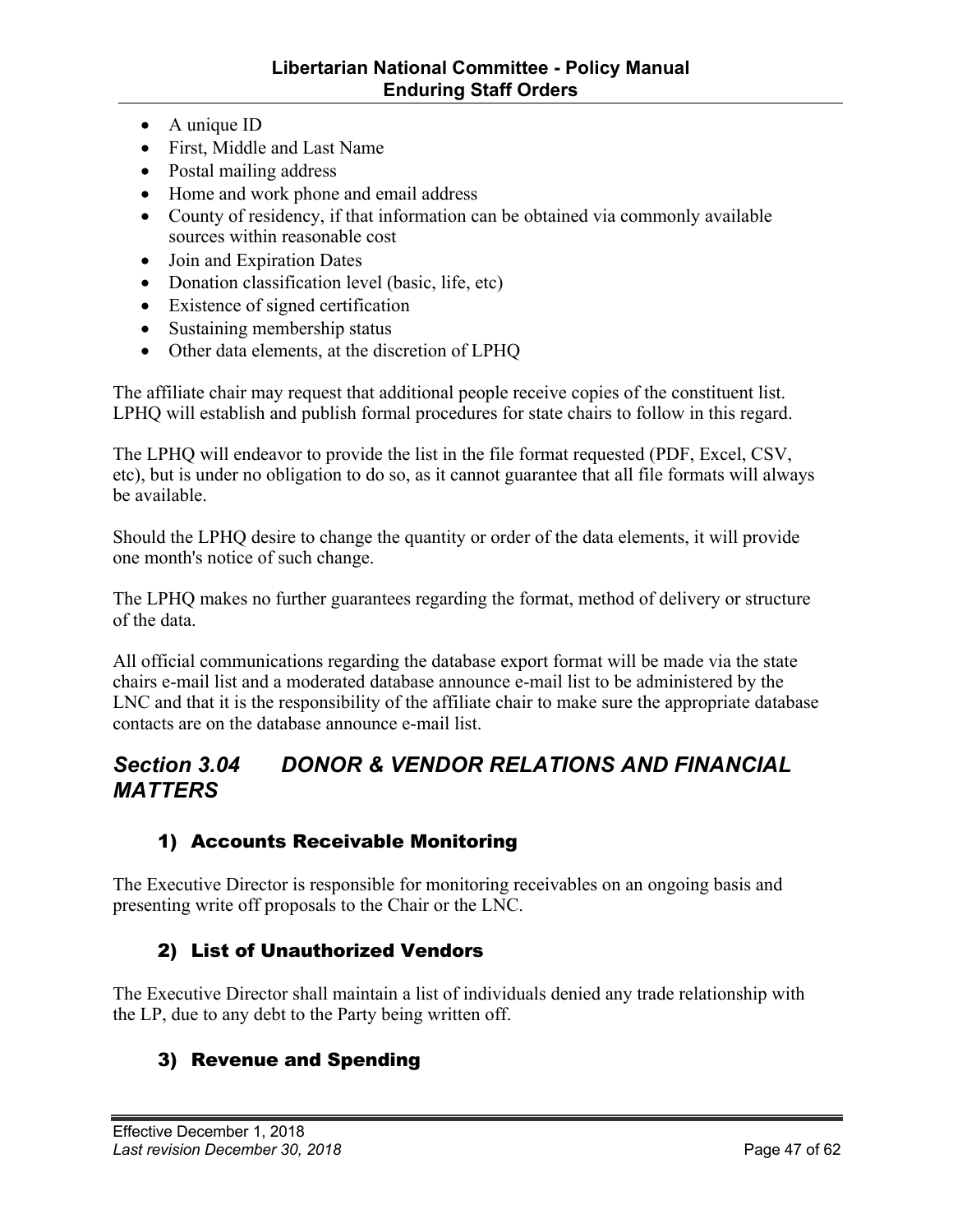#### **Libertarian National Committee - Policy Manual Enduring Staff Orders**

<span id="page-47-0"></span>The Executive Director shall notify the LNC of any intention to undertake any project that is estimated, on gross, to cost more than 2.5% of budgeted revenue. The Executive Director must immediately report to the LNC when any project's gross cost unintentionally exceeds 2.5% of budgeted revenue.

The Executive Director shall provide monthly budgets for the next calendar year's proposed budget, including when reserve funds might be required.

The Executive Director shall not disburse any funds in excess of authorized limits until a budget amendment is approved. Failure to follow this policy may be cause for dismissal.

The Executive Director shall promptly report to the Executive Committee if cumulative revenue as of the end of the month is less than 90% of the accepted budget and submit detailed plans for appropriate expense reductions for the remainder of the budget period.

# *Section 3.05 MEETING SUPPORT AND DOCUMENTATION*

# 1) Proposed Agenda

The proposed agenda shall be posted on the LP.Org website at least seven days prior to the session.

# 2) Document Distribution

A listing of LNC agendas, minutes, mail ballots, resolution updates, and other supporting material prepared by the Secretary shall be available from LPHQ on request and may be periodically sent to state chairs and/or advertised in the LP News.

# 3) Recording of Meetings

The Executive Director shall be responsible for recording all LNC meetings on audio or video medium, providing a copy to the Secretary. Such recordings shall be destroyed promptly after the approval of the minutes.

# 4) Website

Staff shall post all official minutes to an archive section on the Party's website.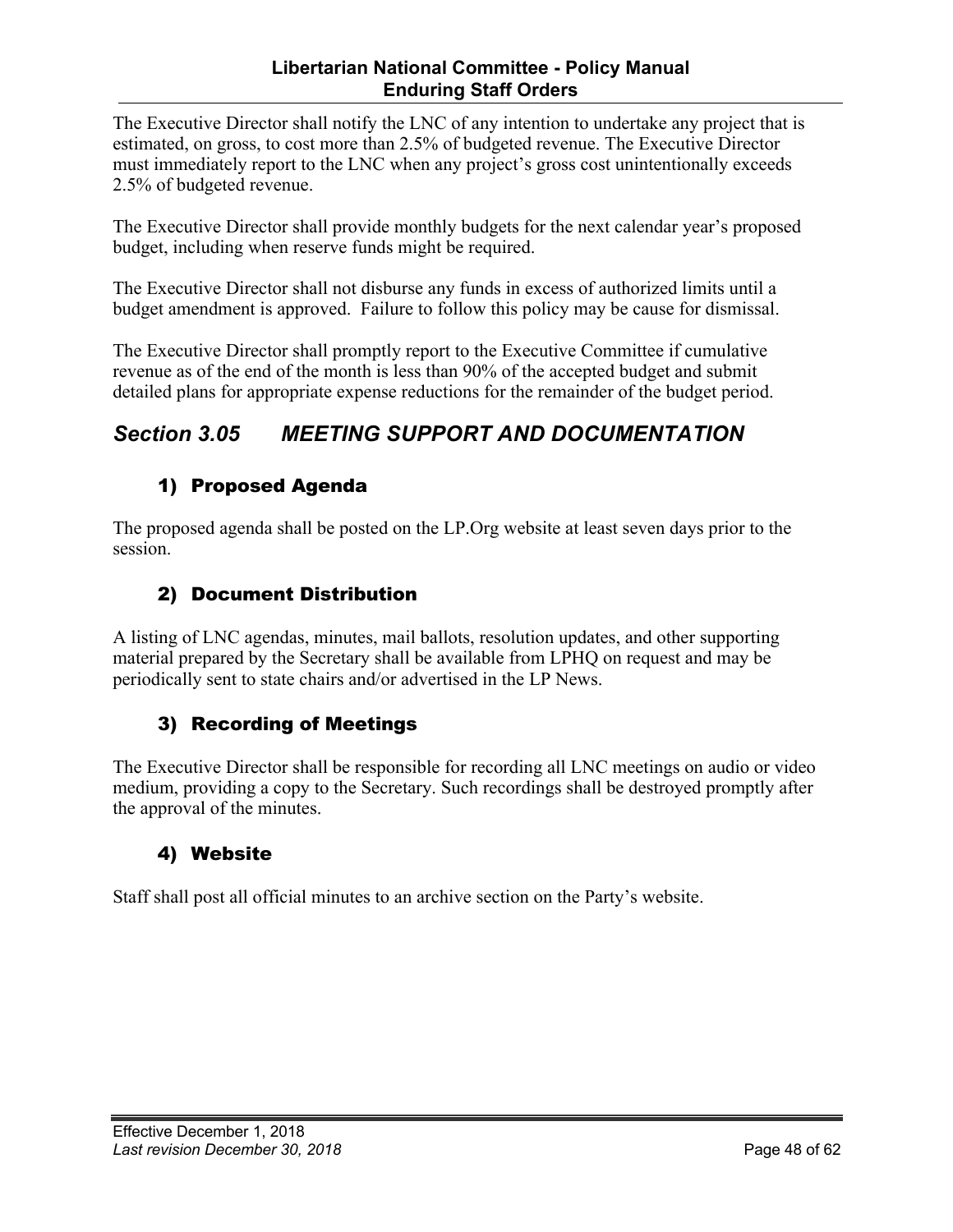# <span id="page-48-0"></span>*Section 3.06 OTHER MATTERS*

## 1) Coordination and Support of Project Managers

The Executive Director shall coordinate vendor contracts, project communications to donors or service providers, and the timing and content of fundraising appeals.

LNC staff will:

- Process and cage all fund raising receipts and maintain all project donor records in the donor database;
- Pay all approved project expenses and maintain records of all project expenditures; creating contact (mail, e-mail, phone) lists at the request project manager;
- Create contact (mail, e-mail, phone) lists at the request of the project manager
- Send bulk e-mails at the request of the project manager;
- Provide bids for all printing and mailing expenses;
- Provide an approved list of vendors for project expenses, where applicable;
- Establish separate bank accounts, at the discretion of the executive director;
- Establish an easy and prominent way to donate and pledge to the project on the website.

Staff shall not be responsible for oversight or direction of any project activity.

# 2) Membership Certification Statements

A list of approved wording for membership certification for use in Party literature shall be maintained at the National office.

# 3) Notifying Candidates of LNC Campaign Obligation Policy

The Executive Director is responsible for publicizing the LNC's policy to all candidates for the Presidential nomination and other candidates who seek aid from the LNC or the national office. This policy is that no campaign is permitted to place orders, make purchases, or sign contracts in any manner that would lead a person to assume that the LNC is liable for the debt.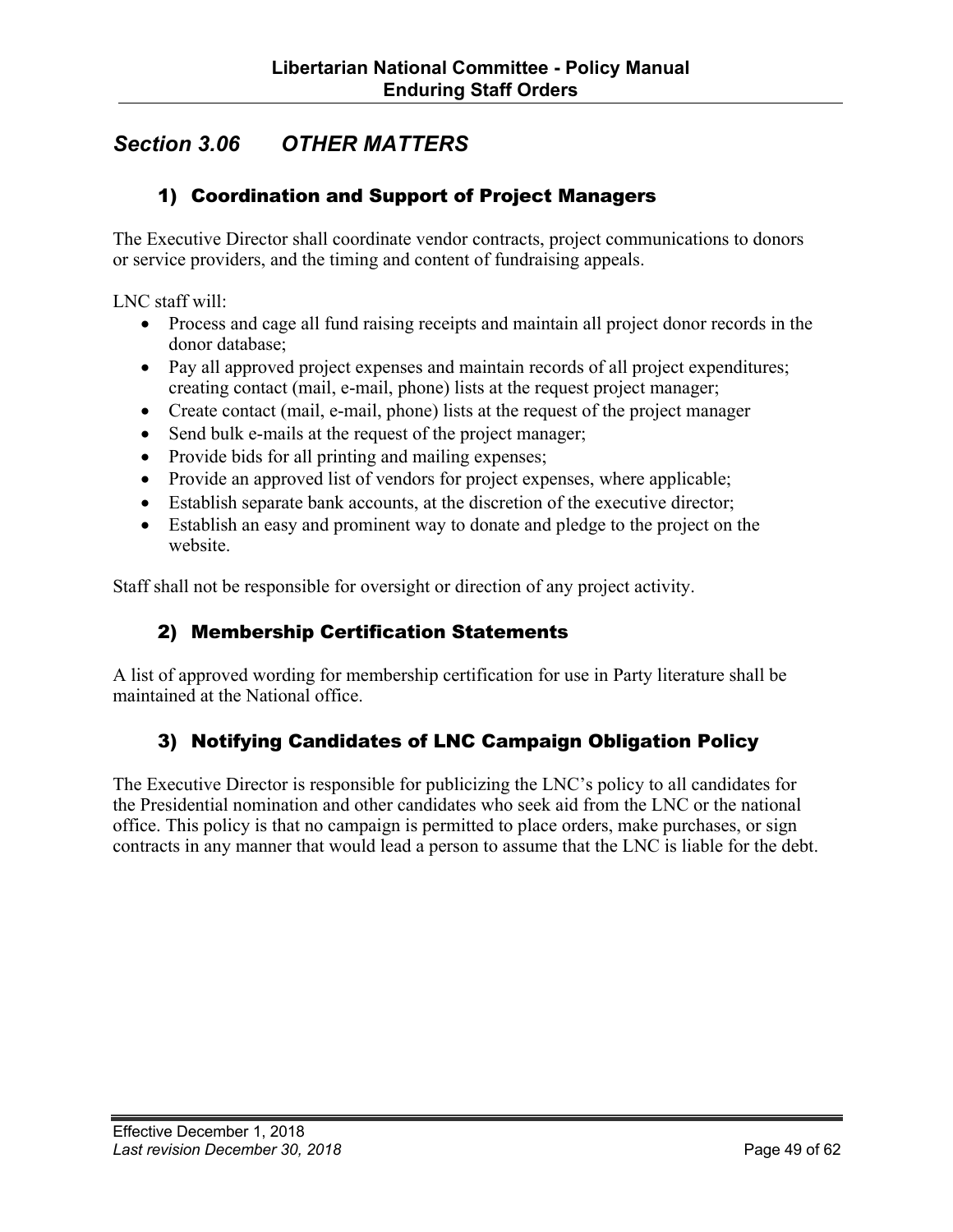# **Article IV. ENDURING EXECUTIVE ORDERS**

<span id="page-49-0"></span>Executive Orders are orders to staff by the Chair. They are a special category of Standing Rules, which relate to details of administration. They are superseded only by the parliamentary authority, Special Rules of Order, Bylaws, the Corporate Charter and any applicable procedural rule prescribed by federal, state or local law, unless the rules in such documents specifically provide for their own suspension.

Members of staff are responsible for reading, understanding, and complying with the articles of this Policy Manual entitled Standing Rules, Enduring Staff Orders, and Enduring Executive Orders. Special Rules of Order are generally not applicable to staff.

An Executive Order, just like any other standing rule, may be adopted, amended, rescinded or suspended. However, since the Chair is effectively a committee of one, his unilateral decision to create, amend or repeal such Executive Orders will always meet the threshold of a majority of the entire committee, so notice is not required.52

There is no requirement that the Chair commit Executive Orders to writing.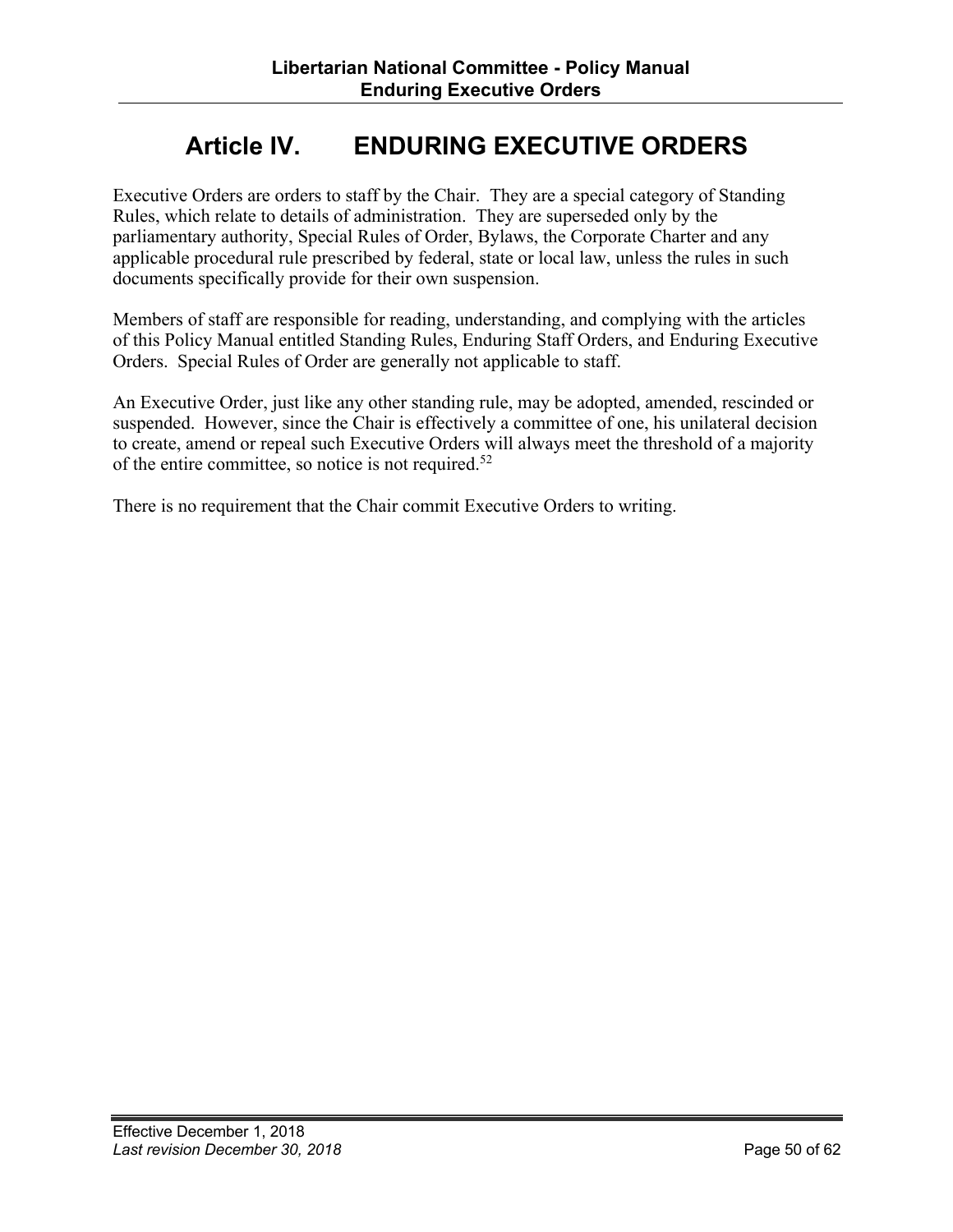# <span id="page-50-0"></span>*Section 4.01 EXECUTIVE DIRECTOR MATTERS*

## 1) Position Description of Executive Director

The ED is the chief operating officer of the Party, serving at the pleasure of the Chair, with a compensation package (with a bonus incentive structure) specified in a contract negotiated by the LNC Chair. The position shall have the following responsibilities:

#### ADMINISTRATION

- Establish the organizational structure of the staff.
- Direct, coordinate and administer the activities of the staff within the parameters of the approved budget and established policy.
- Support the development of the annual budget, in coordination with the Treasurer, for submission to the LNC for approval.

#### **PERSONNEL**

- Recruit, train and assign all staff members
- Implement the Employee Manual; ensure that it is reviewed and modified as appropriate to continually reflect that all employees are highly valued and their rights are protected.
- Regularly evaluate the performance of all staff; counsel them regarding improvement and how to better contribute to staff effectiveness.
- Appoint, employ and terminate staff in consultation with the Chair.

#### **COMMUNICATIONS**

- Maintain frequent and substantive contact with the LNC Chair; keep members of the LNC informed as appropriate
- Provide data, information and other support to affiliates
- Reports:
	- o Monthly, provide a Membership Report
	- o Monthly, a Financial Report to the LNC (upon approval by the Treasurer).
	- o Two weeks prior to a scheduled LNC meeting, provide an Operational Report to include input from key staff members and a summary of staff personnel changes.
	- o At the LNC meeting following a general election, make a best effort to provide a summary of all elected Party officeholders.

#### FINANCIAL

- Execute the LNC approved annual budget; coordinate with the Chair and the Treasurer if available resources will not support budget execution.
- Submit all contracts over \$7,500 to the Chair for approval prior to commitment.
- Be responsible for soliciting major donor participation. Maintain a listing of major donors and grow that list.
- Direct the development and execution of fundraising direct mail; assess and analyze the effectiveness of each mailing.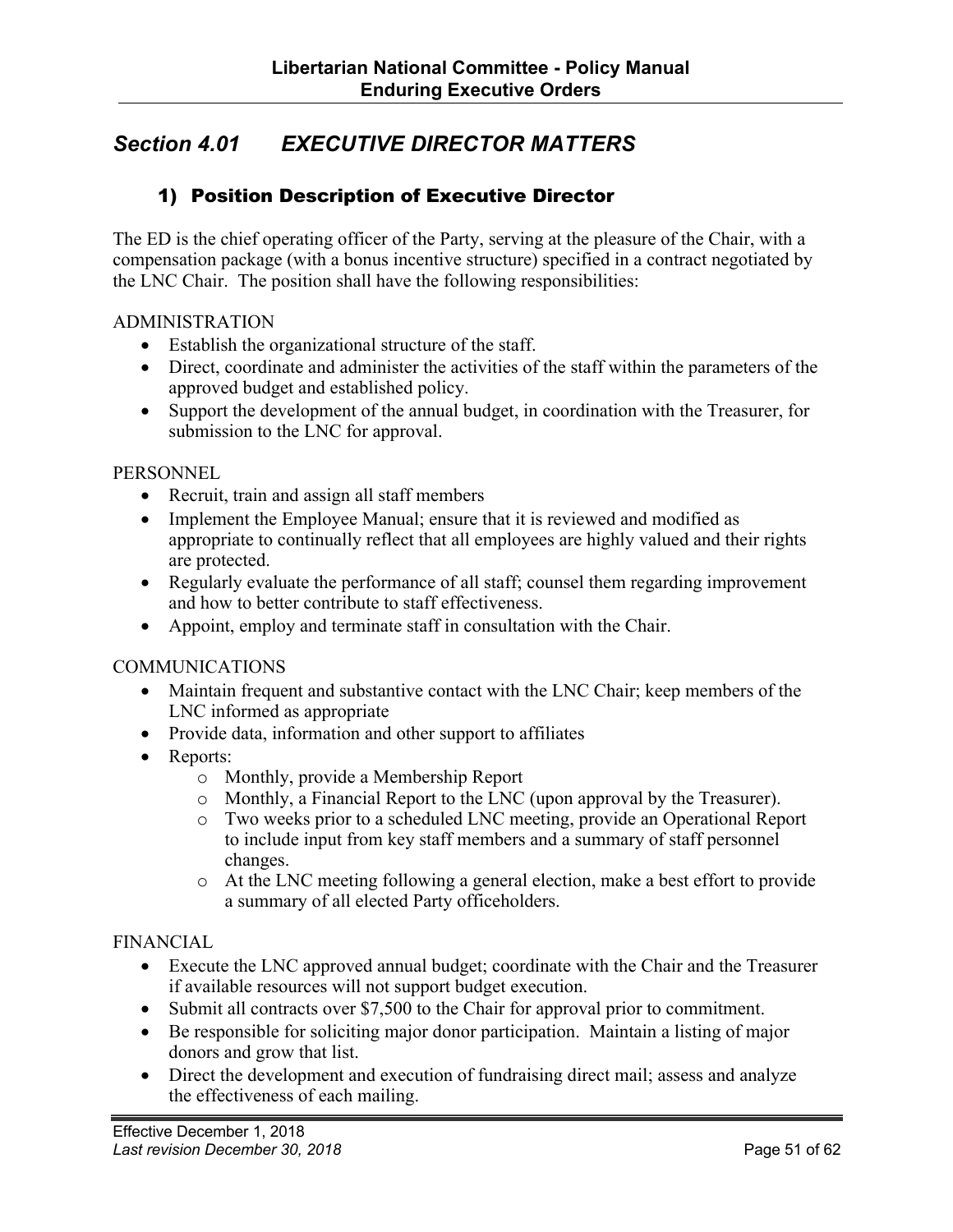#### **OUTREACH**

- Represent the Party in the DC community and act as a spokesperson for the Party.
- Develop and nurture effective working relationships with the news media, political entities and relevant think tanks.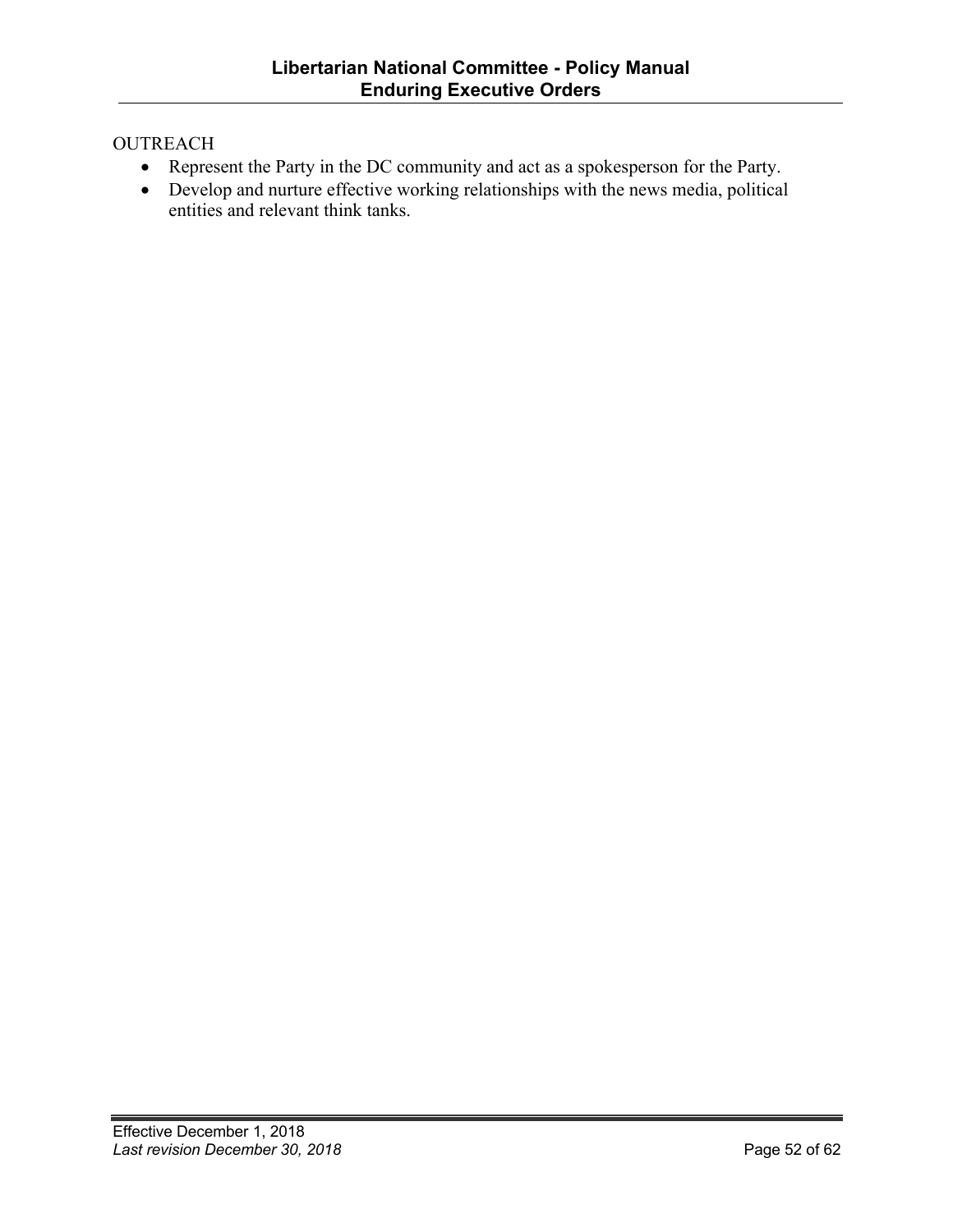# **LOG OF CHANGES1**

<span id="page-52-0"></span>

| December 1, 2018   | Office Mortgage, Section 2.03.17 [181201-01]                  |
|--------------------|---------------------------------------------------------------|
| September 30, 2018 | Electronic Mail Ballot Procedures, Section 1.04.1 [180930-13] |
| September 30, 2018 | Party Communications, Section 2.06.2 [180930-10]              |
| September 29, 2018 | Committee Appointments and Terms of Office (Historical        |
|                    | Preservation Committee), Section 1.03.1 [180929-13]           |
| September 29, 2018 | Fixed Assets, Section 2.03.6 [180929-1]                       |
| July 27, 2018      | Footnotes 44, 45, and 48 [Email Ballot 2018-18]               |
| June 30, 2018      | Contracts and Contract Approval, Section 2.04.3               |
| June 21, 2018      | Awards Committee, Section 2.02.5                              |
| June 2, 2018       | Electronic Meetings, Section 1.02.7                           |
| April 22, 2018     | Authorization of Lawsuits, Section 2.04.2                     |
| April 22, 2018     | Benefits, Section 2.05.4                                      |
| April 22, 2018     | Association Levels, Section 2.05.2                            |
| April 22, 2018     | Awards Committee, Section 2.02.5                              |
| April 21, 2018     | Candidate Support Committee, Section 2.02.6                   |
| April 21, 2018     | Qualifications for Party Support, Section 2.08.1              |
| January 15, 2018   | Meeting Minutes, Section 1.02.6                               |
| December 9, 2017   | Historical Preservation Committee, Section 2.02.11            |
| December 9, 2017   | Committee Appointments, Section 1.03.01                       |
| December 9, 2017   | Association Levels, Section 2.05.2                            |
| August 20, 2017    | Candidate Support Committee, Sections 1.03.1 and 2.02.6       |
| July 10, 2017      | Committee Appointments (COC), Section 1.03.1                  |
| December 11, 2016  | Committee Reports, Section 2.02.1                             |
| May 26, 2016       | Inserted new Section 2.03.18, Debt and Capital Leases         |
| May 26, 2016       | Employment Terms, Section 2.01.3                              |
| February 20, 2016  | Treasurer's Reports, Section 2.03.15                          |
| November 15, 2015  | Employment Terms, Section 2.01.3                              |
| November 14, 2015  | Convention Speakers, Section 2.09.7                           |
| October 31, 2015   | Amended Sections 1.03.1, 2.02.7 and 2.04.3 regarding EPCC     |
|                    | and Contract Review                                           |
| July 18, 2015      | Deleted Section 2.07.5, Minutes of Conference Calls           |
| July 18, 2015      | Inserted new Section 2.02.1, Committee Reports                |
| July 18, 2015      | Meeting Minutes, Section 1.02.6                               |
| July 18, 2015      | Graphic Symbols, Section 2.06.2                               |
| March 28, 2015     | Inserted new Section 2.02.8, Ballot Access Committee and      |
|                    | inserted new corresponding row in Section 1.03.1              |
| December 14, 2014  | Inserted new Section 1.02.7, Electronic Meetings              |
| December 14, 2014  | Meeting Minutes, Section 1.02.6                               |
| December 14, 2014  | Affiliate Support Committee, Section 2.02.2                   |
|                    |                                                               |

<sup>1</sup> This log of changes only includes substantive amendments formally passed by the Libertarian National Committee. Non-substantive formatting changes or corrections of scrivener's errors are not included. Beginning with the LNC term of 2018-2020, ballot/vote reference numbers are included for the LNC action resulting in the change.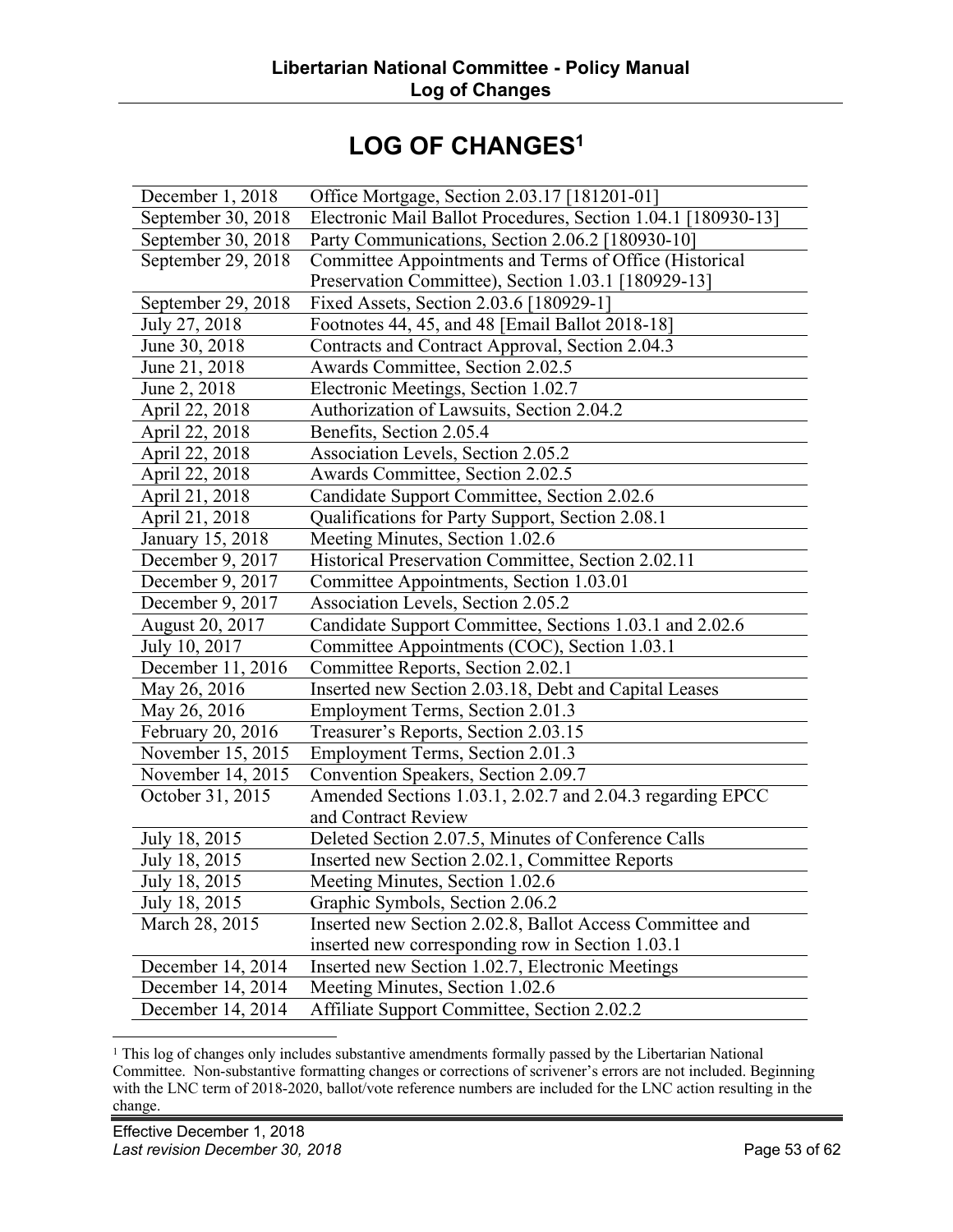#### **Libertarian National Committee - Policy Manual Log of Changes**

| December 14, 2014  | Awards Committee, Section 2.02.4                                |
|--------------------|-----------------------------------------------------------------|
| December 14, 2014  | Committee Appointments (Awards Committee), Section 1.03.1       |
| December 14, 2014  | Committee Terms of Office, Section 1.03.2                       |
| December 14, 2014  | Convention Oversight Committee, Section 2.02.5                  |
| September 20, 2014 | Previous Notice, Section 1.02.1                                 |
| September 20, 2014 | International Representative, Section 2.09.3                    |
| September 20, 2014 | Format of Proposed Agenda, Section 1.02.2                       |
| September 20, 2014 | Outreach Committee, Sections 1.03.1, 2.02.10                    |
| September 20, 2014 | Convention Committees, Sections 1.03.1, 2.02.5                  |
| August 1, 2014     | Membership Policies adopted December 11, 2011 went into         |
|                    | effect - Sections 2.05.2, 2.05.3, and 2.05.4                    |
| July 13, 2014      | Inserted new Section 2.09.3, International Representatives      |
| June 29, 2014      | Information Technology Committee, Section 2.02.9                |
| June 29, 2014      | Committee Appointments, IT Committee, Section 1.03.1            |
| June 29, 2014      | Committee Appointments, APRC, Section 1.03.1                    |
| May 22, 2014       | Amended Section 2.05, Membership Policies, to revise effective  |
|                    | dates                                                           |
| March 2, 2014      | Deleted Section 2.09.3, Project Administration                  |
| March 2, 2014      | Amended and renamed Section 2.03.13, Project Funding            |
| March 1, 2014      | Amended Section 2.06.1, Official Spokesperson                   |
| March 1, 2014      | Amended Section 2.03.4, Conventions                             |
| March 1, 2014      | Inserted new Section 2.03.17, Office Mortgage                   |
| March 1, 2014      | Inserted new Section 1.03.4, Interim Committee Chairs           |
| August 9, 2013     | Inserted new Section 2.03.9, Related Party Reporting            |
| August 9, 2013     | Documentation and related party transactions, Section 2.04.3    |
| August 9, 2013     | Inserted new Section 2.03.8, Inventories                        |
| August 9, 2013     | Inserted new Section 2.03.7, Time Sheets and Expense            |
|                    | Allocation                                                      |
| August 9, 2013     | Inserted new Section 2.03.6, Fixed Assets                       |
| August 9, 2013     | Credit cards and receipts for expenditures, Section 2.03.5      |
| August 9, 2013     | Inserted new Section 3.03.3, Accounting Policies and Procedures |
|                    | Manual                                                          |
| March 28, 2013     | Renamed Convention Organizing Committee to Convention           |
|                    | <b>Management Committee</b>                                     |
| March 17, 2013     | Convention Committees, Sections 1.03.1, 2.02.5, 2.02.6, 2.02.7  |
| March 17, 2013     | Inserted new Section 2.03.12, Presidential Campaign Support     |
|                    | Fund                                                            |
| March 17, 2013     | Removed sections "Members of LNC-Created Committees" and        |
|                    | "Members of Bylaws-Mandated Committees"                         |
| March 16, 2013     | Effective date of new Membership Policies postponed,            |
|                    | Sections 2.05.2, 2.05.3, and 2.05.4                             |
| December 30, 2012  | Effective date of new Membership Policies postponed, Sections   |
|                    | 2.05.2, 2.05.3, and 2.05.4                                      |
| December 6, 2012   | Inserted new Section 2.07.6, Access to Corporate Records        |
| October 21, 2012   | Affiliate Support Committee, Section 2.02.2                     |
| July 16, 2012      | Treasurer's Reports, Section 2.03.11                            |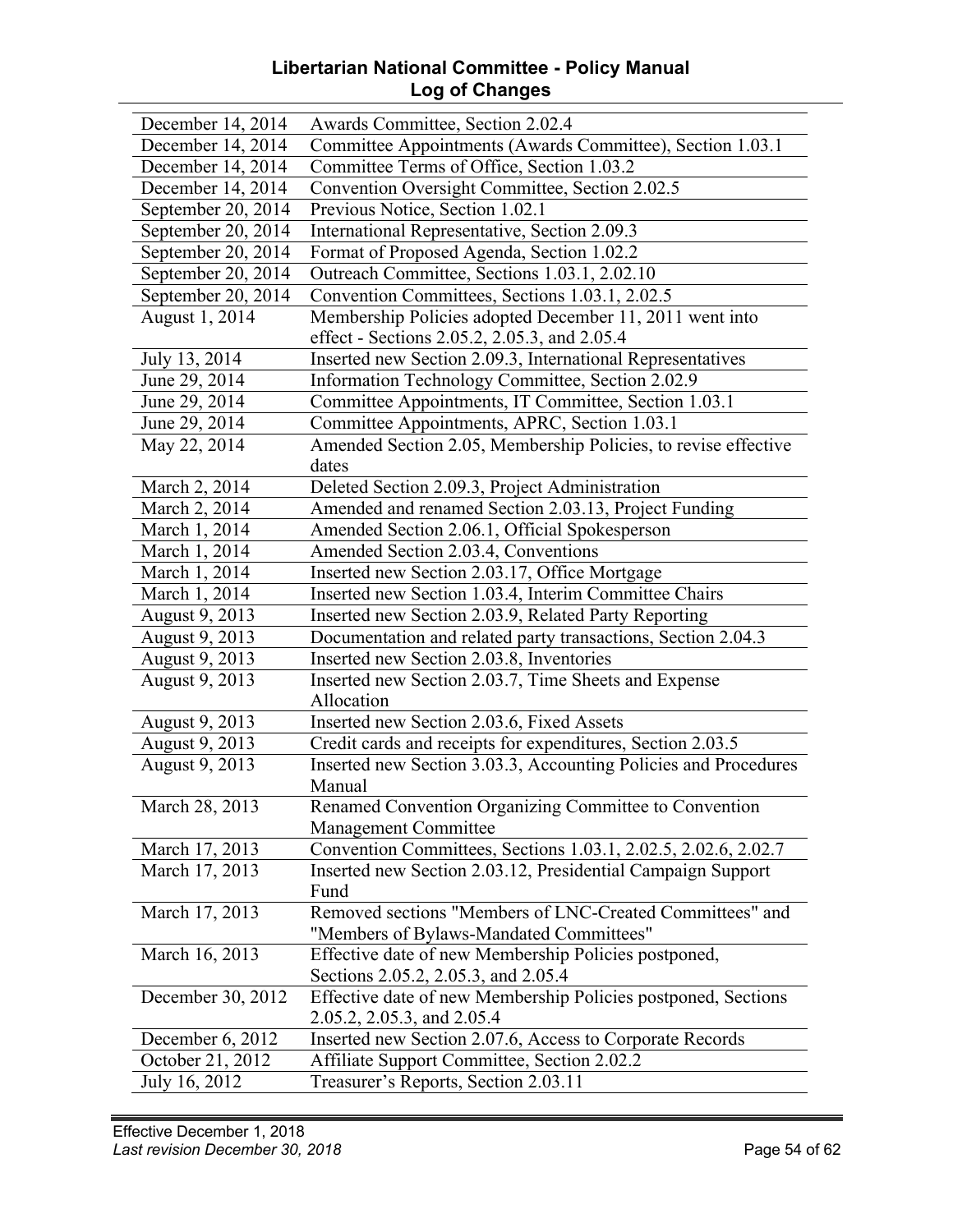#### **Libertarian National Committee - Policy Manual Log of Changes**

| July 16, 2012            | Conflict of Interest, Section 2.01.2                                 |
|--------------------------|----------------------------------------------------------------------|
| July 16, 2012            | Format of Proposed Agenda, Section 1.02.2                            |
| July 16, 2012            | Proposed Agenda and Reports, Section 2.07.1                          |
| July 16, 2012            | Deleted Section 1.02.7, Motion Protocol                              |
| July 16, 2012            | Previous Notice, Section 1.02.1                                      |
| July 16, 2012            | Convention Speakers, Section 2.09.7                                  |
| May 6, 2012              | Effective date of new Membership Policies postponed, Sections        |
|                          | 2.05.2, 2.05.3, and 2.05.4                                           |
| May 2, 2012              | Inserted new Section 2.04.4, Legal Matters Indemnification           |
| May 2, 2012              | Inserted new Awards Committee, Sections 1.03.1 and 2.02.4 and        |
|                          | alphabetized the subsections of Section 2.02                         |
| March 11, 2012           | Updated RONR references to 11 <sup>th</sup> edition                  |
| March 6, 2012            | Conventions, Section 2.03.4                                          |
| March 5, 2012            | Convention Speakers, Section 2.09.7                                  |
| December 11, 2011        | Committee Appointments, Section 1.03.1                               |
| December 11, 2011        | Meeting Minutes, Section 1.02.6                                      |
| December 11, 2011        | Membership Policies – Sections 2.05.2, 2.05.3, and $2.05.4$ –        |
|                          | Effective July 1, 2012                                               |
| December 10, 2011        | Format of Proposed Agenda, Section 1.02.2                            |
| December 10, 2011        | Committee Appointments, Section 1.03.1                               |
| November 25, 2011        | Inserted new Section 2.09.1, Libertarian National Congressional      |
|                          | Committee                                                            |
| September 21, 2011       | Format of Proposed Agenda, Section 1.02.2                            |
|                          |                                                                      |
| August 21, 2011          | Benefits, Section 2.04.7                                             |
| August 21, 2011          | Contracts and Contract Approval, Section 2.04.3                      |
| August 21, 2011          | Employment Policy & Compensation Committee, Section 2.02.4           |
| August 21, 2011          | Committee Terms of Office, Section 1.03.2                            |
| August 21, 2011          | Affiliate Support Committee, Section 2.02.5 and 1.03.1               |
| June 22, 2011            | Assuring Quality Communications, Section 2.06.5                      |
| May 26, 2011             | Advertising & Publication Review Committee, Section 2.02.1           |
| February 20, 2011        | Sections 1.01.3, 1.04.1, and 2.07.4                                  |
| January 11, 2011         | Treasurer's Reports, Section 2.03.10                                 |
| December 26, 2010        | Budget details, Section 2.03.3                                       |
| December 12, 2011        | Committee Appointments (IT Committee), Section 1.03.1                |
| November 21, 2010        | Previous Notice, Section 1.02.1                                      |
| October 25, 2010         | IT and Convention Oversight Committee, Section 1.03.1                |
| October 8, 2010          | Convention Oversight Committee, Section 2.02.3                       |
| July 11, 2010            | Information Technology Committee, Section 1.03.1 & Section<br>2.02.6 |
| July 11, 2010            | Outreach Committee, Section 1.03.1 & Section 2.02.7                  |
| July 10, 2010            | Meeting Minutes, Section 1.02.6                                      |
| May 31, 2010             | EPCC and Convention Committee, Section 1.03.1                        |
| <b>February 28, 2010</b> | Affiliate Support Committee, Section 2.                              |
| December 6, 2009         | Membership Benefits – Renewals, Section 2.05                         |
| December 6, 2009         | Agenda Format, Section 1.02.1                                        |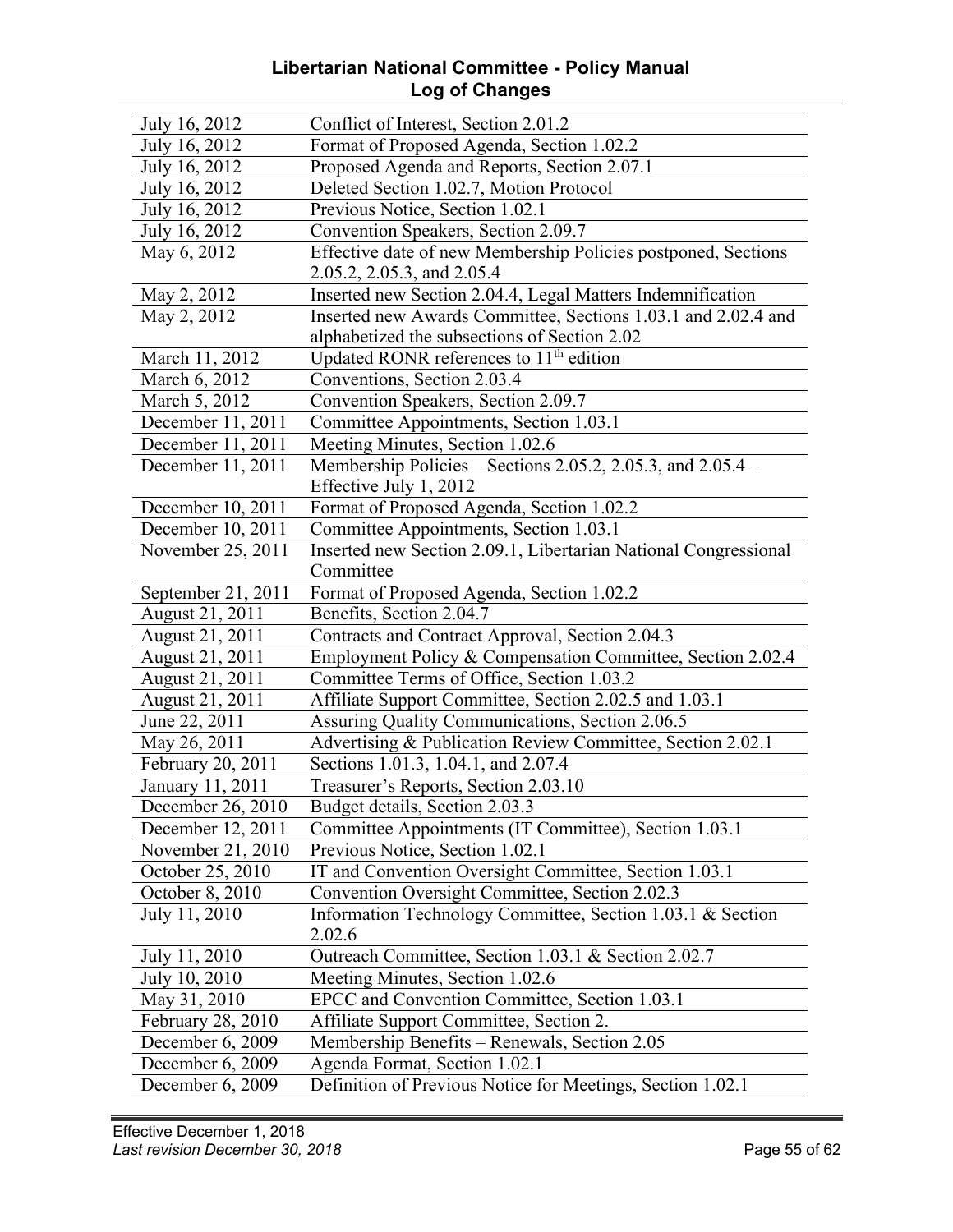#### **Libertarian National Committee - Policy Manual Log of Changes**

| December 6, 2009   | APRC, Section 2.02                                            |
|--------------------|---------------------------------------------------------------|
| December 6, 2009   | Hiring and Termination, Section 2.09.3                        |
| December 5, 2009   | Policy on Merit Based Relationships, Section 2.01.3           |
| December 5, 2009   | EPCC Responsibilities, Section 2.02.4                         |
| December 5, 2009   | Authority to set Agenda, Sections 1.01.1, 2.07.1, 3.05.1      |
| November 19, 2009  | Employee Performance Standards, Section 2.09.4                |
| September 28, 2009 | Membership, Section 2.05, 3.03                                |
| September 11, 2009 | General Delegation of Authority – Executive Committee,        |
|                    | Section 1.01.3                                                |
| September 6, 2009  | Authorize Secretary to make Technical Changes, Section 1.01.4 |
| August 20, 2009    | <b>Adoption of Reformatted Policy Manual</b>                  |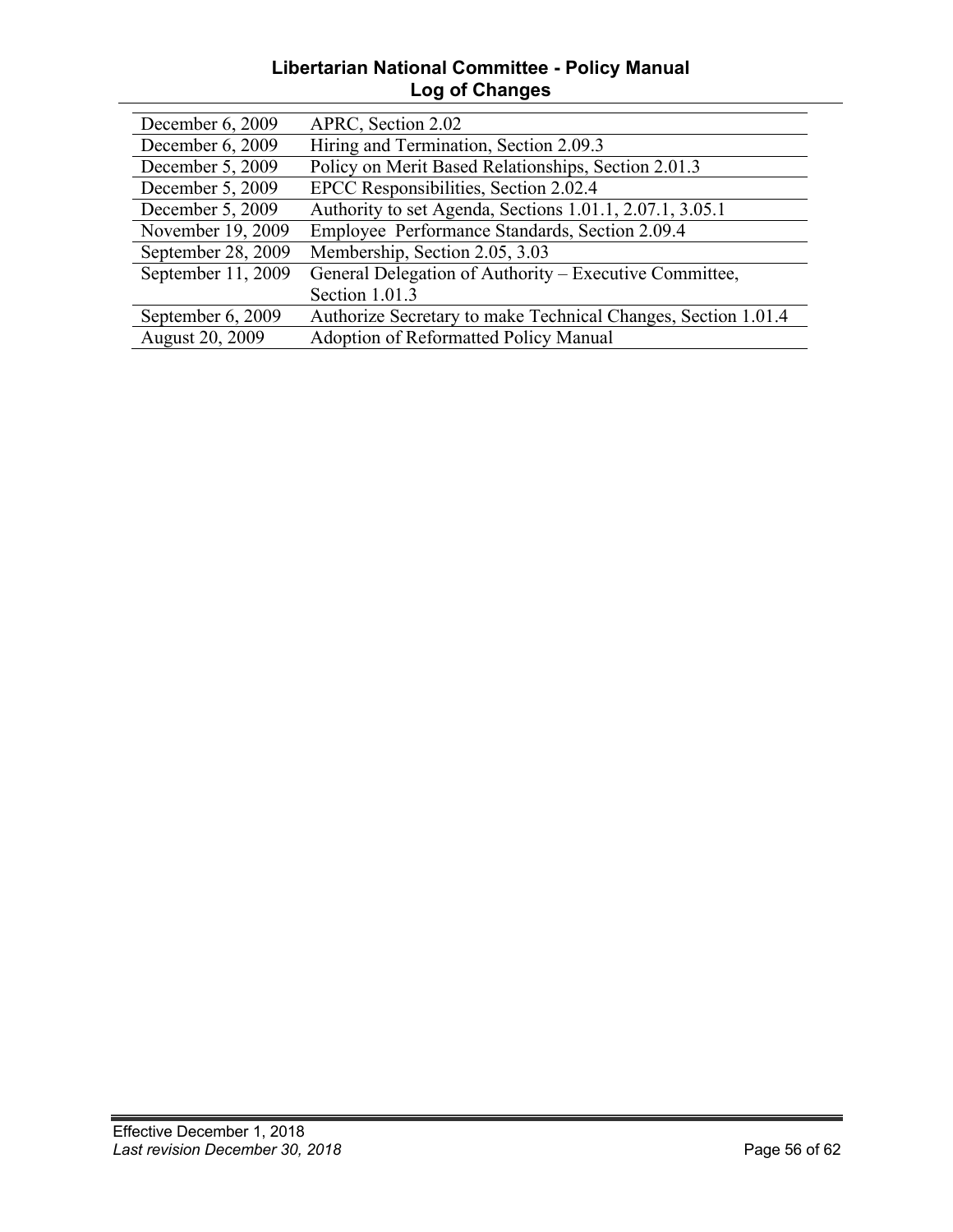#### **Libertarian National Committee - Policy Manual Endnotes**

# **ENDNOTES**

<span id="page-56-0"></span><sup>1</sup> Other terms defined in the Bylaws may also be included in this document.

<sup>2</sup> See RONR, p. 260 lines 19-22, p. 264 line 29-p. 265 line 23.

<sup>3</sup> Normally, alternates may only fill vacancies, not absences. However, Bylaw Article 7.1 authorizes the LNC to delegate its authority to others, otherwise only members could participate in meetings. In the absence of this rule, the only role for alternates would be voting in mail ballots, in accordance with Bylaw Article 13.

<sup>4</sup> In the absence of this rule, RONR p. 459 states that the Secretary would be responsible for preparing "prior to each meeting an order of business for the use of the presiding officer, showing in their exact order, under the correct headings, all matters known in advance that are due to come up and – if applicable – the times for which they are set."

Note: RONR p. 82 defines session as a "meeting or series of connected meetings devoted to a single order of business, program, agenda or announced purpose, in which—when there is more than one meeting—each succeeding meeting is scheduled with a view to continuing business at the point where it was left off at the previous meeting."

<sup>5</sup> LNC is delegating its authority in accordance with Bylaw Article 7.1, which states "The National Committee may delegate its authority in any manner it deems necessary." In the absence of this rule, all authority would be retained by the LNC.

<sup>6</sup> RONR p.598-599 authorizes an assembly to delegate technical changes of documents, provided they do not change the meaning. In the absence of this Rule, virtually all changes would require a vote of the LNC.

<sup>7</sup> There are two divisions of main motions, original main motions and incidental main motions. See RONR pp.100-102.

<sup>8</sup> In the absence of this rule, the procedure for providing previous notice is as described in RONR on pp.121-124, and varies depending on whether there is more than a quarterly time interval between meetings. In the case where there is no more than a quarterly time interval between meetings, the announcement must be made at the previous meeting. In the case where more than a quarterly time interval exists between meetings, the member gives notice to the Secretary, who sends it out with the call of the meeting.

In the absence of this rule, previous notice would not require the full text of the motion or resolution, only an accurate and complete statement of purport.

Note: RONR p. 82 defines session as a "meeting or series of connected meetings devoted to a single order of business, program, agenda or announced purpose, in which—when there is more than one meeting—each succeeding meeting is scheduled with a view to continuing business at the point where it was left off at the previous meeting."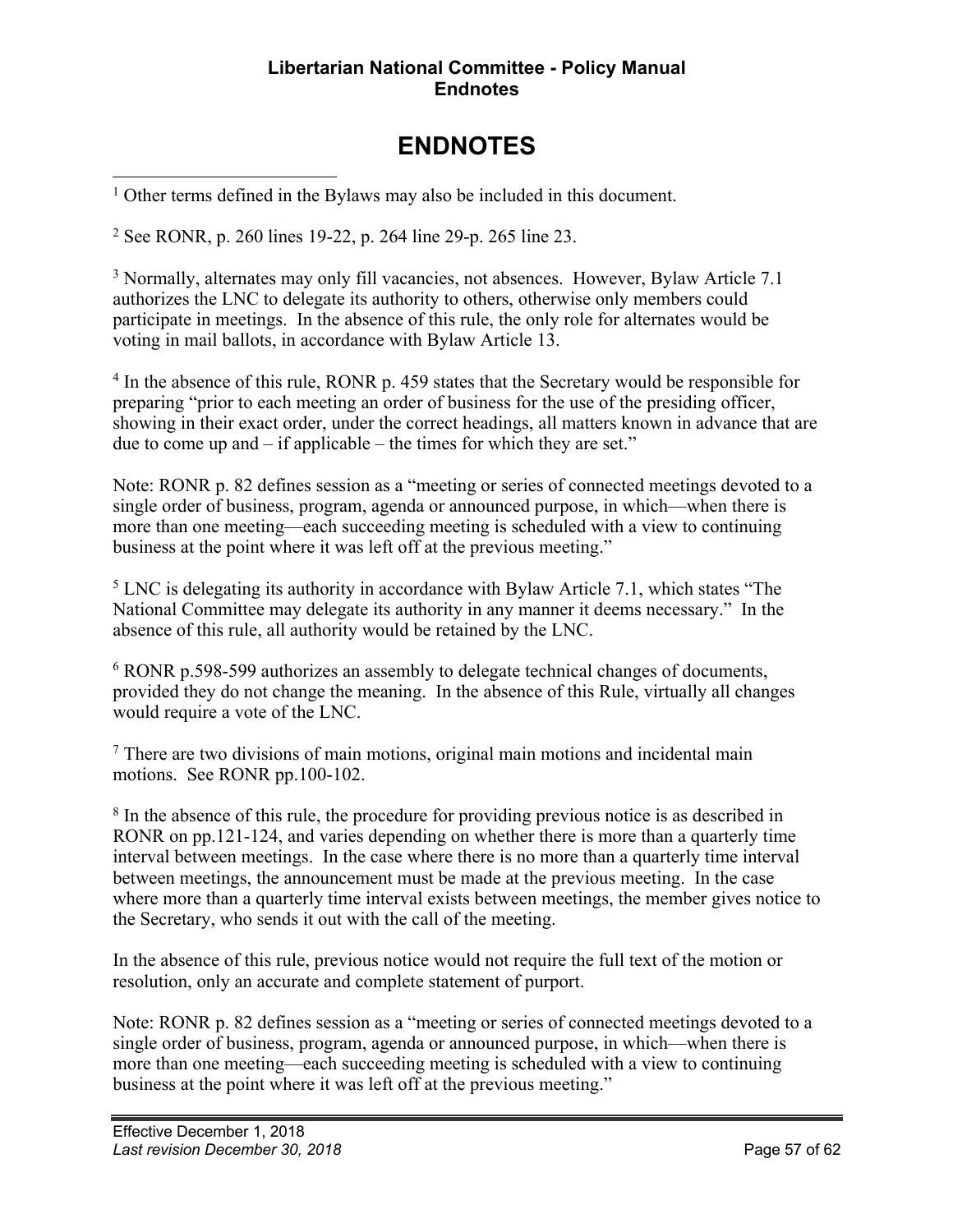Note: A motion to adopt, amend or rescind a special rule of order requires either (a) a twothirds vote with previous notice or (b) a vote of a majority of the entire membership of the Libertarian National Committee. See RONR, p. 17 lines 28-31, p. 87 line 33 – p. 88 line 5, p. 265 lines 19-23, p. 390 lines 13-15.

<sup>9</sup> In the absence of this rule, we would follow the default of order of business as described in RONR beginning p. 353.

 $10$  In the absence of this rule, changing the order of the agenda requires amending something previously adopted, which requires a 2/3 vote or a majority of the entire membership of the LNC or unanimous consent. See RONR p. 373.

<sup>11</sup> In the absence of this rule, Roberts requires a suspension of the rules (two-thirds vote) to allow a nonmember to speak in debate. See RONR p. 263 footnote.

<sup>12</sup> RONR on p. 96 states "A member can be punished under disciplinary procedures if he violates the secrecy of an executive session. Anyone else permitted to be present is honorbound not to divulge anything that occurred."

<sup>13</sup> In the absence of this rule, the LNC could enter executive session for any reason with only a majority vote, and there would be no such content requirements for the motion to enter executive session. RONR p. 95 states that "a motion to go into executive session is a question of privilege, and therefore is adopted by a majority vote."

<sup>14</sup> In the absence of this rule, it would only require a majority vote rather than a two-thirds vote to enter executive session for these reasons. RONR p. 95 states that "a motion to go into executive session is a question of privilege, and therefore is adopted by a majority vote."

<sup>15</sup> In the absence of this rule, action can be taken in executive session. RONR on p. 96 states, "the minutes, or record of proceedings, of an executive session must be read and acted upon only in executive session, unless that which would be reported in the minutes – that is, the action taken, as distinct from that which was said in debate – was not secret, or secrecy has been lifted by the assembly."

 $16$  In the absence of this rule, a motion would be required before allowing debate. RONR p. 34 "Unless the assembly has specifically authorized that a particular subject be discussed while no motion is pending, however, such a discussion can be entered into only at the sufferance of the chair or until a point of order is made…"

 $17$  In the absence of this rule, this action of making public these minutes would be made in executive session. RONR on p. 96 states, "the minutes, or record of proceedings, of an executive session must be read and acted upon only in executive session, unless that which would be reported in the minutes – that is, the action taken, as distinct from that which was said in debate – was not secret, or secrecy has been lifted by the assembly."

 $\overline{a}$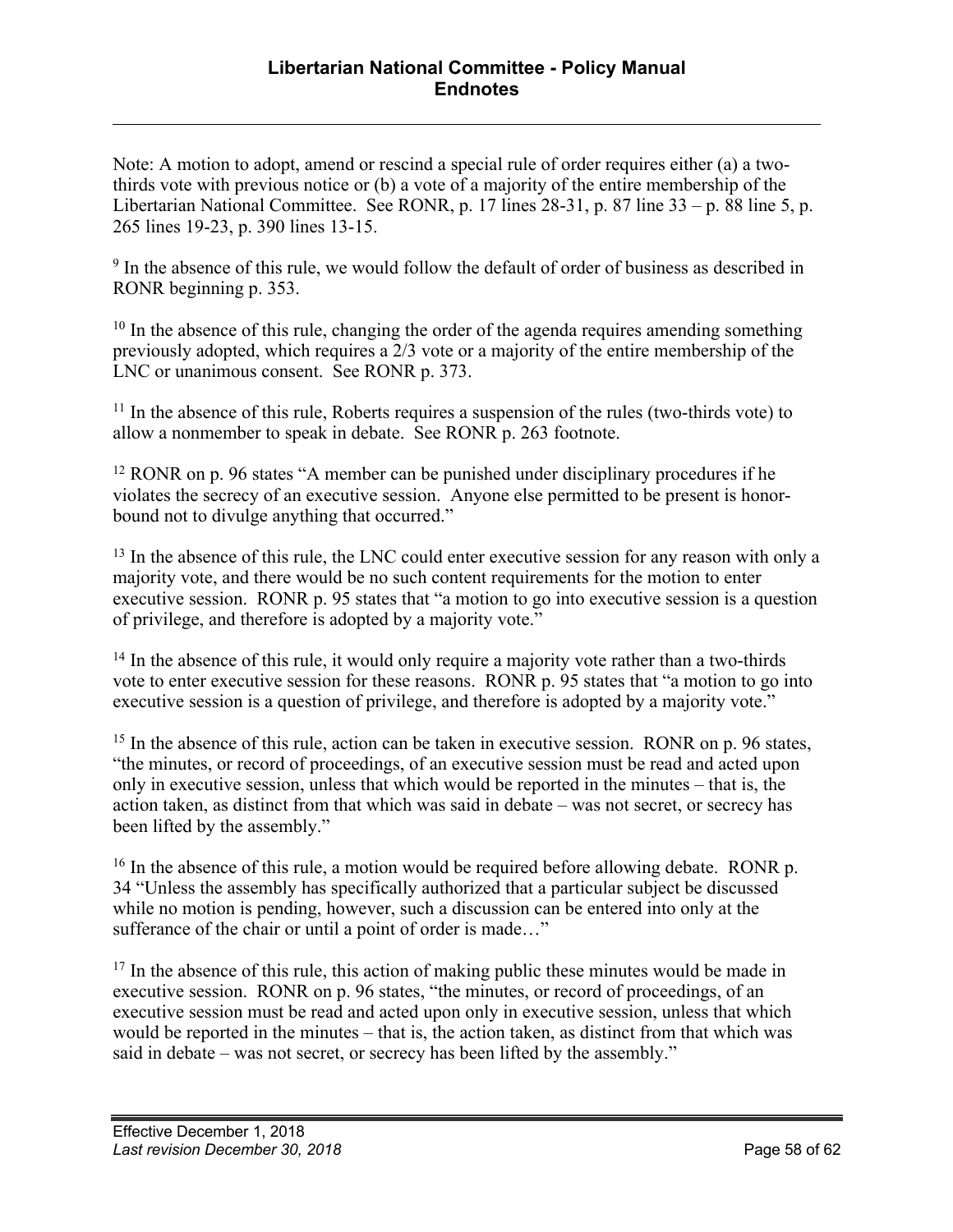$\overline{a}$ In addition, under RONR, lifting secrecy is a regular motion requiring only a majority vote, so any requirement for a two-thirds vote is more burdensome.

 $18$  In the absence of this rule, the minutes would not reflect who was absent from an Executive Session. See RONR beginning at p. 468 for the contents of minutes.

 $19$  In the absence of this rule, this information may not violate the secrecy of Executive Session. RONR on p. 96 states "A member can be punished under disciplinary procedures if he violates the secrecy of an executive session. Anyone else permitted to be present is honorbound not to divulge anything that occurred."

 $20$  In the absence of this rule, lifting secrecy would require only the consent of the LNC. RONR on p. 96 states, "the minutes, or record of proceedings, of an executive session must be read and acted upon only in executive session, unless that which would be reported in the minutes – that is, the action taken, as distinct from that which was said in debate – was not secret, or secrecy has been lifted by the assembly."

<sup>21</sup> In the absence of this rule, the minutes would not reflect disclosed conflicts of interest. See RONR beginning at p. 468 for the contents of minutes.

 $22$  Robert's recommends against attempting to conduct business by electronic email, as it does not constitute a deliberative assembly and will result in many situations unprecedented in parliamentary law, and many rules and customs of parliamentary law cannot be applied. See RONR footnote on p. 1 and also p. 98 lines 14-19.

 $^{23}$  In the absence of this rule, each day's minutes would be approved at the beginning of the next day of the session and the final day's minutes would be approved before the final adjournment, unless the body authorizes the executive board or a committee to approve the minutes at a later time. See RONR p. 473-475.

 $24$  In the absence of this rule, minutes would only be accessible by members of the Executive Committee. RONR p. 460 lines 13-20 states "Any member has a right to examine these reports and the record book(s) referred to on p. 459, lines 13-16 including the minutes of an executive session, at a reasonable time and place, but this privilege must not be abused to the annoyance of the secretary. The same principle applies to records kept by boards and committees, these being accessible to members of the boards or committees but to no others (but see p. 487, ll. 13-20)."

<sup>25</sup> In the absence of this rule, each day's minutes would be approved at the beginning of the next day of the session and the final day's minutes would be approved before the final adjournment, unless the body authorizes the executive board or a committee to approve the minutes at a later time. See RONR p. 473-475.

<sup>26</sup> In the absence of this rule and Bylaw Article 9.2, the LNC would select the committee sizes, select the committee members, and would have the option of appointing the committee chairs. See RONR p. 492, lines 13-22.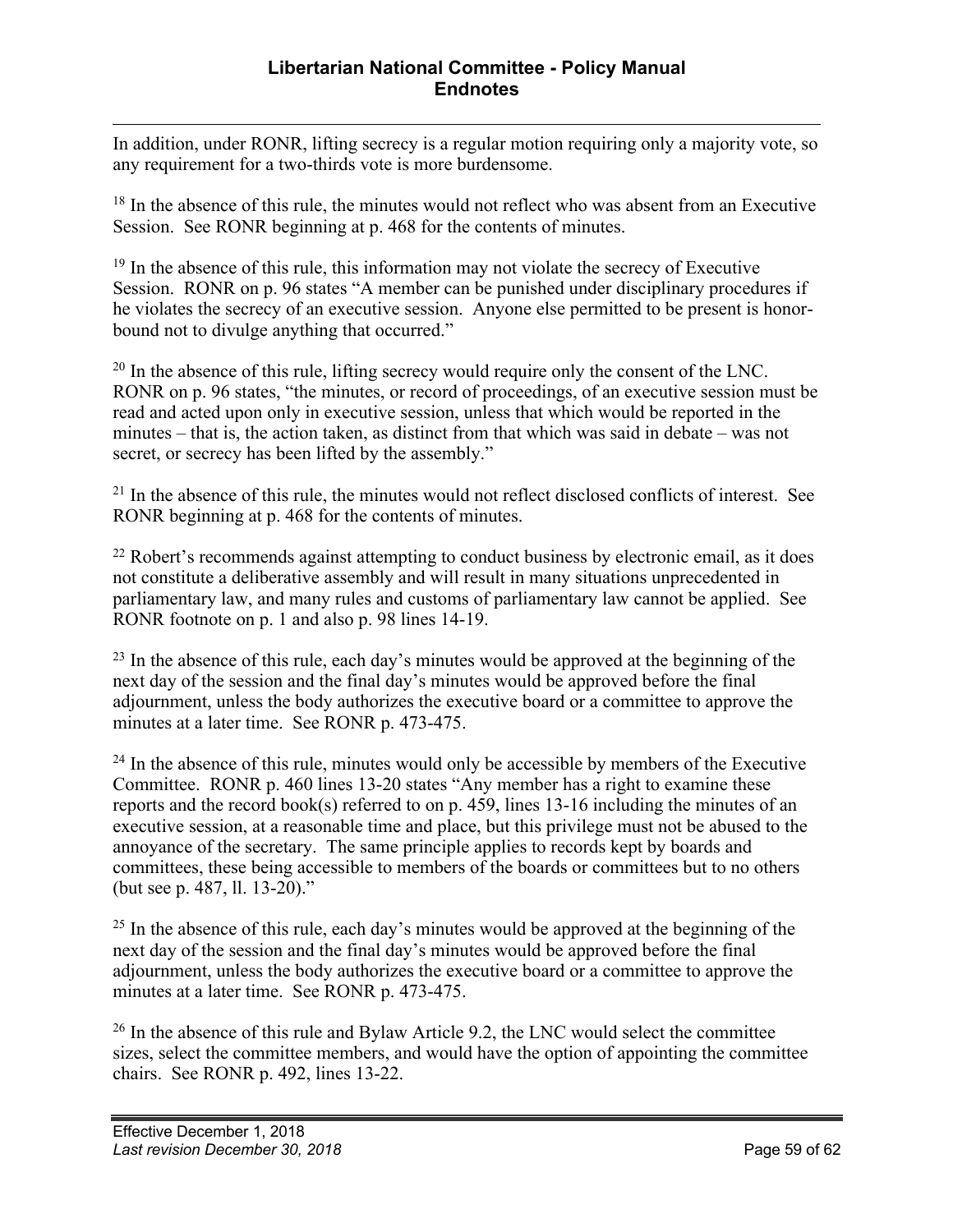<sup>27</sup> Bylaw Article 9.2 requires a standing Audit Committee and specifies the details noted in the "size" and "member selection" columns of this table. In the absence of this row, the nonofficer LNC members would have the option of appointing the committee chair. See RONR p. 492, lines 20-22.

 $28$  In the absence of this rule, the term of office of a special committee would expire when the assigned task is completed and the committee reported back to the assembly (see RONR p. 492 lines 3-7), except that in a board the special committee would expire with the body that appointed it (see RONR p. 502 lines 31-35). Standing committees are appointed for a term corresponding to that of the officers, but the members of standing committees continue their duties until their successors are chosen (see RONR p. 502 lines 14-25).

 $29$  In the absence of this rule, the chair would not automatically be a member – voting or nonvoting – on any committee, unless appointed to the position. See RONR p. 456-457.

 $30$  RONR p. 1 footnote states: "A group that attempts to conduct the deliberative process in writing – such as by postal mail, electronic mail (e-mail), or facsimile transmission  $(fax)$  – does not constitute a deliberative assembly. When making decisions by such means, many situations unprecedented in parliamentary law will arise, and many of its rules and customs will not be applicable (see also pp. 97-99).

 $31$  In the absence of this rule, without notice, the LNC can amend this with a two-thirds vote or a majority of the entire board; or with notice, the LNC can amend with a majority vote. See RONR, p. 306.

 $32$  LNC is delegating its authority. In the absence of this rule, such an amendment would require LNC approval.

<sup>33</sup> LNC is delegating its authority. In the absence of this rule, such an amendment would require LNC approval.

 $34$  LNC is delegating its authority. In the absence of this rule, such an amendment would require LNC approval.

<sup>35</sup> In the absence of this rule, a majority vote of the LNC would be sufficient to grant an honorary life membership. Note that honorary life memberships do not confer status as a sustaining member.

<sup>36</sup> See RONR, p. 264 line 29 – p. 265 line 7.

<sup>37</sup> Current Bylaws-specified committees include Judicial, Bylaws and Rules, Platform and Credential Committees.

<sup>38</sup> This policy assigns some tasks to the Audit Committee in addition to those specified in Bylaw Article 9.2.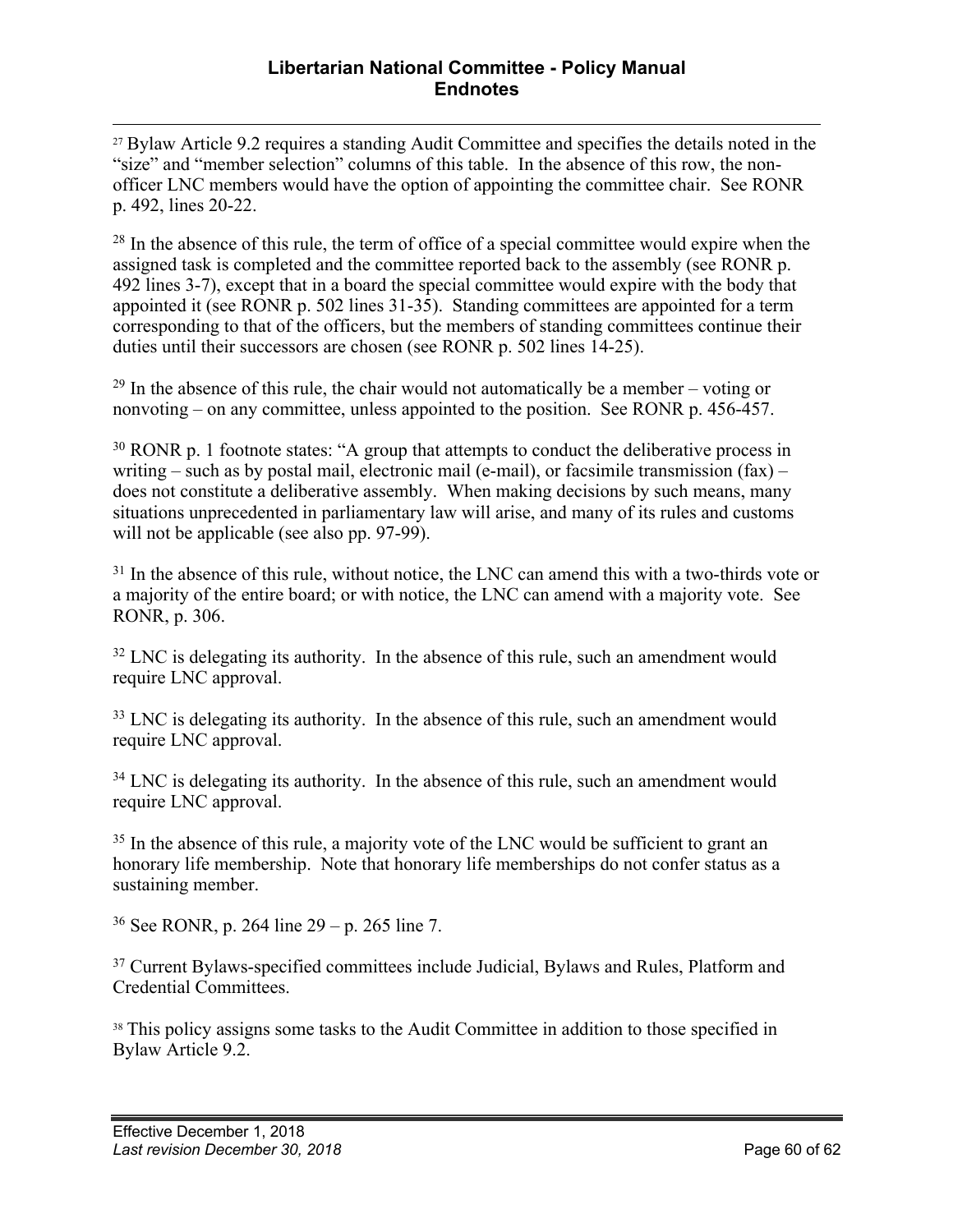<sup>39</sup> In the absence of this rule, the committee could not begin its work until all of its members were named (see RONR p. 496 lines 8-11).

<sup>40</sup> The term "fixed membership" is defined in the footnote on RONR p. 403.

<sup>41</sup> Note that the D.C. corporation code requires board approval to open a bank account.

<sup>42</sup> Bylaws Article 9.4 states, "The National Committee shall have the power to designate the depository of all funds of the Party, and shall appoint such officers and employees as in its judgment may seem advisable to deposit and withdraw funds." The National Committee is delegating its authority here in accordance with Bylaws Article 7.1.

<sup>43</sup> In the event that a budget is not adopted by the LNC, Bylaws Article 9.1 authorizes the Treasurer to spend money using the previous year's budget. "The fiscal term of the Party shall begin on January 1 of each year. From January 1 until the National Committee has approved a budget, the Treasurer may authorize expenditures for any item incorporated in the previous year's budget as long as the level of expenditure is consistent with that budget."

<sup>44</sup> Authorized by Bylaw Article 6.6.

<sup>45</sup> Authorized by Bylaw Article 6.6.

<sup>46</sup> This policy is derived from and serves as an interpretation of Bylaw Article 9.5.

<sup>47</sup> Authorized by Bylaw Article 4.2.

<sup>48</sup> Qualifications for sustaining membership are defined by Bylaw Article 4.4.

<sup>49</sup> In the absence of this rule there is no requirement in RONR to send such documents in advance. RONR p. 459 states that the Secretary is responsible for preparing "prior to each meeting, an order of business for the use of the presiding officer, showing in their exact order, under the correct headings, all matters known in advance that are due to come up and – if applicable – the times for which they are set."

RONR p. 372 states that a proposed agenda is not binding. "In some organizations, it is customary to send each member, in advance of a meeting, an order of business or agenda, with some indication of the matters to be considered under each heading. Such an agenda is often provided for information only, with no intention or practice of submitting it for adoption. Unless a pre-circulated agenda is formally adopted at the session to which it applies, it is not binding as to detail or order of consideration, other than as it lists preexisting orders of the day (pp. 364ff.) or conforms to the standard order of business (pp. 25-26, 353ff.) or an order of business prescribed by the rules of the organization (pp. 16, 25)."

It requires a simple majority for the LNC to adopt an agenda (RONR p. 372).

<sup>50</sup> Robert's recommends against attempting to conduct business by electronic email, as it does not constitute a deliberative assembly and will result in many situations unprecedented in